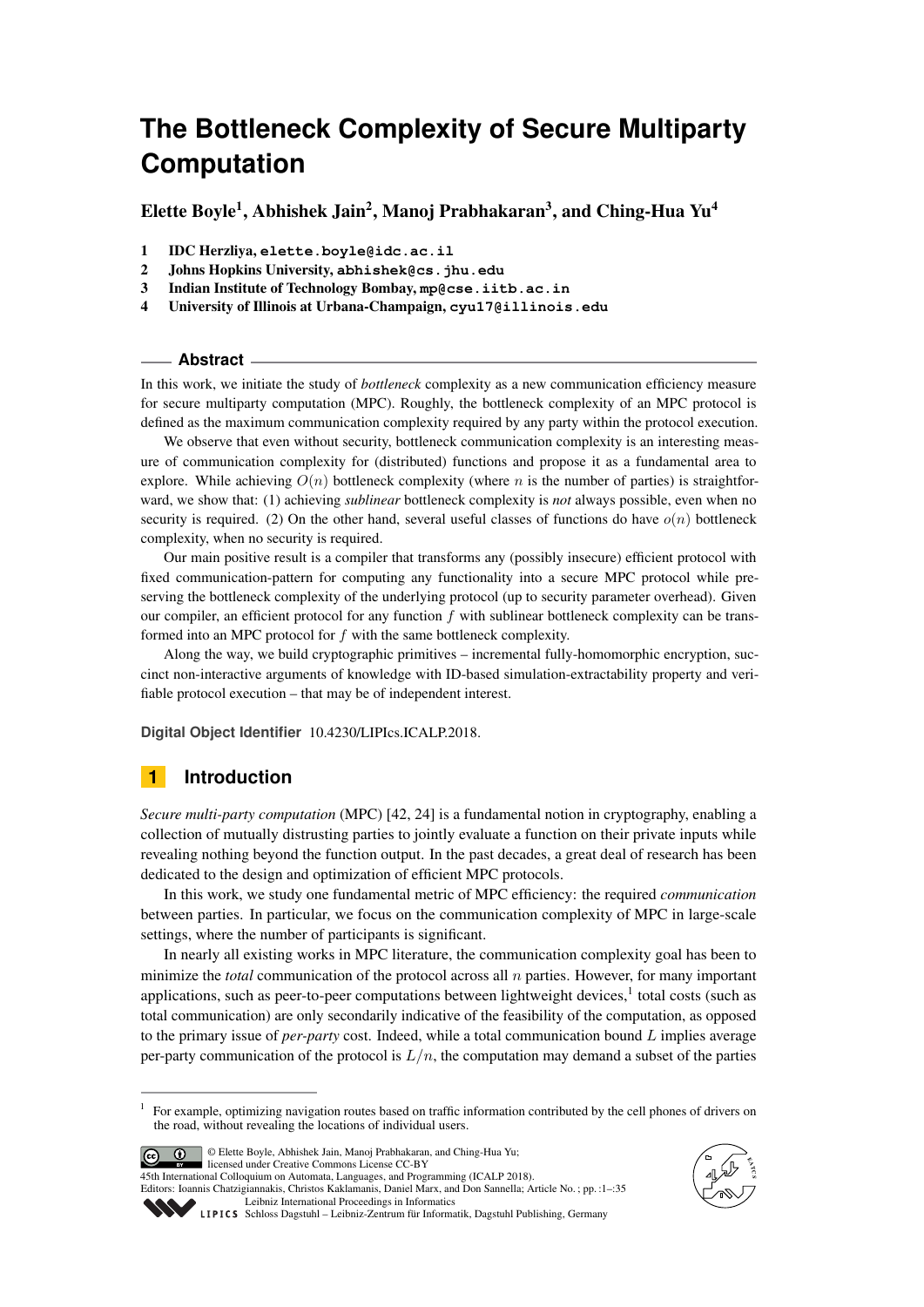### **XX:2 The Bottleneck Complexity of Secure Multiparty Computation**

to *each* communicate as much as Θ(*L*). When all parties contribute input to the computation, then  $L > n$ , meaning these parties must bear communication proportional to the *total number of parties*. In large-scale distributed settings, or when the protocol participants are lightweight devices, such a requirement could be prohibitive.

New efficiency measure: (MPC) Bottleneck Complexity. To address these concerns, we initiate the study of *bottleneck complexity* of MPC. The bottleneck complexity of a protocol Π is defined as the *maximum communication required by any party* within the protocol execution. One may further specialize this to incoming versus outgoing communication. The MPC bottleneck complexity of a (distributed) function is the minimum possible bottleneck complexity of a secure MPC protocol for the function. In this work, our goal is to explore this notion as a complexity measure for distributed computations, and to develop secure protocols with low bottleneck complexity.

Bottleneck complexity addresses certain (practically important) aspects ignored by standard communication complexity. For instance, if two messages are transmitted in two different parts of a network, say  $A \rightarrow B$  and  $C \rightarrow D$ , they would be delivered faster than two messages sent to/from the same party, say  $A \rightarrow B$  and  $C \rightarrow B$ . While both have same total communication, the latter has higher bottleneck communication.

Bottleneck Complexity without Security. Before studying bottleneck communication complexity for secure protocols, we first consider this measure for arbitrary protocols without any security considerations. Indeed, this already forms an interesting measure of complexity for (distributed) functions, and we propose it as a fundamental area to explore. As in the case of total communication complexity (which coincides with bottleneck complexity for the case of 2 parties), there is a trivial upper bound of  $O(n)$  bottleneck complexity for any *n*-party functionality (with boolean inputs), where all parties simply send their input to a central party who computes the functionality. On the other hand, in many functions, bottleneck complexity brings out structures that total communication complexity overlooks. For instance, in computing say the XOR or AND of *n* bits, total communication complexity is  $\Theta(n)$ , but the bottleneck complexity is  $O(1)$ . These functions naturally allow for *incremental computation* along a chain, in which each party receives and sends a single bit. Indeed, there is a large class of useful functions which have protocols with low bottleneck complexity, as discussed below.

However, a priori it is not clear whether *all* functions can be computed in a similar manner. This brings us to the first question considered in this work:

> Can all functions be computed (without security) with *sublinear* bottleneck complexity?

For concreteness, we may consider *n*-party functions, with *n* inputs (one for each party) each *k* bits long, and a single-bit output. Because of the trivial *O*(*nk*) upper bound on total communication complexity for any such function (as discussed above), each party *on average* needs only to communicate  $O(k)$  bits. But in this protocol, the communication complexity of the central party—and thus bottleneck complexity of the protocol—is  $(n - 1)k$  bits. Surprisingly, we show that this is the best one can ask for, for general functions. That is, there exist *n*-party functionalities with *k*-bit inputs for which the bottleneck complexity is  $\Omega(nk)$ .

▶ **Theorem 1.** *(Informal.) There exist n-party functions with k-bit input for each party that have bottleneck complexity close to that in the trivial upperbound, namely*  $(n - 1)k$ *.* 

Our proof is based on a counting argument, and quantifies over possibly inefficient functions too. Interestingly, giving an explicit efficient function *f* with such a lower bound will require a breakthrough in complexity theory, as it would imply an  $\Omega(n^2)$  lower bound on the circuit size of computing f. (We discuss this connection below.)

Functions with Low Bottleneck Complexity. Despite the above lower bound, there is a large class of interesting functions which do have sublinear bottleneck complexity. One simple but widely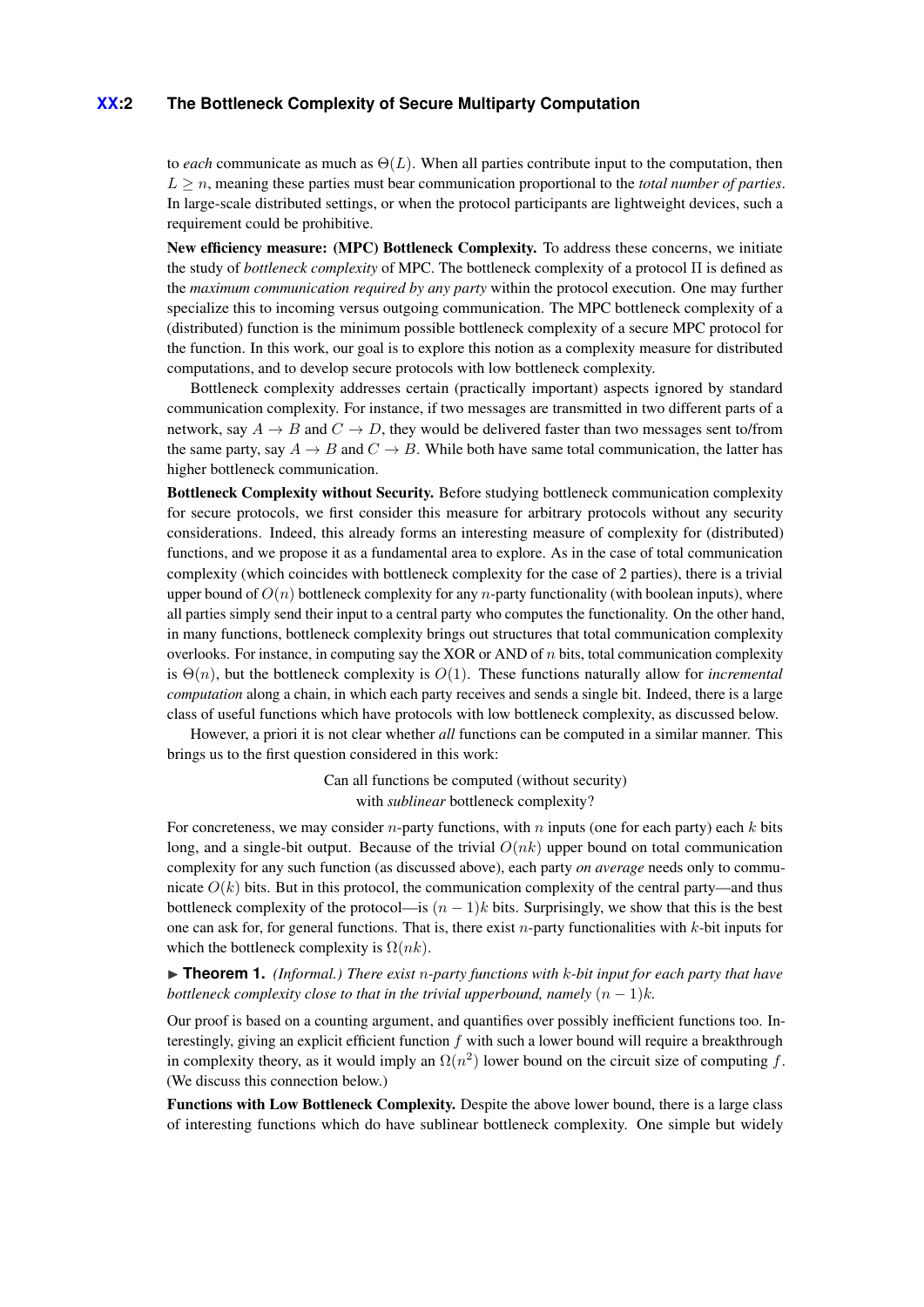applicable example is addition in a finite group: the sum of *n* group elements distributed among *n* parties can be aggregated bottom-up (and then disseminated top-down) using a constant-degree tree, with every party communicating  $O(d)$  group elements, where d is its degree in the tree.<sup>[2](#page-2-0)</sup>

A wider class of functions are obtained from the literature on streaming algorithms [\[22,](#page-13-1) [31\]](#page-13-2). Indeed, any streaming algorithm with a small memory and a small number of passes corresponds to a low bottleneck complexity function. (Here, we refer to the actual function that the streaming algorithm computes, which may in fact be an approximation to some other desired function.) This is because we can design a protocol which passes around the state of the streaming algorithm from one party to the next, in the order in which their inputs are to be presented to the algorithm.

On the other hand, low bottleneck complexity protocols appear to be much more general than streaming algorithms. Indeed, observe that the low bottleneck complexity protocol described above has a very special communication structure of a chain (or multi-pass cycle). We leave it as an open problem to separate these two notions – i.e., find functions which have low bottleneck complexity protocols, but do not have low-memory streaming algorithms.

Finally, we note that, any *n*-input function with a constant fan-in circuit of subquadratic size (i.e.,  $o(n^2)$  gates) has a sublinear bottleneck complexity protocol. To see this, first we note that such a circuit can be made to have constant fan-out as well, by increasing the circuit size by a constant factor.[3](#page-2-1) Then, a sublinear bottleneck complexity protocol can be obtained from the circuit by partitioning all the  $o(n^2)$  gates roughly equally among the *n* parties, and letting the parties evaluate the gates assigned to them, communicating with each other when wires cross party boundaries. The communication incurred by each party is bounded by the number of wires incident on all the gates it is assigned, which is  $o(n)$ .

MPC Bottleneck complexity. We next turn our attention to achieving low bottleneck complexity for *secure* computation of functionalities. We focus on the general setting where up to *n* − 1 out of *n* parties can be corrupted. As a baseline, we observe that the MPC protocol of Dodis *et al.* [\[19\]](#page-13-3) based on "additive-spooky encryption" can be easily adapted to obtain generic secure computation with  $O(n)$  bottleneck complexity (where  $O(n)$ ) hides factors of the security parameter). Therefore, as in the insecure setting, we focus on constructing MPC protocols with sublinear  $o(n)$  bottleneck complexity.

Specifically, we ask the question:

If a function *f* can be computed with bottleneck complexity *L*, can it be computed *securely* with the same bottleneck complexity, up to a multiplicative overhead of the security parameter?

We note that the goal of sublinear bottleneck complexity is strictly stronger than the recently studied problem of MPC with sublinear communication locality [\[8\]](#page-12-0). The locality of a protocol is the maximum number of other parties that any party must communicate with during the course of the protocol. It is easy to see that sublinear bottleneck complexity directly implies sublinear locality (since sending/receiving  $o(n)$  bits means that a party can only communicate with  $o(n)$  neighbors); however, as locality does not place any requirements on the number of bits communicated by a party, the converse is not true. Indeed, without security requirements, every function has an *O*(1)-local

<span id="page-2-0"></span><sup>&</sup>lt;sup>2</sup> If the group is not abelian, the tree used should be such that its in-order traversal should result in the parties to be ordered in the same way their inputs are ordered in the sum being computed.

<span id="page-2-1"></span><sup>&</sup>lt;sup>3</sup> Given a gate with fan-out  $d > 2$ , consider the depth-1 tree *T* rooted that gate with *d* leaves being the gates to which its outputs are connected. *T* can be replaced by an equivalent *binary* tree  $\tilde{T}'$  with the same root and leaves, and  $d-2$ new internal nodes. The new internal nodes of  $T'$  can be "charged" to the leaves of  $T$ . On doing this for all gates in the circuit, each gate gets charged at most as many times as its fan-in. Since each gate in the original circuit has constant fan-in, this transformation increases the circuit size by at most a constant factor.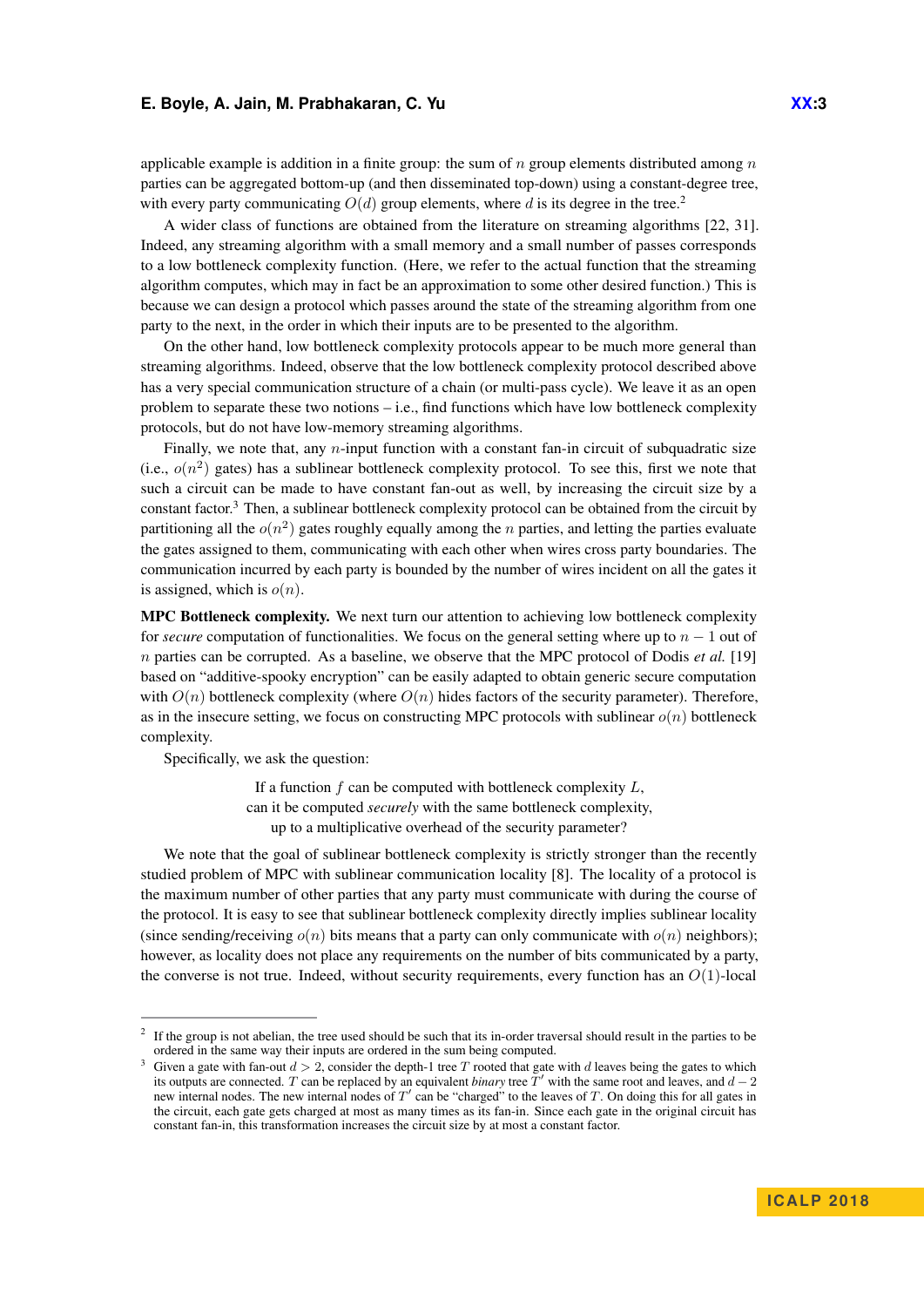### **XX:4 The Bottleneck Complexity of Secure Multiparty Computation**

protocol, which is not the case for bottleneck complexity.

We show a general compiler which transforms any (possibly insecure) efficient multi-party protocol  $\Pi$  for computing a function  $f$  into a protocol  $\Pi'$  for *securely* computing  $f$ , preserving the per-party communication and computation requirements up to  $O(\lambda^c)$  factors in the security parameter *λ* for small constant *c*. The original protocol Π can have an arbitrary communication pattern; however, we require that this pattern must be fixed a priori (independent of inputs) and known to all parties. Our compiler additionally preserves the topology of communication graph of Π (and in particular, preserves locality).

▶ **Theorem 2.** *(Informal.) There is a transformation which maps any (possibly insecure) efficient protocol with fixed-communication-pattern for an n-party distributed function f into a secure MPC protocol for f with asymptotically (as a function of n) the same communication and computational requirements per party, and using the same communication graph as the original protocol.*

The main tools underlying the result include a new notion of *incremental fully homomorphic encryption*, which we show can be instantiated from the Learning With Errors (LWE) assumption via [\[23\]](#page-13-4), as well as zero-knowledge succinct non-interactive arguments of knowledge (ZK-SNARK) [\[2\]](#page-12-1) with a "ID-based" simulation-extractability property [\[39,](#page-14-1) [40\]](#page-14-2). We rely on a setup that includes a common random string and a (bare) public-key infrastructure, where all the *n* parties have deposited keys for themselves, and which all the parties can access for free. The setup can be reused for any number of executions.

Our Contributions. To summarize, our main contributions in this work are as follows:

- $\blacksquare$  We introduce a new measure of per-party communication complexity for (distibuted) functions, called bottleneck complexity.
- $\blacksquare$  We demonstrate the existence of *n*-party functions with *k* bits of input for each party, that have bottleneck complexity  $\Theta(nk)$ . Showing an explicit function with  $\Omega(n)$  bottleneck complexity will require showing an explicit function with  $\Omega(n^2)$  circuit size complexity. On the other hand, we observe that many useful classes of functions do have *o*(*n*) bottleneck complexity.
- We show a general transformation from arbitrary efficient protocols to secure MPC protocols (in a model with public setup) that asymptotically (as a function of *n*) preserves the communication and computational requirements per party, and preserves the same communication graph.
- As part of our transformation, we introduce cryptographic primitives—Incremental FHE, Verifiable Protocol Execution—and give a construction of ZK-SNARKs with an ID-based simulationextractability property. These may be of independent interest.

We expand on the transformation in the following section.

# <span id="page-3-0"></span>**1.1 Our Techniques**

We describe the main ideas underlying our positive result: the bottleneck-complexity-preserving transformation from arbitrary protocols to secure ones.

At a high-level, we follow an intuitive outline for our compiler: (1) We first compile an insecure protocol into a protocol that is secure against semi-honest (or honest-but-curious) adversaries using fully homomorphic encryption (FHE). (2) We then use zero-knowledge succinct arguments of knowledge (ZK-SNARKs) to compile it into a protocol that is (standalone) secure against malicious adversaries. However, we run into several technical challenges along the way, requiring us to develop stronger guarantees for FHE and SNARKs, as well as some other new ideas. We elaborate on these challenges and our solutions below.

Semi-honest Security. A natural starting idea to obtain semi-honest security is to execute an "encrypted" version of the underlying (insecure) protocol by using FHE. Once the parties have the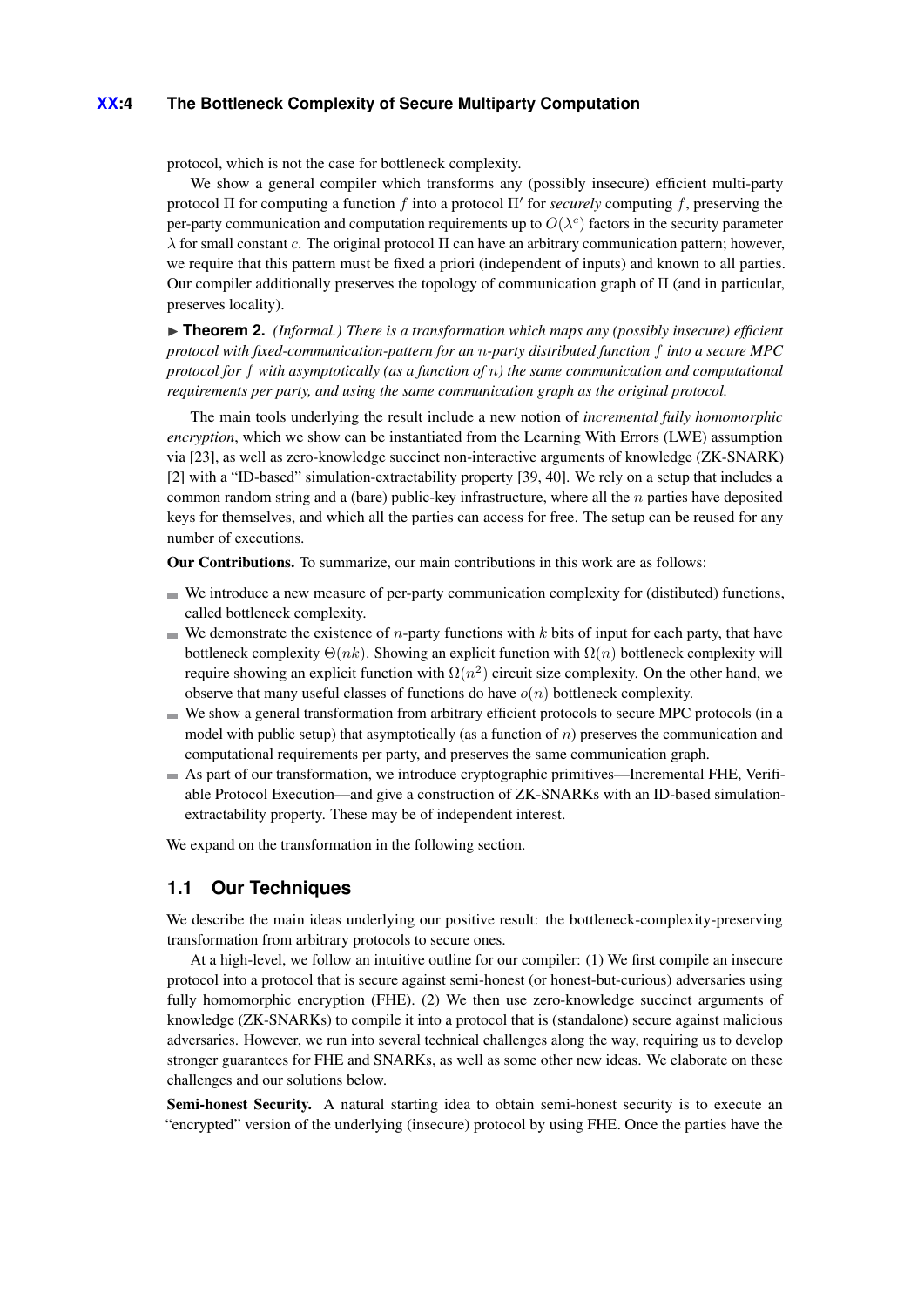encrypted output, they execute the FHE decryption process to learn the output. The immediate problem with implementing this idea in the multiparty setting is which key must we use for encryption and decryption. If a single party knows the (entire) decryption key, then we cannot guarantee security.

To address this problem, two approaches have been developed in the literature: threshold FHE [\[1\]](#page-12-2), where the parties jointly generate a public key for an FHE scheme such that each party only knows a share of the decryption key, and multi-key FHE [\[29\]](#page-13-5), where each party has its own public and secret key pair and FHE evaluation can be performed over ciphertexts computed w.r.t. different public keys.

While these approaches have been shown to suffice for constructing round-efficient MPC protocols, they are not directly applicable to our setting. This is for two reasons:

- Threshold FHE and multi-key FHE systems are defined in the broadcast model of communication where each party gets to see the messages sent by all the other parties. In contrast, our setting is inherently point-to-point, where a party only communicates with its neighbors in the communication graph of the underlying insecure protocol. Indeed, in order to maintain sublinear bottleneck complexity, we cannot afford each party to communicate with all the other parties.
- Further, in all known solutions for threshold FHE  $[1]$  and multi-key FHE  $[29, 13, 34, 10, 36]$  $[29, 13, 34, 10, 36]$  $[29, 13, 34, 10, 36]$  $[29, 13, 34, 10, 36]$  $[29, 13, 34, 10, 36]$  $[29, 13, 34, 10, 36]$  $[29, 13, 34, 10, 36]$  $[29, 13, 34, 10, 36]$  $[29, 13, 34, 10, 36]$ , the size of one or more protocol messages of each party grows at least linearly with the number of parties. This directly violates our sublinear bottleneck complexity requirement.

To address these issues, we define and implement a new notion of *incremental* FHE (IFHE). Roughly, an IFHE scheme is defined similarly to threshold FHE, with the following key strengthened requirements: a "joint" public key can be computed by incrementally combining shares provided by different parties in an arbitrary order. Similarly, a ciphertext w.r.t. the joint public key can be decrypted by incrementally combining partial decryption shares provided by parties in an arbitrary order. Crucially, the intermediate keys and partial decryption values must be *succinct*.

We construct an IFHE scheme with appropriate security guarantees based on the Gentry-Sahai-Waters FHE scheme [\[23\]](#page-13-4). Using IFHE, we are able to directly compile an insecure protocol into a semi-honest secure protocol. In fact, this protocol can withstand a slightly stronger adversary – called a *semi-malicious* adversary [\[1\]](#page-12-2) – which is allowed to maliciously choose its random tape. This will be crucially exploited in the next step, because without it, one will need to enforce honest random-tapes for all the parties (using *n*-way coin-tossing-in-the-well) which would incur Ω(*n*) communication already.

From Semi-Malicious to Malicious Security. A natural approach to achieve security against malicious adversaries is to use the GMW paradigm [\[24\]](#page-13-0). Roughly, in the GMW compiler, each party first commits to its input and random tape. Later, whenever a party sends a message of a semi-malicious protocol,<sup>[4](#page-4-0)</sup> it also proves in ZK to *all* the other parties that it is behaving correctly w.r.t. the committed input and random tape.

The GMW commit-and-prove methodology is problematic in our setting since we cannot allow a party to talk to all other parties (directly or indirectly through the other nodes). Yet, in order to achieve security, each honest party must verify not just that its neighbors behave correctly, but that *all* corrupt parties (many of whom may not directly interact with any honest party) behaved honestly. A priori, these may seem to be contradictory goals.

We address all of these challenges by presenting a new generic compiler for *Verifiable Protocol Execution* (VPE), modeled as a functionality  $\mathcal{F}_{\text{vpe}}$ . Our protocol  $\Pi_{\text{vpe}}$  for implementing  $\mathcal{F}_{\text{vpe}}$  asymptotically preserves the per-party communication and computational complexity (up to a multiplicative factor polynomial in the security parameter) of the underlying semi-malicious protocol. We construct

<span id="page-4-0"></span><sup>&</sup>lt;sup>4</sup> The standard GMW compiler is defined for semi-honest protocols and also involves a coin-tossing step. Here, we consider a natural variant that works for semi-malicious protocols.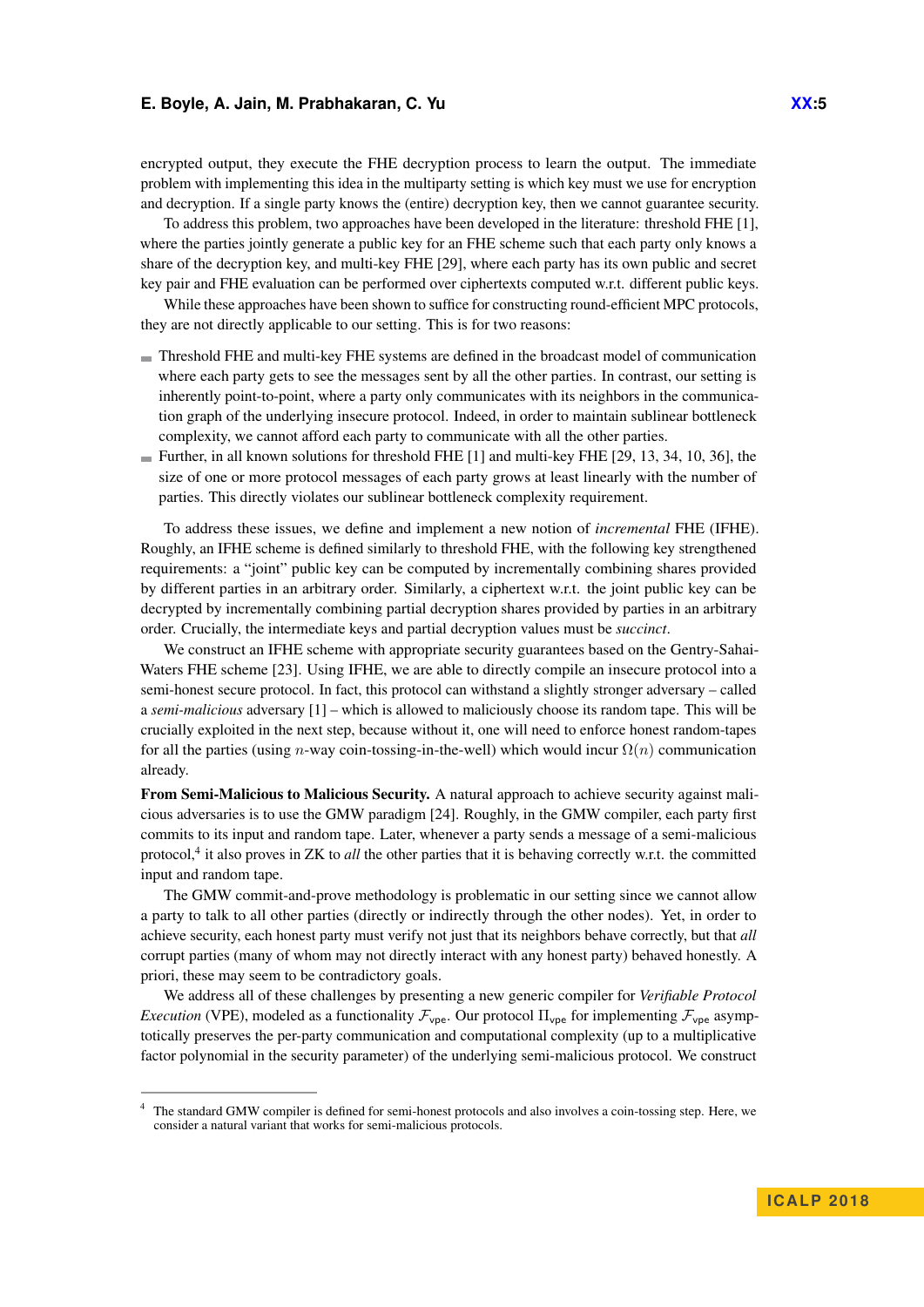### **XX:6 The Bottleneck Complexity of Secure Multiparty Computation**

 $\Pi_{\text{vpe}}$  from two main ingredients: (1) a new commitment protocol that allows the parties to compute a succinct "aggregate" commitment over the inputs and randomness of all of the parties. (2) ZK-SNARKs with a strong extraction property as well as simulation-soundness to ensure that adversary cannot prove false statements even upon receiving simulated proofs. We refer the reader to technical sections for details on our commitment protocol. Here, we discuss our use of ZK-SNARKs.

ID-Based Simulation-Extractable ZK-SNARKs. We rely on ZK-SNARKs to let parties provide not just proofs of correctly computing their own messages, but also of having verified previous proofs *recursively*. This use of SNARKs for recursive verification resembles prior work on proof-carrying data [\[12,](#page-12-5) [3\]](#page-12-6). The key difference is that proof-carrying data only addresses correctness of computation, whereas in our setting, we are also concerned with privacy. In particular, in order to argue security, we also require these proofs to be simulation-sound with extractability (or simply *simulation-extractable*), which presents a significant additional challenge.

The core challenge in constructing simulation-extractable ZK-SNARKs (SE-ZK-SNARKs) arises from the inherent limitation that extraction from the adversary must be non-black-box (since the size of the extracted witness is larger than the proof itself), but the adversary receives simulated proofs which he cannot directly produce on his own. Indeed, for this reason SE-ZK-SNARKs are impossible to achieve with strong universal composability (UC) security [\[27\]](#page-13-6). To reduce the security of an SE-ZK-SNARK construction to an underlying knowledge assumption (such as standard SNARKs), one must thus either (a) start with an assumption that guarantees non-black-box extraction even in the presence of an oracle (which can be problematic [\[20\]](#page-13-7)), or (b) somehow in the reduction be able to provide *the code* to answer the adversary's simulated proof queries, without voiding the reduction by including the simulation trapdoor itself.

Two recent works have presented constructions of SE-ZK-SNARKs, each adopting a different approach. Groth and Maller [\[25\]](#page-13-8) embody approach (a), constructing full SE-ZK-SNARKs from a new specific pairing-based knowledge assumption which assumes extraction in the presence of black-box access to an oracle with the trapdoor. Alternatively, Garman *et al.* [\[21\]](#page-13-9) take approach (b), basing their construction on standard SNARKs; however, their construction is only applicable to a restricted security model where the statements on which the adversarial prover requests simulated proofs are fixed in advance (in which case these proofs can be hardcoded in the reduction). The case where the adversary's queries are chosen *adaptively* as a function of previously simulated proofs (which we need for our transformation) is not currently addressed in this setting.

We provide a new solution for handling adaptive queries, without relying upon oracle-based assumptions as in [\[25\]](#page-13-8). We consider an ID-based notion of SE-ZK-SNARK, where each proof is generated with respect to an identity (chosen from a set of identities that are fixed in advance). In our definition, the adversary must fix a set ID<sup>\*</sup> of "honest" identities in advance and can then receive simulated proofs on adaptively chosen statements w.r.t. identities from this set. It must then come up with an accepting proof for a new statement w.r.t. an identity id  $\notin$  ID<sup>\*</sup>.

We show how to transform any SNARK argument system into an ID-based SE-ZK-SNARK by relying on only standard cryptographic assumptions. Very roughly, in our construction, it is possible to "puncture" the trapdoor trap for the CRS w.r.t. an identity set  $ID^*$ . A punctured trapdoor trap<sub>ID<sup>∗</sup></sub> can only be used to simulate the proofs w.r.t. identities  $id \in ID^*$ , but cannot be used to simulate proofs w.r.t. identities id ∉ ID<sup>∗</sup>. Using such a punctured trapdoor, we are able to successfully implement approach (b) in the adaptive setting. We implement this idea by using identity-based signatures, which can be readily constructed using certificate chains from a standard signature scheme.

Ultimately, we obtain recursively verifiable ID-based SE-SNARKs generically from signatures and (standard) SNARKs with an "additive extraction overhead." While the latter is a relatively strong requirement, such primitives have been considered in prior work [\[14,](#page-12-7) [3\]](#page-12-6) and appears to be as justified as the standard SNARK assumption.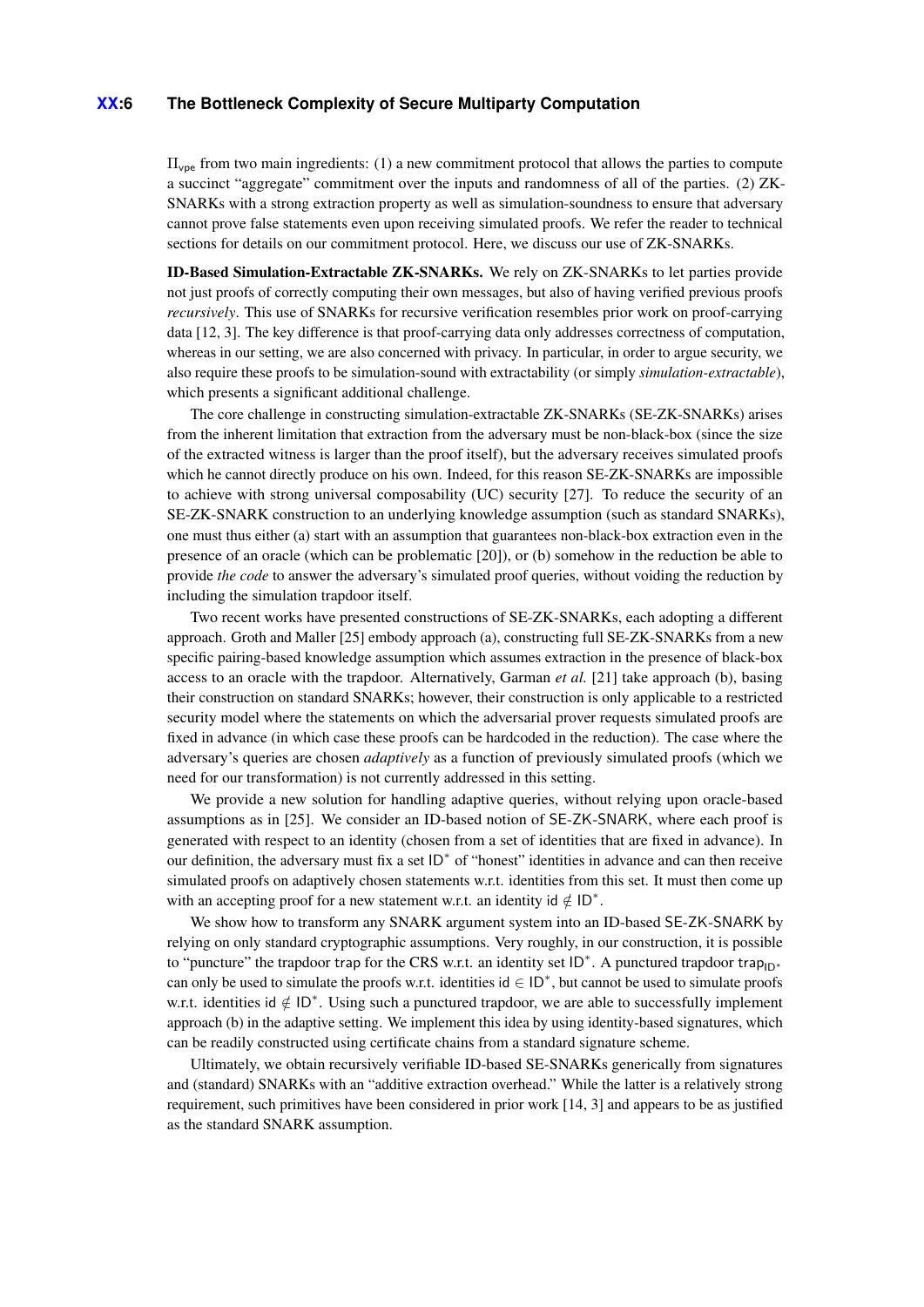# **1.2 Related Work**

Communication complexity models. The vast majority of study in communication complexity (c.f. [\[28\]](#page-13-10)) focuses on the setting of only two parties, in which case the total and bottleneck complexities of protocols align (asymptotically). In the multi-party setting, several models are considered regarding how the input to *f* begins initially distributed among the players. The most common such models are the "number-on-forehead" model, in which parties begin holding all inputs except their own, and the model considered in this work (as is standard in MPC), frequently known as the "number in hand" model, where each party begins with his own input. In all cases, the "communication complexity" within the given model refers to the total communication of all parties.

Communication complexity of MPC. Communication complexity of secure multiparty computation (MPC) has been extensively studied over the years. Communication complexity preserving compilers from insecure to secure protocols were introduced in the 2-party setting by [\[35\]](#page-14-5). The setting of MPC with many parties was first predominantly considered in the line of work on scalable MPC [\[15,](#page-12-8) [16\]](#page-12-9). Here the focus was on optimizing the complexity as a function of the circuit size |*C*|, and the resulting *n*-party protocols have per-party communication  $\tilde{O}(|C|/n)$  + poly $(n)$ . Some of these works explicitly achieve load-balancing (e.g., [\[18,](#page-13-11) [7\]](#page-12-10)), a goal similar in spirit to bottleneck complexity, where the complexity of the protocol is evenly distributed across the parties. To the best of our knowledge, however, the poly $(n)$  term in the per-party communication complexity is  $\Omega(n)$  in all works aside from [\[43\]](#page-14-6), which achieves  $O(|C|/n)$  *amortized* per-party communication but  $O(|C|/n+n)$  *bottleneck* complexity (due to its dependence on [\[11\]](#page-12-11)).

Communication Locality. A related notion to bottleneck complexity is communication locality [\[8\]](#page-12-0). The locality of a party is the number of total other parties it must communicate with throughout the protocol, and the locality of the protocol is the worst case locality of any party. In [\[8\]](#page-12-0), Boyle et al. studied locality in secure MPC and showed (based on various computational assumptions) that any efficiently computable function has a polylog(*n*)-locality secure MPC protocol.

Lower bounds on MPC communication complexity. As discussed, lower bounds on standard multi-party communication complexity cannot directly imply meaningful lower bounds on bottleneck complexity, as no such bound can exceed  $\Omega(n)$  (attainable by all parties sending their input to a single party), but this implies only a bound of  $\Omega(1)$  bottleneck complexity. For *secure* computation, in [\[17\]](#page-13-12), Damgård et al. showed that securely evaluating a circuit of *m* multiplication gates requires Ω(*n* <sup>2</sup>*m*) total communication in the information-theoretic security setting. This implies a super-linear lower bound for bottleneck complexity in their setting. We note, however, that their lower bound does not apply to us, as we consider computational security, and further, their lower bound does not apply to the setting where the number of parties is larger than the security parameter.

# **2 Preliminaries and Definitions**

By  $x \in R \mathbb{Z}_q^n$  we denote that x is uniformly sampled from  $\mathbb{Z}_q^n$ , and by  $x \leftarrow D$  we denote that x is sampled from a distribution *D*. By  $\stackrel{c}{\cong}$  we denote computational indistinguishability. We denote an *N*-party additive secret sharing of  $x \in \mathbb{Z}_q$  by  $[x]_q^N$ . That is, each  $P_i$  owns  $x_i \in \mathbb{Z}_q$  such that  $x = \sum_{i \in [N]} x_i$ . When it is clear, we write [*x*] for brevity.

**Communication Model.** We consider a synchronous network among *n* parties,  $P_1, \dots, P_n$ , that allows secure communication between (some) pairs of parties; the channels are authenticated and leak nothing except the number of bits in each message.

An *n*-party protocol  $\pi$  in this model is a "next-message function," that takes as input the round number *t*, two identities  $i, j \in [n]$  and the view of  $P_i$ , and outputs the message from  $P_i$  to  $P_j$  in round *t*. The view of a party consists of its input, random-tape, and all the messages received in prior rounds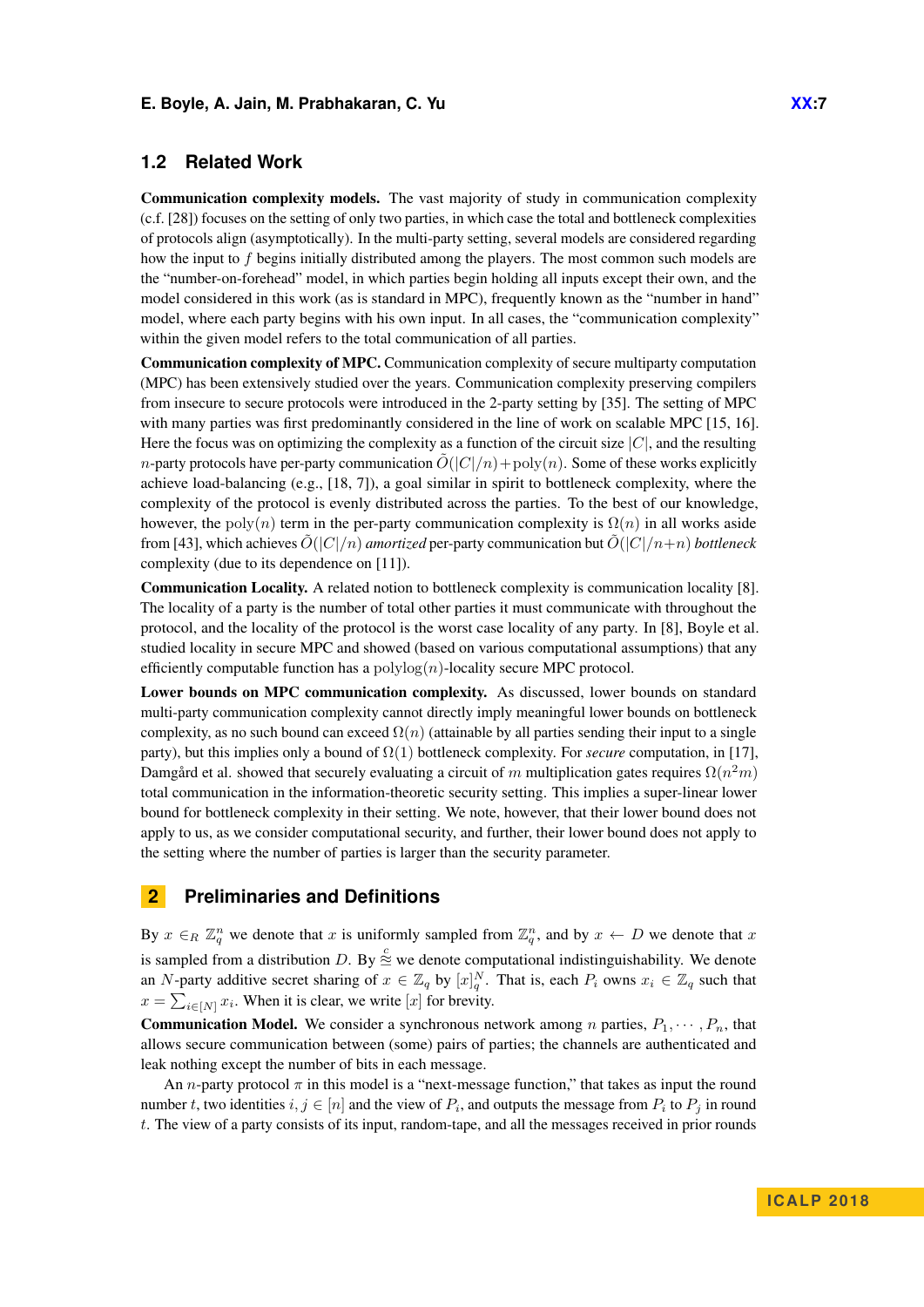### **XX:8 The Bottleneck Complexity of Secure Multiparty Computation**

of the protocol. If the next-message function is invoked with the keyword out instead of a receiver,  $\pi$  generates the output for the "sender" (for simplicity, we shall restrict ourselves to protocols that produce output only on termination).

We shall require that in a protocol, the message on any edge  $(i, j)$  at any round t is encoded using a *prefix-free code* that is agreed up on between the sender and the receiver. Adopting this model precludes communication by not sending any bits.<sup>[5](#page-7-0)</sup>

Security for MPC. We use a standard simulation-based security definition for MPC protocols in the *standalone security* model. We consider two notions of corruptions: (1) active adversaries, who may arbitrarily deviate from the protocol strategy, and (2) semi-malicious adversaries, who follow the protocol instructions but may choose their random tapes arbitrarily. Both of these adversaries can abort the execution whenever they choose. We refer the reader to [Appendix A](#page-14-7) for further details.

# **2.1 Bottleneck Complexity**

We introduce a new *per-party* communication metric for distributed computations.

▶ Definition 3 (Bottleneck Complexity of Protocol). The *individual communication complexity* of a party  $P_i$  in an *n*-party protocol  $\pi$ , denoted as  $\mathcal{CC}_i(\pi)$ , is the expected number of bits sent or received by  $P_i$  in an execution of  $\pi$ , with worst-case inputs.

The *bottleneck complexity* ( $BC$ ) of an *n*-party protocol  $\pi$  is the worst-case communication complexity of any party. That is,  $\mathcal{BC}(\pi) = \max_{i \in [n]} \mathcal{CC}_i(\pi)$ .

▶ **Definition 4** (Bottleneck Complexity of Function). The *bottleneck complexity of an n-input function f* is the minimum value of  $\mathcal{BC}(\pi)$  when quantified over all *n*-party distributed protocols  $\pi$ which correctly evaluate *f*.

Analogously, we define the *MPC bottleneck complexity* of f as the minimum  $BC(\pi)$  quantified over all *n*-party protocols *π* which *securely* evaluate *f*.

Admissible Protocols. We will show techniques that transform general (insecure) protocols to secure ones. Here we define the required minimal assumption of the original protocols, which we refer to as admissibility. Roughly, a protocol is admissible if its next-message function is polynomial-time computable and it has a fixed communication pattern.

Below  $\mathbb{Z}_+$  denotes the set of non-negative integers.

<span id="page-7-2"></span> $\triangleright$  **Definition 5** (Admissible Protocol). Let *f* be a polynomial function, *k* be a security parameter, and let  $\pi = {\pi_1, ..., \pi_n}$  be a possibly randomized *n*-party protocol, where  $\pi_i$  is a next message function of  $P_i$ . Let  $x = \{x_1, ..., x_n\}$  and  $r = \{r_1, ..., r_n\}$  be the input set and the random string set respectively. Denote  ${m_{i,j}^t(x,r)}_{i,j \in [n]}^{t \in [T]}$  as the set of the messages generated by  $\pi(x,r)$ , and let  $|m_{i,j}^t(x, r)| \in [0, f(k)]$  be the length of message from  $P_i$  to  $P_j$  at time  $t$ .<sup>[6](#page-7-1)</sup> We say  $\pi$  is admissible if it satisfies the following two conditions:

**- Polynomial-Time Computable:** For each *i*, next-message function *π<sup>i</sup>* is expressed by a circuit of fixed polynomial-size in  $|x_i| + |r_i|$ , with a universally bounded depth.

<span id="page-7-1"></span> $\{ \text{ 6} \text{ Precisely, for each } i \in [n], t \in [T], \{m_{i,j}(x,r)\}_{j \in [n]}^t \leftarrow \pi_i \left(x_i, r_i, \{m_{j,i}(x,r)\}_{j \in [n]}^{t \in [t-1]}\right) \}$ 

<span id="page-7-0"></span><sup>5</sup> While one may argue that it is reasonable to allow zero-cost communication in this manner, it can be abused to communicate large amounts of information at the cost of a single bit, by using a large number of rounds. Further, such signalling cannot be used if multiple such protocols are executed concurrently. Also, practically, the prefix-free communication is more amenable to implementing a synchronous model over an asynchronous network, as delays will not be mistaken for shorter (or empty) messages.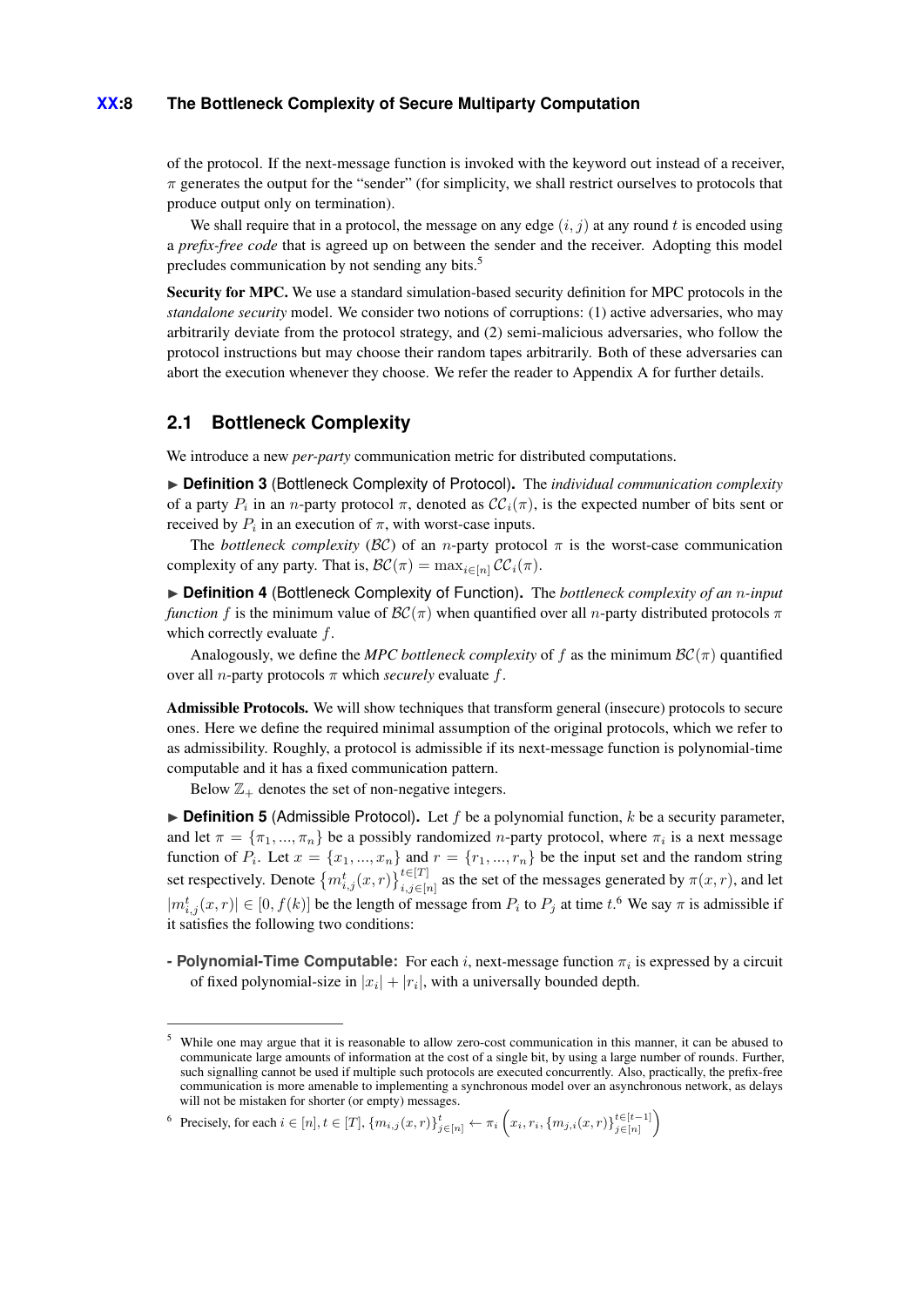**- Fixed Communication Pattern:** A protocol *π* is said to have a *fixed communication pattern* if, irrespective of the input and random-tapes of the parties, the total number of rounds  $t_{\text{max}}$  is fixed and there is a function len :  $[t_{\text{max}}] \times [n] \times [n] \rightarrow \mathbb{Z}_+$  that maps  $(t, i, j)$  to the length of message (possibly 0) from  $P_i$  to  $P_j$  at round  $t$  as determined by  $\pi$  for any view of  $P_i$ .

Note that above we allow randomized protocols, as some interesting low bottleneck complexity protocols (e.g., those derived from streaming algorithms) tend to be randomized.

### **3 Lowerbound on Bottleneck Complexity of Distributed Functions**

In this section we show that for most functions *f* on *n* inputs (each input could be as short as 1 bit, and the output a single bit delivered to a single party), for any distributed computation protocol *π* that implements *f*, the (incoming) bottleneck complexity  $\mathcal{BC}(\pi)$  is at least  $n - O(\log n)$  bits. In fact, this holds true even without any security requirement. This is tight in the sense that, even with a security requirement, there is a protocol in which only one party has individual communication complexity  $\Omega(n)$ , and all others have communication proportional to their inputs and outputs (with a multiplicative overhead independent of the number of parties).

This is somewhat surprising since many interesting functions do have protocols with constant communication complexity. As mentioned before, any (possibly randomized) function which has a streaming algorithm or a sub-quadratic sized circuit (with small fan-in gates) gives rise to low botteleneck complexity protocols.

To show our lower-bound, we need to therefore rely on functions with roughly a quadratic lowerbound on circuit size. Given the current lack of explicit examples of such functions, we present an *existential result*, and leave it as a conjecture that there are *n*-bit input boolean functions with polynomial sized circuits with bottleneck communication complexity of  $\Omega(n)$ . For simplicity, we discuss the case of perfectly correct protocols, but as we shall point out, a small constant probability of error does not change the result significantly. This result says that there is a function (in fact, most functions) such that the best bottleneck complexity is almost achieved by the trivial protocol, in which one party receives the inputs of all the other *n* − 1 parties and carries out the computation locally.

<span id="page-8-1"></span>**► Theorem 6.**  $\exists f : \{0,1\}^{k \times n} \rightarrow \{0,1\}$  such that any *n*-party, each with *k* bits input, distributed *computation protocol that computes f correctly will have at least one party receiving at least*  $(n-1)k - O(\log nk)$  *bits in the worst-case.* 

We provide the proof in Appendix [B.](#page-19-0)

# **4 Incremental FHE**

We define and implement a new notion of incremental FHE (IFHE), which is used within our main positive result. We start by providing syntax and security definitions for IFHE in [Section 4.1.](#page-8-0) Next, we recall some preliminaries and the Gentry-Sahai-Waters (GSW) FHE scheme [\[23\]](#page-13-4) in Appendix [A.4.](#page-17-0) We describe our construction of IFHE in [Section 4.2.](#page-10-0)

# <span id="page-8-0"></span>**4.1 Definitions**

(Leveled) Fully Homomorphic Encryption. A fully homomorphic encryption (FHE) scheme consists of algorithms(KEYGEN*,* ENCRYPT*,* EVAL*,* DECRYPT), where (KEYGEN*,* ENCRYPT*,* DECRYPT) constitute a semantically secure public-key encryption scheme, and EVAL refers to the homomorphic evaluation algorithm on ciphertexts. An  $\ell$ -leveled FHE scheme supports homomorphic evaluation of circuits of depth at most  $\ell$ .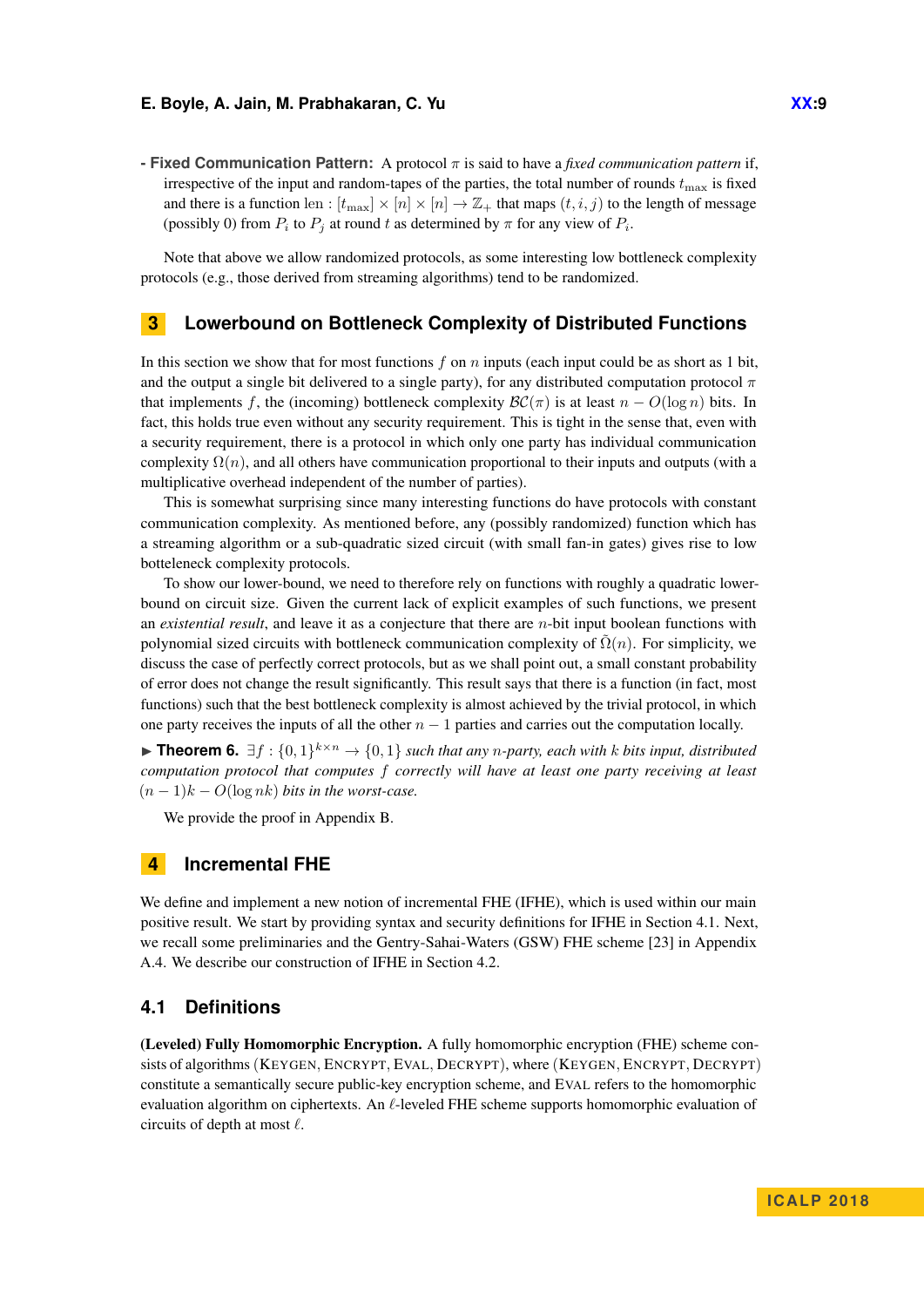### **XX:10 The Bottleneck Complexity of Secure Multiparty Computation**

Incremental FHE. An IFHE scheme is defined similarly to threshold FHE [\[1\]](#page-12-2), with the following key modifications: a "joint" public key can be computed by incrementally combining shares provided by different parties in an arbitrary order. Similarly, a ciphertext w.r.t. the joint public key can be decrypted by incrementally combining partial decryption shares provided by parties in an arbitrary order. Crucially, the intermediate keys and partial decryption values must be *succinct*.

For technical reasons, it is convenient to describe the joint decryption procedure via three subalgorithms: A procedure PREDEC which pre-processes a homomorphically evaluated ciphertext to be safe for joint decryption; PARTDEC run by each individual party on a ciphertext (with his share of the secret key) to generate his contribution toward the decryption; and COMBINEDEC which combines the outputs of PARTDEC from each party for a given ciphertext to reconstruct the final decrypted output. In addition to standard semantic security, we also require the output of PARTDEC to hide information about the secret key share that was used; this is captured by the Simulatability of Partial Decryption property below.

We proceed to give a formal definition.

<span id="page-9-0"></span>▶ **Definition 7** (Incremental FHE). An *incremental fully homomorphic encryption (IFHE)* scheme is an FHE scheme with an additional algorithm IFHE*.*COMBINEKEYS and with DECRYPT replaced by three algorithms IFHE*.*PREDEC, IFHE*.*PARTDEC and IFHE*.*COMBINEDEC. By PK*<sup>S</sup>* we denote a combined public key of a subset  $S \subseteq [n]$  of parties. Particularly,  $PK_{\{i\}} = PK_i$  is generated by  $P_i$ using the algorithm KEYGEN, and  $PK = PK_{[n]}$  is the final public key. Similarly, by  $v_S$  we denote a combined decryption, and by  $v_i$  when  $S = \{i\}$ . For the completeness of notations, let PK<sub>*S*</sub> and  $v_S$  be empty strings when  $S = \emptyset$ . We describe the syntax of the four algorithms as follows:

- IFHE.COMBINEKEYS(PK<sub>*S*</sub>, PK<sub>*T*</sub>): On input 2 combined public keys PK<sub>*S*</sub>, PK<sub>*T*</sub>, where  $S \cap T = ∅$ , output a combined public key PK*S*∪*<sup>T</sup>* .
- **IFHE.**PREDEC(PK, **C**): On input a final public key PK and a ciphertext **C**, sample a public random  $\bf{R}$ , and output a re-randomized ciphertext  $\bf{C}'$  of the same plaintext.
- IFHE.PARTDEC(PK,  $SK_i$ , C): On input a final public key PK, *i*th secret key  $SK_i$ , ciphertext C, output a partial decryption *v<sup>i</sup>* .
- IFHE. COMBINEDEC( $v_S, v_T$ ): On input 2 partial decryptions  $v_S, v_T$ , where  $S \cap T = ∅$ , if  $|S \cup T|$  < *n*, output a partial decryption  $v_{S\cup T}$ ; otherwise, output a plaintext *y* as the final decryption.

Also, we require the following additional properties:

- **Efficiency:** There are polynomials  $poly_1(\cdot), poly_2(\cdot)$  such that for any security parameter  $\lambda$  and any  $S \subseteq [n], S \neq \emptyset$ ,  $|\text{PK}_S| = poly_1(\lambda)$  and  $|v_S| = poly_2(\lambda)$ .
- **Correctness:** Given a set of plaintexts and a circuit to evaluate, the correctness of IFHE says that the FHE evaluation of the circuit over the ciphertexts can always be decrypted to the correct value, where the ciphertexts are encryption of plaintexts using a single combined public key. Furthermore, by "Incremental" FHE, we mean that the final combined public key as well as the final combined decryption can be formed in an arbitrary incremental manner. We defer the formal definition of correctness to [Appendix C.](#page-19-1)
- **Semantic security under Combined Keys (against Semi-Malicious Adversary):** Given the parameters prepared in the initial setup, the (corrupted) parties  $\{P_j\}_{j\neq i}$ , instead of using random strings to compute  $\{PK_i, SK_i\}_{j\neq i}$ , can use an arbitrary string to generate  $\{PK_i, SK_i\}_{j\neq i}$ . Then as long as an honest party generates  $(PK_i, SK_i)$  independently, the encryption using the final combined public key  $(PK_{[n]}, SK_{[n]})$  is semantically secure. Formally, consider the following experiment:
	- **1.** (params)  $\leftarrow$  SETUP $(1^{\lambda}, 1^d)$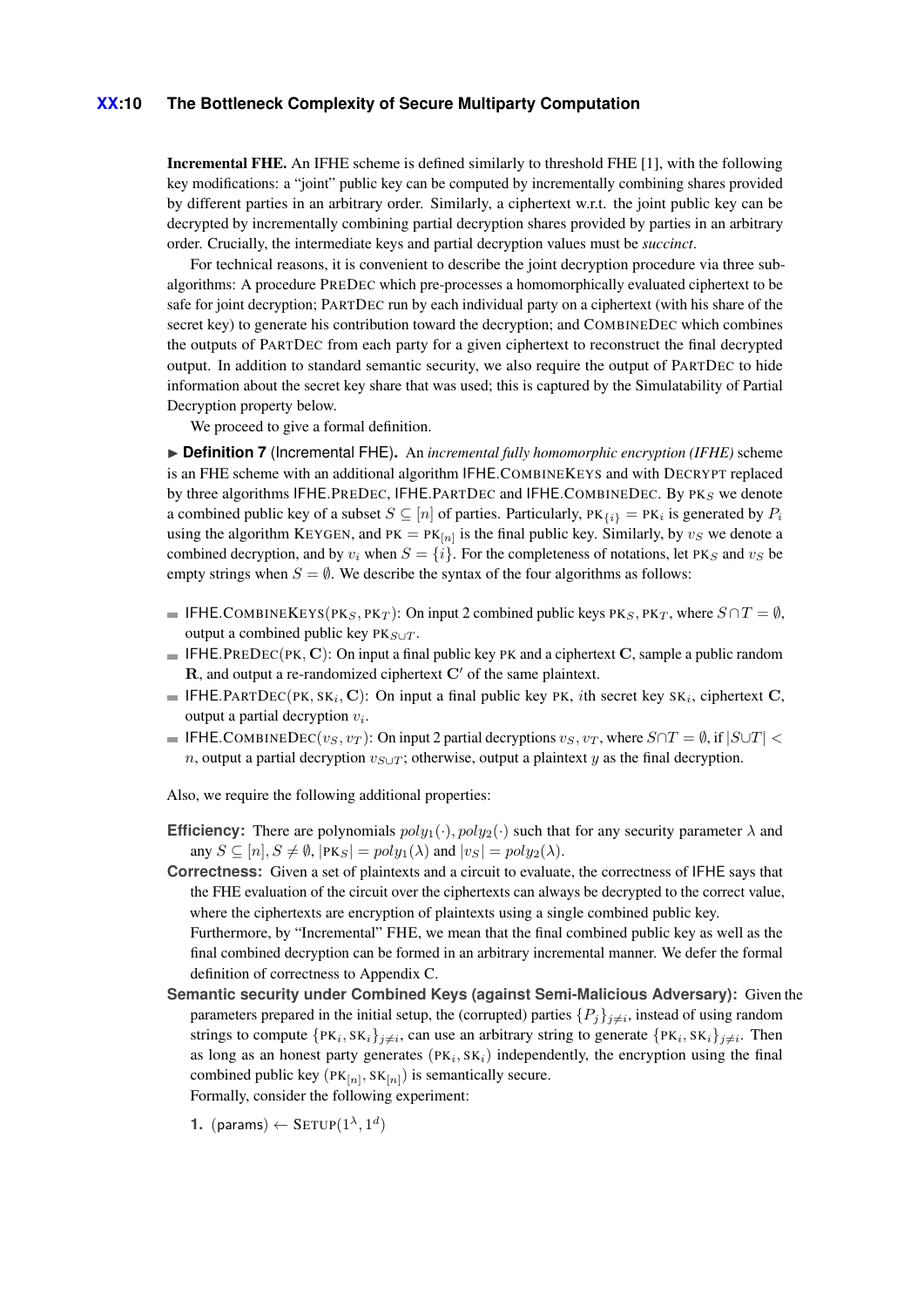- **2.** ∀*j*  $\neq$  *i*, Adv computes (PK<sub>*j*</sub>, SK<sub>*j*</sub>) according to KEYGEN(params) but replaces the randomly sampled string by a chosen one. Then Adv computes a combined key  $PK_{[n] \setminus \{i\}}$  according to COMBINEKEYS, picks  $x \in \{0, 1\}$  and sends  $(PK_{[n] \setminus \{i\}}, x)$  to the challenger.
- **3.** The challenger computes  $(PK_i, SK_i) \leftarrow \text{KEYGEN}(params)$ ,  $PK \leftarrow \text{COMBINEKEYS}(PK_i,$  $PK_{[n]\setminus\{i\}}$ ), and chooses a random bit  $\beta \stackrel{\$}{\leftarrow} \{0,1\}.$ 
	- If  $\beta = 0$ , it computes  $\mathbf{C} = \text{ENCRYPT}(PK, 0)$ .
	- Else, it computes  $C = \text{ENCRYPT}(PK, x)$ .

And it sends **C** to Adv.

**4.** Finally Adv outputs a bit  $β'$ .

We say that the IFHE scheme has semantic security under combined keys if the advantage  $Pr[\beta' = \beta] - 1/2$  is negligible in the security parameter  $\lambda$ .

**Simulatability of Partial Decryption:** Let  $x \in \{0, 1\}$  be an input plaintext and C' be an IFHE encryption of *x*. There exists a PPT simulator SIM which, given the combined public key PK, ciphertext **C**', a plaintext output *y*, an index  $i \in [n]$  and all but the *i*-th key  $\{sk_j\}_{j \in [n] \setminus \{i\}}$ , produces a simulated partial decryption  $v_i'$  computationally close to the honestly generated value *vi* :

$$
\Big\{{\rm PK}, {\bf C}', v_i' \Big\} \stackrel{c}{\approx} \Big\{{\rm PK}, {\bf C}', v_i \Big\},
$$

where  $v_i \leftarrow \textsf{IFHE.PARTDEC(PK, SK_i, C') and } v_i' \leftarrow \textsf{SIM(PK, {SK_j}_{j \in [n] \setminus \{i\}}, y, C').$ 

# <span id="page-10-0"></span>**4.2 Construction of IFHE**

We present an IFHE scheme building on the FHE scheme of Gentry et al. [\[23\]](#page-13-4). The SETUP, KEYGEN, ENCRYPT, and EVAL parts are the same as those of [\[23\]](#page-13-4), while COMBINEKEYS, PREDEC, PARTDEC and COMBINEDEC parts are new. The algorithms are described as follows:

### An IFHE scheme.

- Setup: (params)  $\leftarrow$  IFHE.SETUP( $1^{\lambda}$ ,  $1^d$ ). Same as GSW, where params  $=(q, n, m, \chi, B_{\chi}, \mathbf{B})$ .
- **Key Generation:**  $(\text{PK}_i, \text{SK}_i) \leftarrow \text{IFHE}$ .KEYGEN(params). Same as GSW, where  $\text{PK}_i = (\textbf{B}, \textbf{b}_i)$  and  $SK_i = \mathbf{t}_i \equiv (-\mathbf{s}_i, 1).$
- Combining Keys:  $PK_{S\cup T}$  ← IFHE.COMBINEKEYS( $PK_S, PK_T$ ) On input PKs =  $(\mathbf{B}, \mathbf{b}_S)$  and PKs =  $(\mathbf{B}, \mathbf{b}_T)$ , output PKs $\cup_T$  =  $(\mathbf{B}, \mathbf{b}_S + \mathbf{b}_T)$ . Particularly PK<sub>[n]</sub> is abbreviated as PK or a matrix **A**.
- **Encryption:**  $C_i \leftarrow$  IFHE.ENCRYPT(PK,  $x_i$ ). Same as GSW.
- Evaluation:  $C \leftarrow$  IFHE.EVAL( $C_1$ , ...,  $C_7$ ; *f*). Same as GSW.
- $\blacksquare$  **Preparing Decryption:**  $C' \leftarrow$  IFHE.PREDEC(PK<sub>*i*</sub></sub>, C) On input PK = **A** and  $\mathbf{C} \in \mathbb{Z}_q^{n \times m}$ , sample a public random matrix **R** in  $\{0,1\}^{m \times m}$  and output  $\mathbf{C}'$  =  $C + AR$ .
- $\textbf{Partial Decryption: } v_i \leftarrow \textsf{IFHE}.\textsf{PARTDEC}(\textsf{PK}_i,\textsf{SK}_i,\textsf{C}')$ On input PK = A,  $SK_i \equiv t_i \equiv (-s_i, 1)$ , and  $\mathbf{C}' \in \mathbb{Z}_q^{n \times m}$ , sample  $\mathbf{e}'_i \leftarrow \chi^m$ , set  $\mathbf{t}'_i = t_i$  if  $i = 1$  and  $\mathbf{t}'_i = (-\mathbf{s}_i, 0)$  if  $i > 1$ , and output  $v_i = (\mathbf{t}'_i \mathbf{C}' - \mathbf{e}'_i) \mathbf{G}^{-1}(\mathbf{w}^T)$ , where  $\mathbf{w} = (0, ..., 0, \lceil q/2 \rceil) \in \mathbb{Z}_q^n$ .
- **Example 3** Combining Decryption: IFHE.COMBINEDEC( $v_S, v_T$ ) On input two partial decryptions  $v_S, v_T$  with  $S \cap T = \emptyset$ , compute a partial decryption  $v_{S \cup T} = v_S + v_T$ . For  $|S \cup T| < n$ , output  $v_{S \cup T}$ ; for  $|S \cup T| = n$ , output a plaintext  $y = \left\lfloor \frac{v}{q/2} \right\rfloor$ .

In [Appendix C.1,](#page-20-0) we show this scheme fullfils the required properties described in [Section 4.1.](#page-8-0)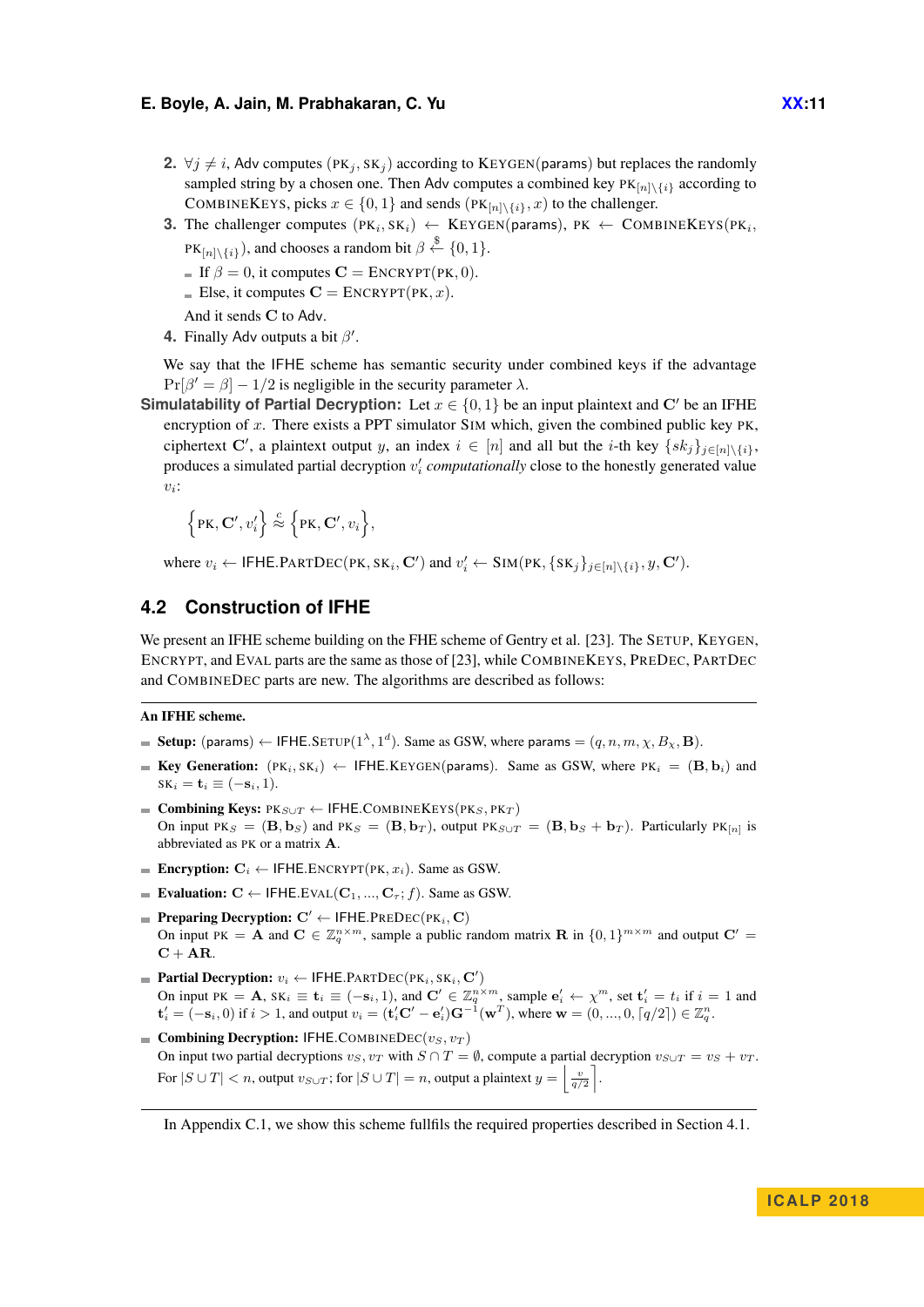### **XX:12 The Bottleneck Complexity of Secure Multiparty Computation**

Syntax Extension. For ease of use, we extend the syntax of IFHE*.*JoinKeys for combining several public keys and the syntax of IFHE*.*COMBINEDEC for combining several partial decryptions at one time.

 $\mathbf{Combining}\ \mathbf{Keys:}\ \mathrm{PK}_{S_1\cup,\ldots,\cup S_\ell} \leftarrow \mathsf{IFHE}.\mathbf{COMBINEKEYS}(\mathrm{PK}_{S_1},\ldots,\mathrm{PK}_{S_\ell})$ On input  $PK_{S_1}, \ldots, PK_{S_\ell}$ , where  $S_1, \ldots, S_\ell \subseteq [n]$  are disjoint, compute  $PK_{S_1 \cup S_2}, PK_{(S_1 \cup S_2) \cup S_3}$  $\ldots$ , PK<sub>(*S*1</sub>∪*,...,*∪*S*<sup> $\ell$ </sup> -1)∪*S*<sup> $\ell$ </sup> incrementally and finally output PK<sub>*S*1</sub>∪*,...,*∪*S*<sup> $\ell$ </sup>.

(Alternatively, in our scheme  $PK_{S_1 \cup \ldots, \cup S_\ell} = (\mathbf{B}, \sum_{i=1}^{\ell} \mathbf{b}_{S_i}).$ )

 $\mathbf{Combining\,Derryption: v_{S_1\cup,..., \cup S_\ell} \leftarrow \mathsf{IFHE}.\mathbf{COMBINEDEC}(v_{S_1},\ldots,v_{S_\ell})$ On input partial decryptions  $v_{S_1}, \ldots, v_{S_\ell}$ , where  $S_1, \ldots, S_\ell \subseteq [n]$  are disjoint, compute a partial decryption  $v_{S_1\cup S_2}$ ,  $v_{(S_1\cup S_2)\cup S_3}$ , ...,  $v_{(S_1\cup,...\cup S_{\ell-1})\cup S_{\ell}}$ , and finally if  $S_1\cup...\cup S_{\ell}\subset [n]$  output *vS*1∪*...*∪*S`* ; otherwise, a plaintext.

(Alternatively in our scheme  $v_{S_1 \cup \ldots \cup S_\ell} = \sum_{i=1}^\ell v_{S_i}$ , and for  $S_1 \cup \ldots \cup S_\ell \subset [n]$ , output *v*<sub>S<sub>1</sub>∪*...*∪*S*<sup> $\ell$ </sup>; otherwise,  $y = \left\lfloor \frac{v}{q/2} \right\rfloor$ .)</sub>

# **5 Summary of Further Results**

Due to space limitations we defer the remaining technical sections to the appendix.

We begin in Appendix [D](#page-21-0) by demonstrating how to convert an arbitrary admissible multi-party distributed protocol  $\Pi$  (as per [Definition 5\)](#page-7-2) for computing a function f to a protocol  $\Pi_{\rm sm}$  for computing *f* secure against semi-malicious adversaries, while preserving *per-party* computation and communication. Note that as per [Definition 5](#page-7-2) the communication pattern of the starting protocol Π can be arbitrary, but we require that it be fixed (i.e., not data dependent).

I **Theorem 8.** *Let* IFHE *be an incremental FHE scheme, and* Π *be an n-party protocol for evaluating a function f with fixed communication pattern. Then there exists a protocol* Πsm *that securely evaluates f against up to* (*n* − 1) semi-malicious *corruptions, preserving the per-party computation and communication requirements of* Π *up to* poly(*λ*) *multiplicative factors (independent of the number of parties n*). Moreover, the communication pattern of  $\Pi_{\text{cm}}$  is identical to that of  $\Pi$ *plus two additional traversals of a communication spanning tree of* Π*.*

At a very high level, the parties will run a one-pass protocol to (incrementally) construct a joint key for the incremental FHE scheme, then execute the original protocol Π underneath FHE encryption, and finally run one more pass to (incrementally) decrypt. See details and proof in Appendix [D.](#page-21-0)

Next, we give a general compiler to transform the above protocol into a maliciously-secure MPC protocol, while preserving the bottleneck complexity. Our compiler relies upon multiple cryptographic ingredients, most notably, ID-based simulation-extractable succinct non-interactive arguments of knowledge (ZK-SNARKs) – a notion that we define and construct in this work (see Appendix [E.1\)](#page-25-0).

**In Theorem 9.** Let  $\Pi_{\rm sm}$  be an MPC protocol that securely evaluates a functionality f against semimalicious *corruptions, as in Theorem [21.](#page-23-0) Then, assuming the existence of an ID-based simulationextractable succinct non-interactive arguments of knowledge, non-interactive commitment schemes and a family of collision-resistant hash functions, there exists a compiler that transforms* Πsm *into another MPC protocol* Π *in the (bare) public-key and common reference string model such that* Π *computes the same functionality f and preserves the per-party computation and communication of*  $\Pi_{\mathsf{sm}}$  *up to* poly( $λ$ ) *multiplicative factors (independent of the number of parties n).* 

The construction of this compiler is given in Appendix [E.](#page-25-1) We prove the security of the compiler in Appendix ??.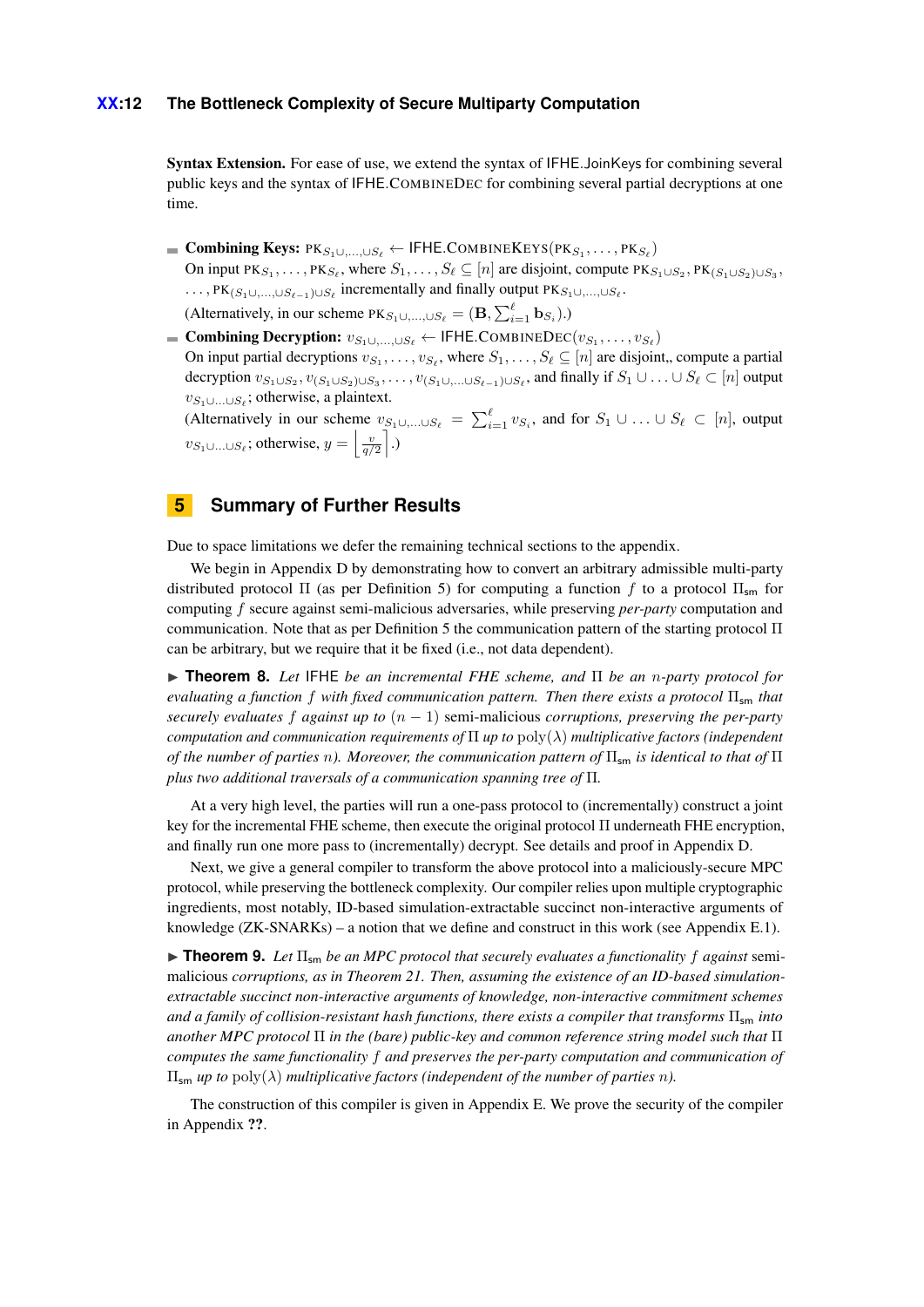### **References**

- <span id="page-12-2"></span>**1** Gilad Asharov, Abhishek Jain, Adriana López-Alt, Eran Tromer, Vinod Vaikuntanathan, and Daniel Wichs. Multiparty computation with low communication, computation and interaction via threshold fhe. In *EUROCRYPT*, pages 483–501, 2012.
- <span id="page-12-1"></span>**2** Nir Bitansky, Ran Canetti, Alessandro Chiesa, and Eran Tromer. From extractable collision resistance to succinct non-interactive arguments of knowledge, and back again. In *Innovations in Theoretical Computer Science 2012, Cambridge, MA, USA, January 8-10, 2012*, pages 326–349, 2012.
- <span id="page-12-6"></span>**3** Nir Bitansky, Ran Canetti, Alessandro Chiesa, and Eran Tromer. Recursive composition and bootstrapping for SNARKS and proof-carrying data. In *Symposium on Theory of Computing Conference, STOC'13, Palo Alto, CA, USA, June 1-4, 2013*, pages 111–120, 2013.
- <span id="page-12-14"></span>**4** Nir Bitansky, Ran Canetti, Omer Paneth, and Alon Rosen. On the existence of extractable one-way functions. In *Symposium on Theory of Computing, STOC 2014, New York, NY, USA, May 31 - June 03, 2014*, pages 505–514, 2014.
- <span id="page-12-12"></span>**5** Alexandra Boldyreva. Threshold signatures, multisignatures and blind signatures based on the gap-diffie-hellman-group signature scheme. In *Public Key Cryptography*, pages 31–46, 2003.
- <span id="page-12-13"></span>**6** Dan Boneh, Craig Gentry, Ben Lynn, and Hovav Shacham. Aggregate and verifiably encrypted signatures from bilinear maps. In *EUROCRYPT*, pages 416–432, 2003.
- <span id="page-12-10"></span>**7** Elette Boyle, Kai-Min Chung, and Rafael Pass. Large-scale secure computation: Multi-party computation for (parallel) RAM programs. In *Advances in Cryptology - CRYPTO 2015 - 35th Annual Cryptology Conference, Santa Barbara, CA, USA, August 16-20, 2015, Proceedings, Part II*, pages 742–762, 2015.
- <span id="page-12-0"></span>**8** Elette Boyle, Shafi Goldwasser, and Stefano Tessaro. Communication locality in secure multiparty computation: how to run sublinear algorithms in a distributed setting. In *Proceeding TCC'13 Proceedings of the 10th theory of cryptography conference on Theory of Cryptography*, pages 356– 376, 2013.
- <span id="page-12-15"></span>**9** Elette Boyle and Rafael Pass. Limits of extractability assumptions with distributional auxiliary input. In *Advances in Cryptology - ASIACRYPT 2015 - 21st International Conference on the Theory and Application of Cryptology and Information Security, Part II*, pages 236–261, 2015.
- <span id="page-12-4"></span>**10** Zvika Brakerski and Renen Perlman. Lattice-based fully dynamic multi-key FHE with short ciphertexts. In *Advances in Cryptology - CRYPTO 2016 - 36th Annual International Cryptology Conference, Santa Barbara, CA, USA, August 14-18, 2016, Proceedings, Part I*, pages 190–213, 2016.
- <span id="page-12-11"></span>**11** Nicolas Braud-Santoni, Rachid Guerraoui, and Florian Huc. Fast byzantine agreement. In *ACM Symposium on Principles of Distributed Computing, PODC '13, Montreal, QC, Canada, July 22-24, 2013*, pages 57–64, 2013.
- <span id="page-12-5"></span>**12** Alessandro Chiesa and Eran Tromer. Proof-carrying data and hearsay arguments from signature cards. In *Innovations in Computer Science - ICS 2010, Tsinghua University, Beijing, China, January 5-7, 2010. Proceedings*, pages 310–331, 2010.
- <span id="page-12-3"></span>**13** Michael Clear and Ciaran McGoldrick. Multi-identity and multi-key leveled FHE from learning with errors. In *Advances in Cryptology - CRYPTO 2015 - 35th Annual Cryptology Conference, Santa Barbara, CA, USA, August 16-20, 2015, Proceedings, Part II*, pages 630–656, 2015.
- <span id="page-12-7"></span>**14** Ivan Damgård, Sebastian Faust, and Carmit Hazay. Secure two-party computation with low communication. In *Theory of Cryptography - 9th Theory of Cryptography Conference, TCC 2012, Taormina, Sicily, Italy, March 19-21, 2012. Proceedings*, pages 54–74, 2012.
- <span id="page-12-8"></span>**15** Ivan Damgård and Yuval Ishai. Scalable secure multiparty computation. In *Advances in Cryptology - CRYPTO 2006, 26th Annual International Cryptology Conference, Santa Barbara, California, USA, August 20-24, 2006, Proceedings*, pages 501–520, 2006.
- <span id="page-12-9"></span>**16** Ivan Damgård, Yuval Ishai, Mikkel Krøigaard, Jesper Buus Nielsen, and Adam D. Smith. Scalable multiparty computation with nearly optimal work and resilience. In *Advances in Cryptology*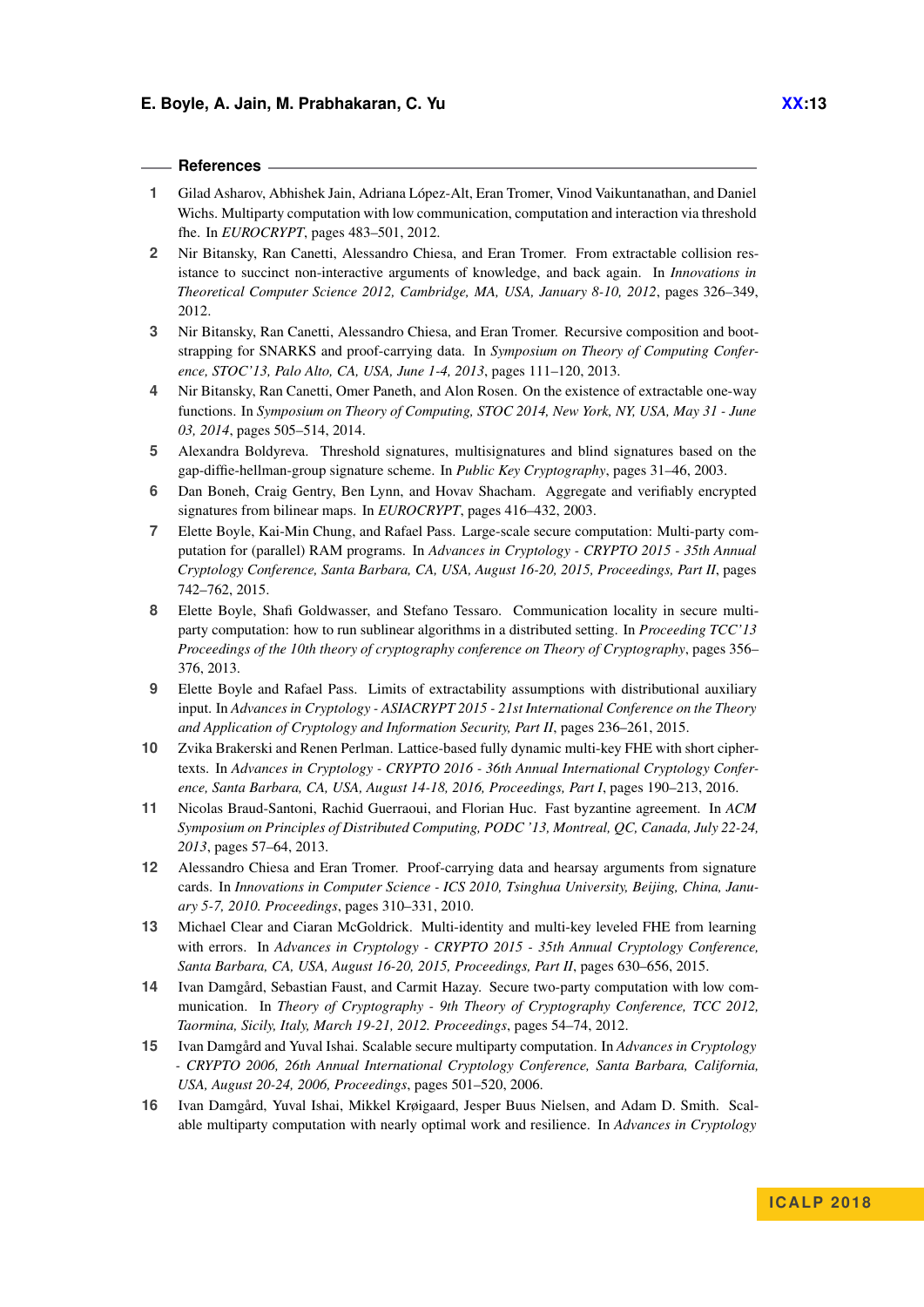*- CRYPTO 2008, 28th Annual International Cryptology Conference, Santa Barbara, CA, USA, August 17-21, 2008. Proceedings*, pages 241–261, 2008.

- <span id="page-13-12"></span>**17** Ivan Damgård, Jesper Buus Nielsen, Antigoni Polychroniadou, and Michael Raskin. On the communication required for unconditionally secure multiplication. In *Crypto'16*, pages 459–488, 2016.
- <span id="page-13-11"></span>**18** Varsha Dani, Valerie King, Mahnush Movahedi, and Jared Saia. Quorums quicken queries: Efficient asynchronous secure multiparty computation. In *Distributed Computing and Networking - 15th International Conference, ICDCN 2014, Coimbatore, India, January 4-7, 2014. Proceedings*, pages 242–256, 2014.
- <span id="page-13-3"></span>**19** Yevgeniy Dodis, Shai Halevi, Ron D. Rothblum, and Daniel Wichs. Spooky encryption and its applications. In *Advances in Cryptology - CRYPTO 2016 - 36th Annual International Cryptology Conference, Santa Barbara, CA, USA, August 14-18, 2016, Proceedings, Part III*, pages 93–122, 2016.
- <span id="page-13-7"></span>**20** Dario Fiore and Anca Nitulescu. On the (in)security of snarks in the presence of oracles. In *Theory of Cryptography - 14th International Conference, TCC 2016-B, Beijing, China, October 31 - November 3, 2016, Proceedings, Part I*, pages 108–138, 2016.
- <span id="page-13-9"></span>**21** Christina Garman, Matthew Green, and Ian Miers. Accountable privacy for decentralized anonymous payments. In *Financial Cryptography and Data Security - 20th International Conference, FC 2016, Christ Church, Barbados, February 22-26, 2016, Revised Selected Papers*, pages 81–98, 2016.
- <span id="page-13-1"></span>**22** Minos N. Garofalakis, Johannes Gehrke, and Rajeev Rastogi, editors. *Data Stream Management - Processing High-Speed Data Streams*. Data-Centric Systems and Applications. Springer, 2016. URL: <http://dx.doi.org/10.1007/978-3-540-28608-0>, [doi:10.1007/](http://dx.doi.org/10.1007/978-3-540-28608-0) [978-3-540-28608-0](http://dx.doi.org/10.1007/978-3-540-28608-0).
- <span id="page-13-4"></span>**23** Craig Gentry, Amit Sahai, and Brent Waters. Homomorphic encryption from learning with errors: Conceptually-simpler, asymptotically-faster, attribute-based. In *Crypto'13*, pages 75–92, 2013.
- <span id="page-13-0"></span>**24** Oded Goldreich, Silvio Micali, and Avi Wigderson. How to play any mental game. In *STOC*, 1987.
- <span id="page-13-8"></span>**25** Jens Groth and Mary Maller. Snarky signatures: Minimal signatures of knowledge from simulationextractable snarks. In *Advances in Cryptology - CRYPTO 2017 - 37th Annual International Cryptology Conference, Santa Barbara, CA, USA, August 20-24, 2017, Proceedings, Part II*, pages 581– 612, 2017.
- <span id="page-13-13"></span>**26** Iftach Haitner, Yuval Ishai, Eyal Kushilevitz, Yehuda Lindell, and Erez Petrank. Black-box constructions of protocols for secure computation. *SIAM J. Comput.*, 40(2):225–266, 2011.
- <span id="page-13-6"></span>**27** Ahmed E. Kosba, Zhichao Zhao, Andrew Miller, Yi Qian, T.-H. Hubert Chan, Charalampos Papamanthou, Rafael Pass, Abhi Shelat, and Elaine Shi. How to use snarks in universally composable protocols. *IACR Cryptology ePrint Archive*, 2015:1093, 2015. URL: [http://eprint.iacr.](http://eprint.iacr.org/2015/1093) [org/2015/1093](http://eprint.iacr.org/2015/1093).
- <span id="page-13-10"></span>**28** Eyal Kushilevitz and Noam Nisan. *Communication complexity*. Cambridge University Press, 1997.
- <span id="page-13-5"></span>**29** Adriana López-Alt, Eran Tromer, and Vinod Vaikuntanathan. On-the-fly multiparty computation on the cloud via multikey fully homomorphic encryption. In *Proceedings of the 44th Symposium on Theory of Computing Conference, STOC 2012, New York, NY, USA, May 19 - 22, 2012*, pages 1219–1234, 2012.
- <span id="page-13-15"></span>**30** Steve Lu, Rafail Ostrovsky, Amit Sahai, Hovav Shacham, and Brent Waters. Sequential aggregate signatures and multisignatures without random oracles. In *EUROCRYPT*, pages 465–485, 2006.
- <span id="page-13-2"></span>**31** Andrew McGregor. Graph stream algorithms: a survey. *SIGMOD Record*, 43:9–20, 2014.
- <span id="page-13-14"></span>**32** Silvio Micali, Kazuo Ohta, and Leonid Reyzin. Accountable-subgroup multisignatures: extended abstract. In *ACM Conference on Computer and Communications Security*, pages 245–254, 2001.
- <span id="page-13-16"></span>**33** Daniele Micciancio and Chris Peikert. Trapdoors for lattices: Simpler, tighter, faster, smaller. In *Advances in Cryptology - EUROCRYPT 2012 - 31st Annual International Conference on the Theory and Applications of Cryptographic Techniques, Cambridge, UK, April 15-19, 2012. Proceedings*, pages 700–718, 2012.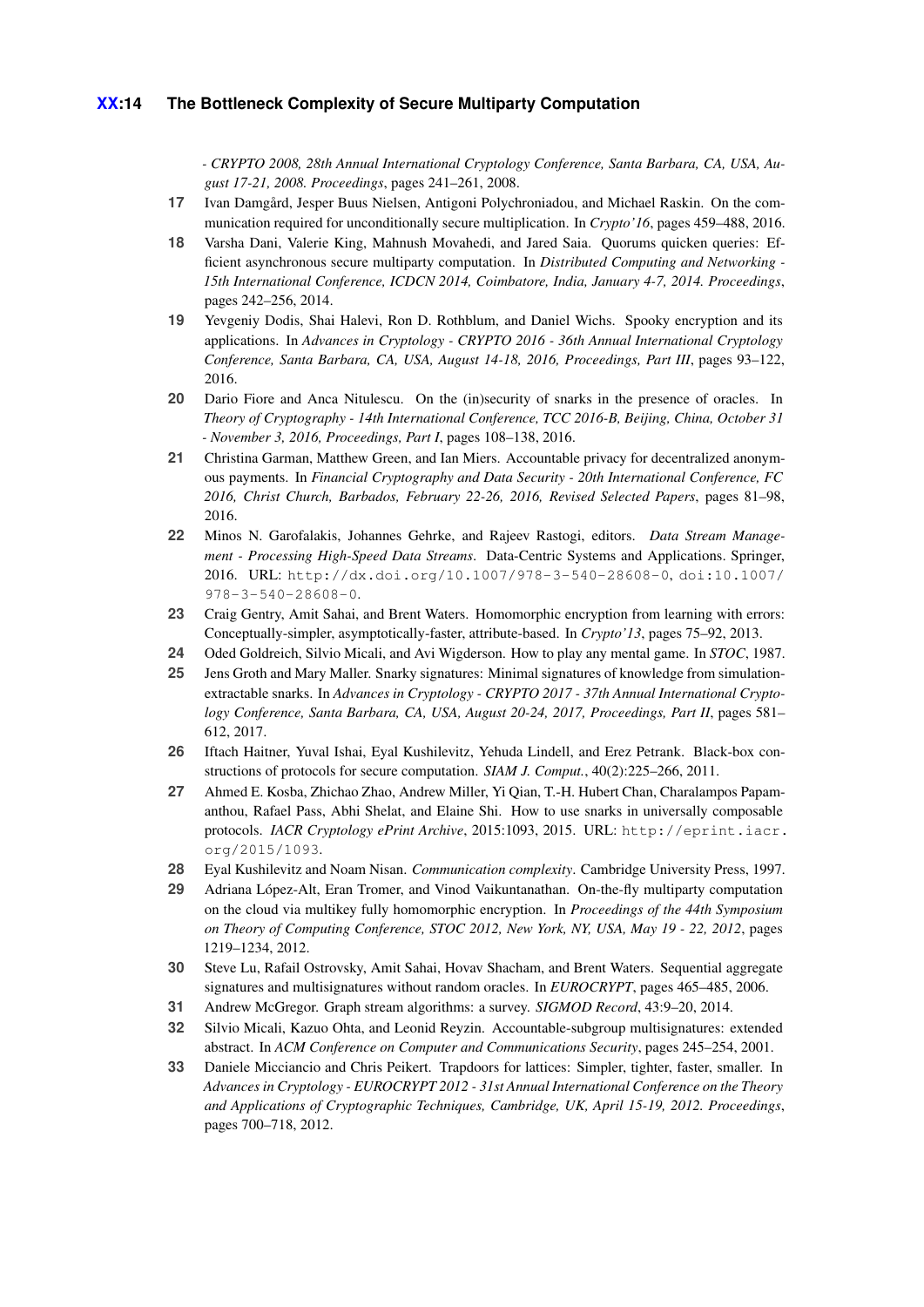- <span id="page-14-3"></span>**34** Pratyay Mukherjee and Daniel Wichs. Two round multiparty computation via multi-key FHE. In *Advances in Cryptology - EUROCRYPT 2016 - 35th Annual International Conference on the Theory and Applications of Cryptographic Techniques, Vienna, Austria, May 8-12, 2016, Proceedings, Part II*, pages 735–763, 2016.
- <span id="page-14-5"></span>**35** Moni Naor and Kobbi Nissim. Communication preserving protocols for secure function evaluation. In *Proceedings on 33rd Annual ACM Symposium on Theory of Computing (STOC)*, pages 590–599, 2001.
- <span id="page-14-4"></span>**36** Chris Peikert and Sina Shiehian. Multi-key FHE from lwe, revisited. In *Theory of Cryptography - 14th International Conference, TCC 2016-B, Beijing, China, October 31 - November 3, 2016, Proceedings, Part II*, pages 217–238, 2016.
- <span id="page-14-9"></span>**37** Oded Regev. On lattices, learning with errors, random linear codes, and cryptography. In *Proceedings of the 37th Annual ACM Symposium on Theory of Computing, Baltimore, MD, USA, May 22-24, 2005*, pages 84–93, 2005.
- <span id="page-14-10"></span>**38** John Rompel. One-way functions are necessary and sufficient for secure signatures. In *Proceedings of the 22nd Annual ACM Symposium on Theory of Computing, May 13-17, 1990, Baltimore, Maryland, USA*, pages 387–394, 1990.
- <span id="page-14-1"></span>**39** Amit Sahai. Non-malleable non-interactive zero knowledge and adaptive chosen-ciphertext security. In *40th Annual Symposium on Foundations of Computer Science, FOCS '99, 17-18 October, 1999, New York, NY, USA*, pages 543–553, 1999.
- <span id="page-14-2"></span>**40** Alfredo De Santis, Giovanni Di Crescenzo, Rafail Ostrovsky, Giuseppe Persiano, and Amit Sahai. Robust non-interactive zero knowledge. In *Advances in Cryptology - CRYPTO 2001, 21st Annual International Cryptology Conference, Santa Barbara, California, USA, August 19-23, 2001, Proceedings*, pages 566–598, 2001.
- <span id="page-14-8"></span>**41** Brent Waters. Efficient identity-based encryption without random oracles. In *EUROCRYPT*, pages 114–127, 2005.
- <span id="page-14-0"></span>**42** Andrew Chi-Chih Yao. Protocols for secure computations (extended abstract). In *23rd Annual Symposium on Foundations of Computer Science, Chicago, Illinois, USA, 3-5 November 1982*, pages 160–164, 1982.
- <span id="page-14-6"></span>**43** Mahdi Zamani, Mahnush Movahedi, and Jared Saia. Millions of millionaires: Multiparty computation in large networks. *IACR Cryptology ePrint Archive*, 2014:149, 2014.

# <span id="page-14-7"></span>**A Additional Background**

# **A.1 Security of MPC**

Stand-Alone Security.We use a standard simulation-based security definition for MPC protocols. However, our protocols are not UC-secure (due to their reliance on SNARKs). An appropriate model of simulation-based security in this case is the so-called *standalone security* model. This is essentially the model of [\[24\]](#page-13-0), but we present it as a restriction to the UC security definition. Specifically, we define a *standalone environment* to be one which initiates a single session (of Π of  $\mathcal F$ ), and does not communicate with the adversary until all the honest parties terminate. That is, a standalone environment can only interact with the adversary prior to the start of the protocol, and after it terminates.

We say that a protocol  $\Pi$  is a *standalone-secure* protocol for a functionality  $\mathcal F$  if it UC-securely realizes  $\mathcal F$  (with selective abort) when restricted to standalone environments. Here, in the ideal model, the adversary is allowed to cause individual honest parties to abort, after obtaining the outputs for the corrupt parties. We point out that the definition of UC-security allows a *non-black-box* simulator that depends on the adversary. (Unlike in UC-security, existence of a simulator in the standalone setting does not imply the existence of a black-box simulator. In UC-security, one may replace the adversary with a dummy adversary which interacts with the actual adversary which is kept inside the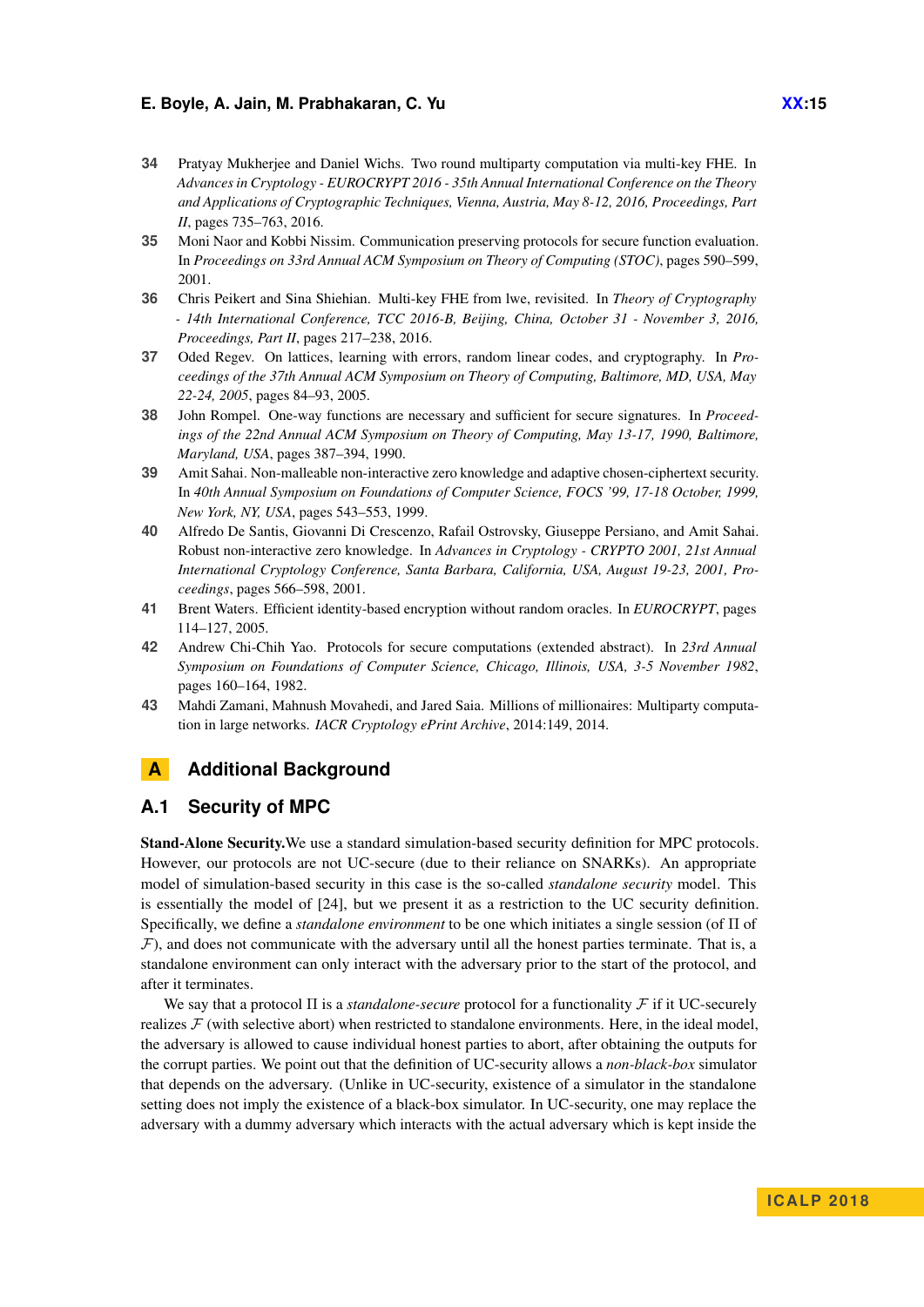### **XX:16 The Bottleneck Complexity of Secure Multiparty Computation**

environment; in the standalone setting the dummy adversary cannot interact with the environment during the protocol execution.)

Semi-Malicious Security for MPC. Intuitively, a *semi-malicious* adversary is one who follows the protocol specification (similar to a semi-honest adversary), but who may choose its input and "random" coins for the protocol following any arbitrary PPT strategy. These values may depend (efficiently) on any public setup information such as a CRS or PKI, but must be chosen before the protocol execution begins. Once it has chosen these values, it must follow the protocol as specified, given the chosen input, and using the chosen coins in place of the random coins. We allow the adversary to also abort communication with individual parties at any point in the protocol (which, in our protocols, will invariably result in the honest party aborting).

We remark that a collection of similar but non-identical notions of semi-malicious adversaries have been considered in prior works (e.g., [\[26,](#page-13-13) [1\]](#page-12-2)), but with varied requirements on when the adversary must commit to his choice of input/random. We observe that the notion we consider is relatively weak, where all such information is chosen before protocol execution.

More formally, a semi-malicious adversary Adv is modeled as an interactive Turing machine (ITM) which, in addition to the standard tapes, has a special auxiliary tape. At the start of the protocol, A selects for each corrupted party  $P_i$  an input  $x_i$  and randomness  $r_i$  (which may depend on the original inputs of corrupted parties and public setup information), and writes  $x_i, r_i$  to its special input auxiliary tape. Adv then honestly follows the protocol specification for the corrupt parties given this input and random tape. At each round, it can also choose any honest party to abort the execution.

We say that a protocol Π evaluating a function *f* is *semi-malicious secure* if it is a standalone secure protocol, but restricted to PPT semi-malicious adversaries.

### **A.2 Multisignatures**

In a multisignature scheme, a single short object—the *multisignature*—can take the place of *n* signatures by  $n$  signers, all on the same message.<sup>[7](#page-15-0)</sup> The first formal treatment of multisignatures was given by Micali, Ohta, and Reyzin [\[32\]](#page-13-14). We consider a variant of the Micali-Ohta-Reyzin model due to Boldyreva [\[5\]](#page-12-12), as presented in [\[30\]](#page-13-15). In this model, the adversary is given a single challenge verification key VK, and a signing oracle for that key. His goal is to output a forged multisignature  $\sigma^*$ on a message  $m^*$  under keys  $VK_1, ..., VK_\ell$ , where at least one of these keys is a challenge verification key (wlog,  $VK<sub>1</sub>$ ). For the forgery to be nontrivial, the adversary must not have queried the signing oracle at *m*<sup>∗</sup> .

For simplicity, we present a slightly weaker version of the security definition achieved by [\[30\]](#page-13-15), which suffices for our application.<sup>[8](#page-15-1)</sup>

▶ **Definition 10.** A *multisignature* scheme is a tuple of algorithms

**KeyGen** $(1^k)$ **: Key generation algorithm. Outputs a secret signing key SK together with correspond**ing public verification key VK.

**Sign** $(SK, m)$ : Standard signing algorithm, with respect to message *m* and single signing key SK.

**Combine** $(\lbrace \forall K_i, \sigma_i \rbrace_{i=1}^{\ell}, m)$ : Takes as input a collection of signatures (or multisignatures) and outputs a combined multisignature, with respect to the union of verification keys.

**MultiVer**( $\{VK_i\}_{i=1}^{\ell}, m, \sigma$ ): Verifies multisignature  $\sigma$  with respect to the collection of verification keys  $\{VK_i\}_{i=1}^{\ell}$ . Outputs 0 or 1.

<span id="page-15-0"></span><sup>7</sup> Note that multisignatures are a special case of *aggregate* signatures [\[6\]](#page-12-13), which in contrast allow combining signatures from *n* different parties on *n different* messages.

<span id="page-15-1"></span><sup>8</sup> The security game in [\[30\]](#page-13-15) also allows the adversary the power to choose verification keys on behalf of corrupted parties, as long as he also provides certification that the keys were properly generated.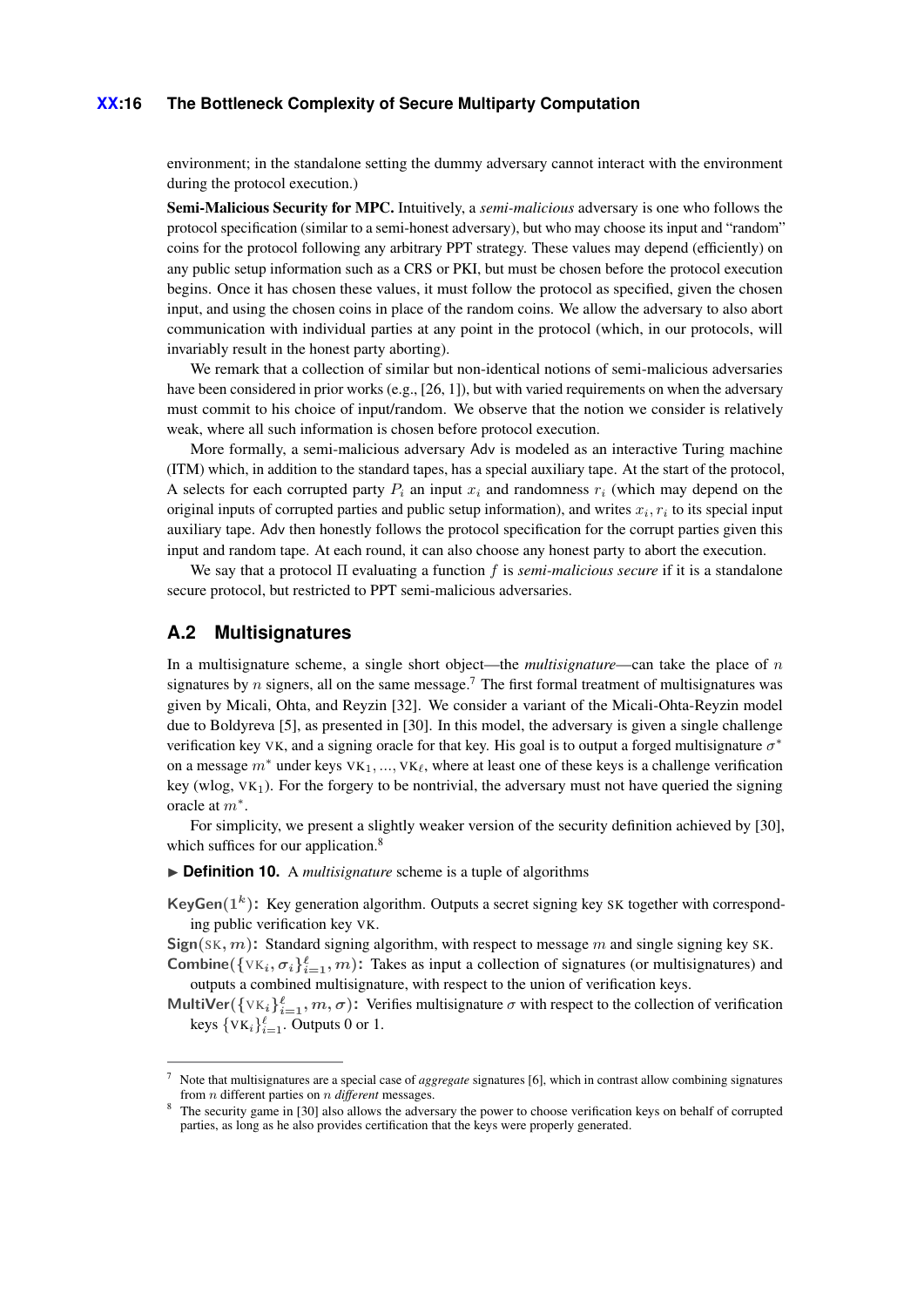that satisfies the following properties:

- **Correctness:** For any message *m*, any collection of honestly generated signatures  $\{\sigma_i \leftarrow \text{Sign}_{SK_i}(m)\}_{i \in I}$ on *m* (for  $I \subset [n]$ ), the combined multisignature formed by  $\bar{\sigma} \leftarrow$  Combine( $\{VK_i, \sigma_i\}_{i \in I}, m$ ) will properly verify with overwhelming probability:  $Pr[1 \leftarrow \text{MultiVer}(\{vk_i\}_{i \in I}, m, \bar{\sigma})] >$  $1 - \operatorname{negl}(k)$ .
- **Unforgeability:** For any PPT adversary  $A$ , the probability that the challenger outputs 1 when interacting with A in the following game is negligible in the security parameter *k*:
	- Setup. The challenger samples *n* pulic key-secret key pairs,  $(\forall K_i, SK_i) \leftarrow \text{KeyGen}(1^k)$  for each *i* ∈ [*n*], and gives A all verification keys  $\{VK_i\}_{i \in [n]}$ . A selects a proper subset  $M \subset [n]$ (corresponding to parties to corrupt) and receives the corresponding set of secret signing keys  $\{SK_i\}_{i \in M}$ .
	- Signing queries. A may make polynomially many adaptive signature queries, of the form  $(m, vK_i)$ . For each such query, the challenger responds with a signature  $\sigma \leftarrow$  Sign<sub>SK<sub>i</sub></sub> $(m)$  on message *m* with respect to the corresponding signing key SK*<sup>i</sup>* .
	- Output. *A* outputs a triple  $(\bar{\sigma}^*, m^*, \{VK_i\}_{i \in S})$ , where  $\bar{\sigma}^*$  is an alleged forgery multisignature on message *m*<sup>∗</sup> with respect to a subset of verification keys *S* ⊂ [*n*]. The challenger outputs 1 if at least one of the provided verification keys  $VK_i$  corresponds to a challenge (honest party) key, the message  $m^*$  was not queried to the signature oracle with this verification key  $VK_i$ , and the provided forgery  $\sigma^*$  is a valid multisignature: i.e., 1 ← MultiVer( $\{VK_i\}_{i \in S}, m^*, \sigma^*$ ).

The following theorem follows from a combination of the (standard) signature scheme of Waters [\[41\]](#page-14-8) together with a transformation from this scheme to a multisignature scheme due to Lu et. al. [\[30\]](#page-13-15).

 $\triangleright$  **Theorem 11** ([\[30\]](#page-13-15)). *There exists a secure multisignature scheme with signature size* poly(*k*) *(independent of message length and number of potential signers), based on the Bilinear Computational Diffie-Hellman assumption.*

For convenience of notation, we shall use a multisignature scheme also as a normal signature scheme. In that case, we shall write MS.Verify( $\forall$ K $_i$ ,  $m, \sigma$ ) instead of MS.MultiVer( $\{VK_i\}$ ,  $m, \sigma$ ) to indicate that the set of keys involved is singleton.

 $\triangleright$  Remark. We note that in our constructions, we can instantiate a multisignature scheme with a simulation-extractable zero-knowledge SNARK with additive overhead (defined below) and standard signatures.

### **A.3 Succinct Non-Interactive Arguments of Knowledge**

We consider succinct non-interactive arguments *of knowledge* (SNARKs) with adaptive soundness. Our treatment follows that of Bitansky *et al.* [\[2\]](#page-12-1). We focus attention to *publicly verifiable* succinct arguments. Due to recent results demonstrating implausibility of SNARKs with respect to arbitrary worst-case auxiliary input (e.g., [\[4,](#page-12-14) [9\]](#page-12-15)), we consider a definition parameterized with respect to a particular auxiliary input distribution  $Z$ .

<span id="page-16-0"></span> $\triangleright$  **Definition 12** (*Z*-auxiliary input SNARK). A triple of algorithms (crsGen, Prove, Verify) is a *publicly verifiable, adaptively sound succinct non-interactive argument of knowledge (SNARK)* for the relation R with respect to auxiliary input distribution  $Z$  if the following conditions are satisfied for security parameter *λ*:

**Completeness:** For any  $(x, w) \in \mathcal{R}$ ,

 $\Pr[\mathsf{crs} \leftarrow \mathsf{crsGen}(1^\lambda); \pi \leftarrow \mathsf{Prove}(x,w,\mathsf{crs}) : \mathsf{Verify}(x,\pi,\mathsf{crs}) = 1] = 1.$ 

In addition, Prove $(x, w, \text{crs})$  runs in time  $\text{poly}(\lambda, |x|, t)$ .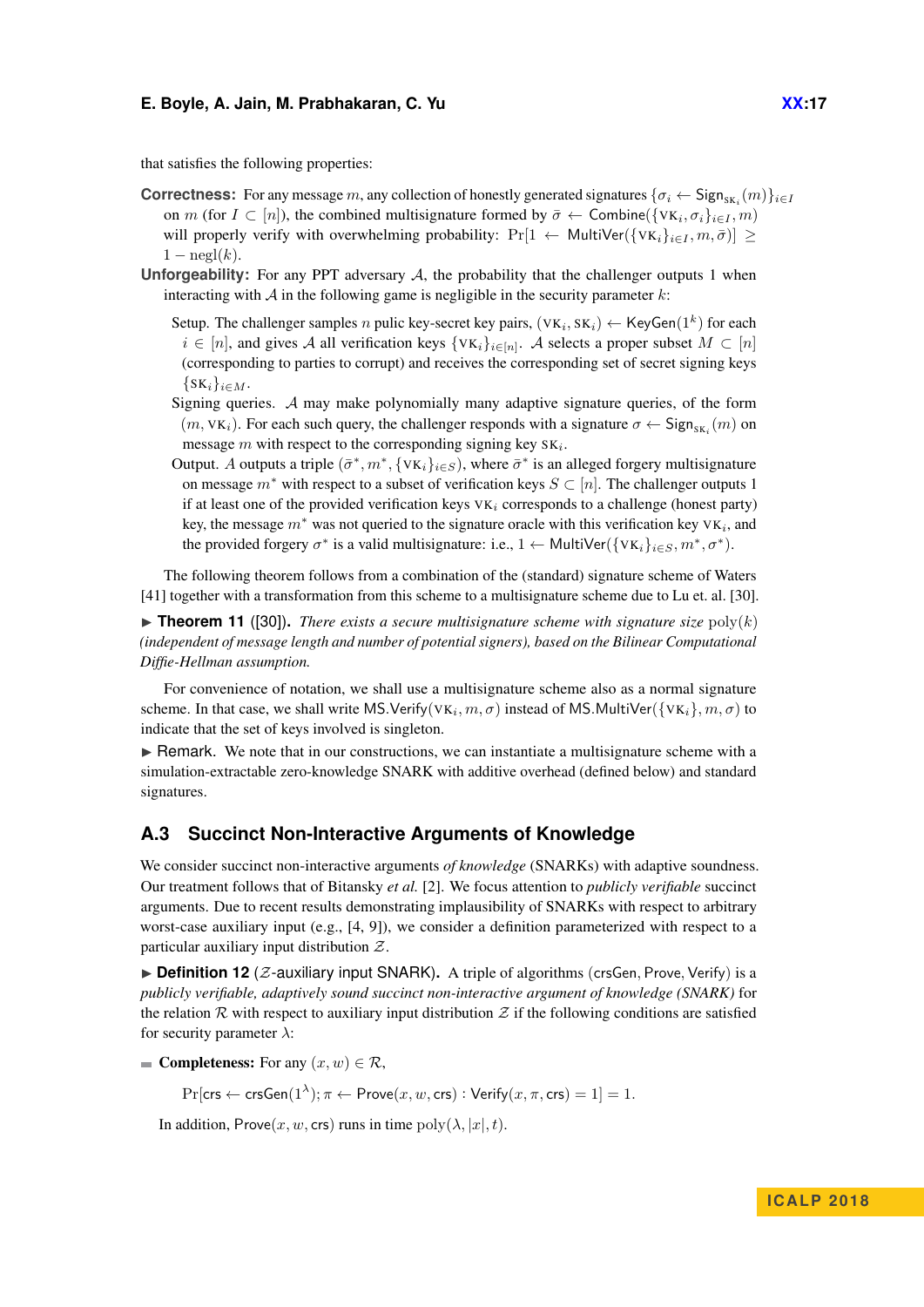### **XX:18 The Bottleneck Complexity of Secure Multiparty Computation**

- Succinctness: The length of the proof  $\pi$  output by Prove $(x, w, \text{crs})$ , as well as the running time of Verify( $x, \pi$ , crs), is bounded by  $p(\lambda, |X|)$ , where p is a universal polynomial that does not depend on R. In addition, crsGen(1<sup> $\lambda$ </sup>) runs in time  $poly(\lambda)$ : in particular, crs is of length  $poly(\lambda)$ .
- Adaptive Argument of Knowledge: For any non-uniform polynomial-size prover *P*<sup>∗</sup> there exists a polynomial-size extractor  $\mathcal{E}_{P^*}$ , such that for all sufficiently large  $\lambda \in \mathbb{N}$  and auxiliary input  $z \leftarrow \mathcal{Z}$ , it holds that

$$
\Pr[z \leftarrow \mathcal{Z}; \text{ crs} \leftarrow \text{crsGen}(1^{\lambda}); (x, \pi) \leftarrow P^*(z, \text{crs}); (x, \pi, w) \leftarrow \mathcal{E}_{P^*}(z, \text{crs}) :
$$
  

$$
\text{Verify}(x, \pi, \text{crs}) = 1 \land w \notin R(x)] \le \text{negl}(\lambda).
$$

Extraction with Additive Overhead. We also consider SNARKs where the extractor incurs only an additive overhead in the running time of the adversarial prover. A  $Z$ -auxiliary-input SNARK is said to satisfy the *additive overhead extraction* property if there exists a polynomial *p* such that for all polynomial time  $P^*$ , there exists an  $\mathcal{E}_{P^*}$  as in [Definition 12,](#page-16-0) such that for all *z* in the support of  $\mathcal Z$ and all crs in the support of crsGen,

$$
\mathrm{RT}(\mathcal{E}_{P^*}(z,\mathrm{crs})) \le p(\lambda) + \mathrm{RT}(P^*(z,\mathrm{crs})),
$$

where RT(*A*) denotes the running time of an algorithm *A*.

# <span id="page-17-0"></span>**A.4 GSW FHE Scheme**

We follow the notation of [\[34\]](#page-14-3) throughout this section. We start by recalling some preliminary definitions and then present the FHE scheme of Gentry, Sahai and Waters [\[23\]](#page-13-4). We use their FHE scheme as a key building block in our IFHE scheme.

LWE assumption. We first recall the learning with errors assumption [\[37\]](#page-14-9).

**Definition 13** (LWE Hardness Assumption). Let  $\lambda$  be a security parameter,  $\chi = \chi(\lambda)$  be a distribution of small values over  $\mathbb{Z}$ ,  $n = n(\lambda)$  and  $q = q(\lambda)$  be polynomials of  $\lambda$ , and  $m = O(n \log q)$ . Let  $s \stackrel{\$}{\leftarrow} \mathbb{Z}_q^{n-1}$ ,  $\mathbf{B} \stackrel{\$}{\leftarrow} \mathbb{Z}_q^{(n-1)\times m}$ ,  $\mathbf{e} \leftarrow \chi$ , and  $\mathbf{b} = s\mathbf{B} + \mathbf{e}$ . Then  $(\mathbf{B}, \mathbf{b}) \stackrel{c}{\cong} (\mathbf{B}', \mathbf{b}'),$  where  $(\mathbf{B}', \mathbf{b}') \overset{\$}{\leftarrow} \mathbb{Z}_q^{n \times m}.$ 

Public Short Preimage Matrix. We state a useful fact from [\[33\]](#page-13-16) that is used in the GSW FHE scheme.

**Example 14** ([\[33\]](#page-13-16)). For any  $m \ge n(\lfloor \log q \rfloor + 1)$ , there is a gadget matrix  $G \in \mathbb{Z}_q^{n \times m}$  and an efficient deterministic function  $G^{-1}(\cdot)$  such that for any  $m'$ , any  $M \in \mathbb{Z}_q^{n \times m'}$ ,  $G^{-1}(M) \in$  $\{0,1\}^{m \times m'}$ , and  $\mathbf{GG}^{-1}(\mathbf{M}) = \mathbf{M}$ .

In the GSW scheme, the function **G**<sup>−</sup><sup>1</sup> (·) is called BitDecomp and multiplication by **G** is the BitDecomp<sup>-1</sup> operation. For our purposes, we do not need their implementation details.

GSW Construction. We now proceed to describe the GSW FHE scheme.

 $\textbf{Setup:}~(\textsf{params}) \leftarrow \textsf{GSW}.\textsf{Setup}(1^\lambda,1^d)$ 

Choose a lattice with dimension parameters  $n = n(\lambda, d)$ ,  $B_{\gamma}$ -bounded error distribution  $\chi$  =  $\chi(\lambda, d)$  and a modulus *q* such that LWE<sub>*n*−1*,q,χ,B*<sub>*x*</sub></sub> holds. Choose  $m = O(n \log q)$ . Finally, choose a random matrix  $\mathbf{B} \in \mathbb{Z}_q^{n-1 \times m}$ . Output params  $= (q, n, m, \chi, B_\chi, \mathbf{B})$ .

Key Generation: (PK*,* SK) ← GSW*.*Keygen(params)

We separately describe two sub-algorithms to compute secret-key and public-key respectively:

GSW.SKGen(params): Sample  $s \stackrel{\$}{\leftarrow} \mathbb{Z}_q^{n-1}$ . Set  $t = (-s, 1) \in \mathbb{Z}_q^n$  and output  $s \cdot t = t$ .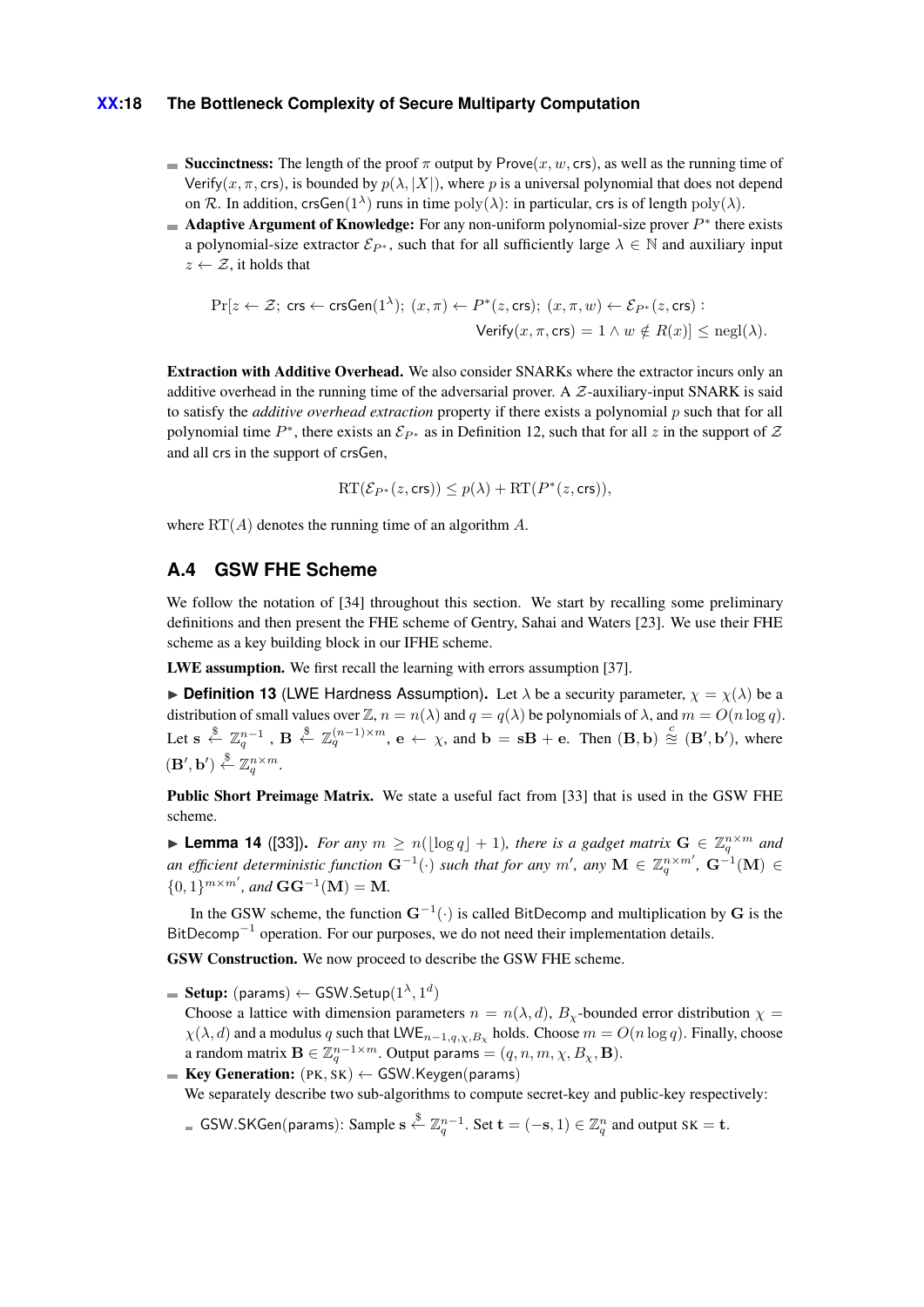- GSW.PKGen(params, SK): Parse SK = (-s, 1)  $\in \mathbb{Z}_q^n$ . Sample  $e \leftarrow \chi^m$ . Set  $\mathbf{b} = s\mathbf{B} + \mathbf{e} \in \mathbb{Z}_q^m$ and  $A = \begin{bmatrix} \mathbf{B} \\ \mathbf{B} \end{bmatrix}$ **b**  $\left[ \begin{array}{l} \in \mathbb{Z}_q^{n \times m}$ . Output PK = **A**.
- **Encryption:**  $C \leftarrow$  GSW. Encrypt(PK, x) On input a message  $x \in \{0, 1\}$ , choose a short random matrix  $\mathbf{R} \stackrel{\$}{\leftarrow} \{0, 1\}^{m \times m}$  and compute  $\mathbf{C} = \mathbf{AR} + x\mathbf{G} \in \mathbb{Z}_q^{n \times m}$ . Output **C** as the ciphertext.
- $\textbf{Decryption: } x' \leftarrow \text{GSW}.\text{Decrypt}(\text{SK}, \textbf{C})$ On input a ciphertext  $C \in \mathbb{Z}^{n \times m}$  and secret key SK = **t**, compute  $v = \mathbf{t} \mathbf{C} \mathbf{G}^{-1}(\mathbf{w}^T)$ , where  $\mathbf{w} = [0, \ldots, \lceil q/2 \rceil] \in \mathbb{Z}^n$ . Output  $x' = \left| \left\lfloor \frac{v}{q/2} \right\rceil \right|$ .
- On input two ciphertexts  $\mathbf{C}_1, C_2 \in \mathbb{Z}_q^{n \times m}$ , we define homomorphic addition and multiplication:
	- GSW.Add( $\mathbf{C}_1, \mathbf{C}_2$ ): Output  $\mathbf{C}_1 + \mathbf{C}_2 \in \mathbb{Z}_q^{n \times m}$ .
	- Output the matrix product  $C_1 \mathbf{G}^{-1}(\mathbf{C}_2) \in \mathbb{Z}_q^{n \times m}$ .

This allows computation of a NAND gate homomorphically by outputting  $\mathbf{G} - \mathbf{C}_1 \mathbf{G}^{-1}(\mathbf{C}_2)$ .

The following theorem is proved in [\[23\]](#page-13-4).

I **Theorem 15.** *The scheme described above is a secure (leveled) FHE scheme under the* LWE*n*−1*,q,χ,B<sup>χ</sup> assumption.*

Note that  $\mathbf{tA} = e \approx 0$  since e is a small error. For correctness,  $v = \mathbf{t(AR} + x\mathbf{G})\mathbf{G}^{-1}(\mathbf{w}^T) \approx$  $x$ **tw**<sup>*T*</sup> =  $x\left[q/2\right]$  since **R** and  $G^{-1}w^T$  are composed of 0,1 values. Hence by checking whether *v* is closer to 0 or  $\lceil q/2 \rceil$ , we can recover  $x \in \{0, 1\}$ . Let  $\mathbb{C}_1$  and  $\mathbb{C}_2$  be encryptions of  $x_1$  and  $x_2$ respectively. Then,  $C^+ = C_1 + C_2$  is such that  $tC^+ \approx (x_1 + x_2)tG$  and  $C^{\times} = C_1G^{-1}(C_2)$  is such that  $\mathbf{t} \mathbf{C}^{\times} \approx (x_1 x_2) \mathbf{t} \mathbf{G}.$ 

For security, since **A** is uniformly random over  $\mathbb{Z}_q^{n \times m}$ , by leftover hash lemma, for a suitable  $m = O(n \log q)$ , **AR** is statistically uniform, so as  $C = AR + xG$ .

Key Homomorphic Properties of GSW Scheme. We now show that the GSW scheme satisfies a useful key-homomorphic property, which makes it particularly amenable to convert into a threshold scheme. In particular, we keep the matrix **B** fixed, then the sum of two key pairs (computed using **B**) gives a new valid key pair.

► Claim 1. Let  $\mathbf{t}_1 = (-\mathbf{s}_1, 1)$  and  $\mathbf{t}_2 = (-\mathbf{s}_2, 1)$  be two secret keys. Let  $\mathbf{B} \in \mathbb{Z}_q^{n-1 \times m}$  be a random matrix and let  $\mathbf{e}_1$  and  $\mathbf{e}_2$  be two error vectors. Further, let  $\mathbf{A}_1 = \begin{bmatrix} \mathbf{B} \\ \mathbf{B} \end{bmatrix}$ **b**1  $\Big]$  = GSW.PKGen $(\mathbf{t}_1; \mathbf{B}; \mathbf{e}_1)$  and  $\mathbf{A}_2 = \begin{bmatrix} \mathbf{B} \ \mathbf{b} \end{bmatrix}$  $$  $\begin{bmatrix} \mathbf{B} \\ \mathbf{B} \end{bmatrix}$  = GSW.PKGen( $\mathbf{t}_2$ ;  $\mathbf{B}$ ;  $\mathbf{e}_2$ ). Then,  $\mathbf{A} = \begin{bmatrix} \mathbf{B} \\ \mathbf{B} \end{bmatrix}$  $\mathbf{b}_1 + \mathbf{b}_2$  $\Big] = \mathsf{GSW}.\mathsf{PKGen}(\mathbf{t}_1 + \mathbf{t}_2; \mathbf{B}; \mathbf{e}_1 + \mathbf{b}_2)$  $\mathbf{e}_2$ ).

Proof. We have: 
$$
\mathbf{A}_1 = \text{GSW.PKGen}(\mathbf{t}_1; \mathbf{B}; \mathbf{e}_1) = \begin{bmatrix} \mathbf{B} \\ \mathbf{s}_1 \mathbf{B} + \mathbf{e}_1 \end{bmatrix}
$$
 and  $\mathbf{A}_2 = \text{GSW.PKGen}(\mathbf{t}_2; \mathbf{B}; \mathbf{e}_2) =$   
\n
$$
\begin{bmatrix} \mathbf{B} \\ \mathbf{s}_2 \mathbf{B} + \mathbf{e}_2 \end{bmatrix}.
$$
 Then,  
\n
$$
\mathbf{A} = \begin{bmatrix} \mathbf{B} \\ \mathbf{b}_1 + \mathbf{b}_2 \end{bmatrix} = \begin{bmatrix} \mathbf{B} \\ (\mathbf{s}_1 + \mathbf{s}_2) \cdot \mathbf{B} + (\mathbf{e}_1 + \mathbf{e}_2) \end{bmatrix} = \text{GSW.PKGen}(\mathbf{t}_1 + \mathbf{t}_2, \mathbf{B}, \mathbf{e}_1 + \mathbf{e}_2)
$$

**ICALP 2018**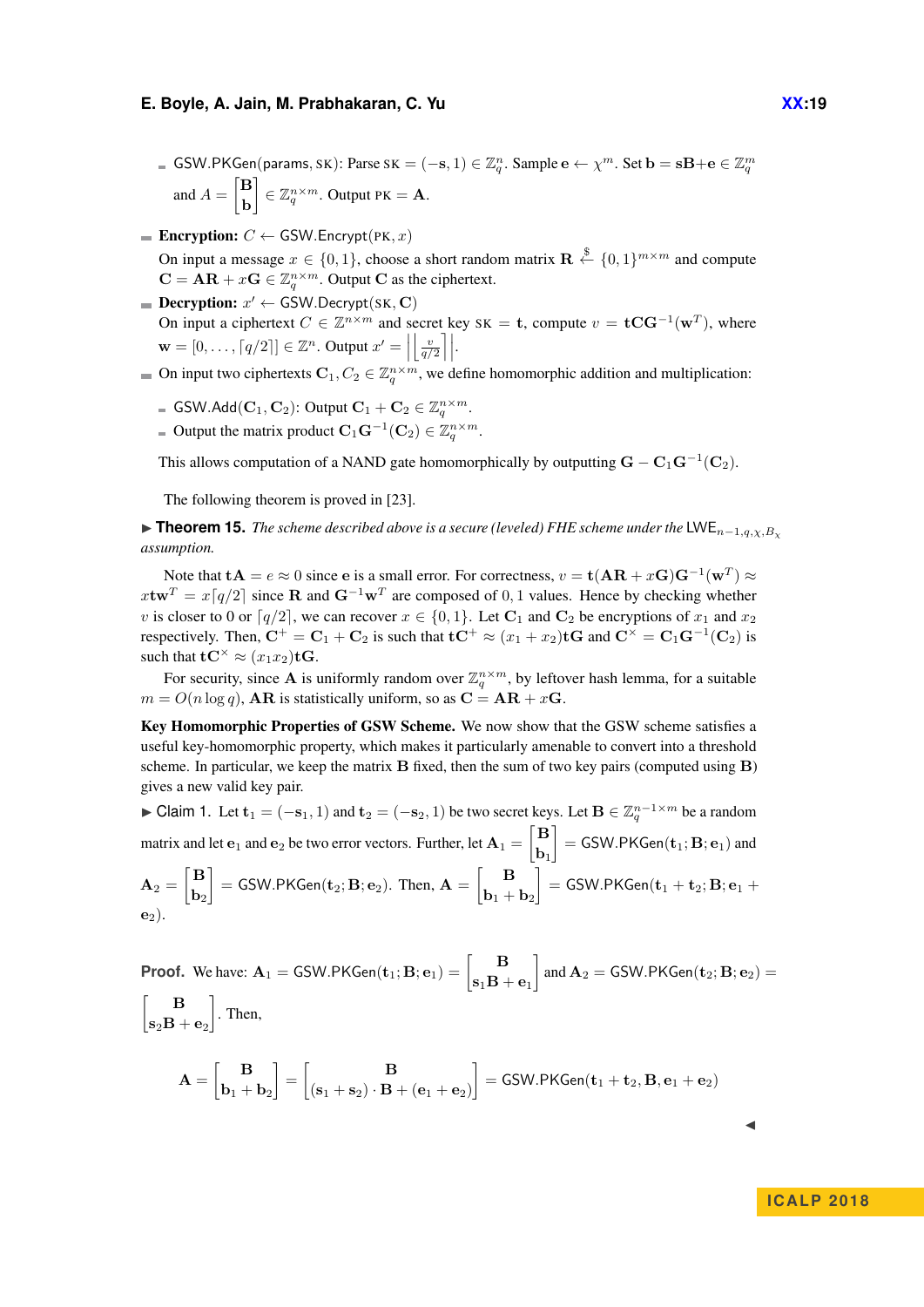#### **XX:20 The Bottleneck Complexity of Secure Multiparty Computation**

# <span id="page-19-0"></span>**B Proof of Theorem [6](#page-8-1)**

**Proof.** We establish our lower bound using a counting argument. Consider any (possibly randomized) protocol for computing *f*. Since we assume perfect correctness, we can fix the random-tapes to yield the smallest bottle-neck communication complexity, and derive a deterministic protocol.

Consider the "input transcript" of a party to include all the messages it received from all the parties, through out the protocol. Given our requirement that the messages in each link is encoded using prefix-free codes, such an input transcript can be parsed into the sequence of messages  $m_{i,j}^t$ received by  $P_j$  (for all  $t, j$ ). The same holds for the output transcript for each party.

Now, the behavior of each party  $P_i$  is fully specified as a function of its input and its input transcript. That is, the protocol  $\pi$  is completely specified by the set of functions  $\{\pi_i\}_{i\in[n]}$  each of which maps an input  $x_i$  and an input transcript to an output transcripts (not all such functions may correspond to valid protocols, as they may violate causality and let outgoing messages depend on future incoming messages; but all protocols yield such a set of functions).

Suppose the *incoming* communication foe each party for the protocol is *d* bits. Then the outgoing communication for each party is at most *nd* bits. Thus, each *π<sup>i</sup>* can be written as a function from  $\{0, 1\}^{d+k}$  to  $\{0, 1\}^{nd}$ . There are  $2^{2^{d+k} \times nd}$  such functions. Since a protocol is a combination of *n* such functions, we have:

Number of protocols with bottle-neck at most  $d \leq 2^{2^{d+k} \times nd \times n}$ .

On the other hand, the total number of boolean functions from  $nk$  is  $2^{2^{nk}}$ . Hence,

$$
2^{2^{d+k} \times nd \times n} \ge 2^{2^{nk}} \implies d + k + \log(n^2 d) \ge nk
$$
  
\n
$$
\implies d + k + \log(n^3 k) \ge nk
$$
  
\n
$$
\implies d
$$
  
\n
$$
\ge (n-1)k - 3\log(nk)
$$

Thus, if  $d \le nk$ , then  $d \ge (n-1)k - 3\log(nk)$ . That is,  $d \ge (n-1)k - O(\log nk)$ .

 $\triangleright$  Remark. If we allow a small constant probability of error, by an averaging argument we can fix the randomness of the parties so that the resulting deterministic protocol will evaluate the function correctly in most of the domain. That is, it evaluates a function whose truth table has a small hamming distance from the original function. The calculation above can be repeated with each protocol accounting for at most  $2^{c2^{nk}}$  functions for a constant  $c < 1$ , leading to  $d \ge (n-1)k - O(\log(nk - 1))$  $log(\frac{1}{1-c}))$ ).

# <span id="page-19-1"></span>**C Formal Definition of Correctness for IFHE Scheme**

Correctness: Given a set of plaintexts and a circuit to evaluate, the correctness of IFHE says that the FHE evaluation of the circuit over the ciphertexts can always be decrypted to the correct value, where the ciphertexts are encryption of plaintexts using a single combined public key.

Furthermore, by "Incremental" FHE, we mean that the final combined public key as well as the final combined decryption can be form in an arbitrary incremental manner. That is, a PK*<sup>i</sup>* can first combine with any other PK<sub>j</sub> to form a combined key PK<sub>{*i,j*}</sub>, and PK<sub>{*i,j*}</sub> can then combine with any other PK<sub>k</sub> to form PK<sub>{*i,j,k*}</sub> or with PK<sub>{k, $\ell$ }</sub> to form PK<sub>{*i,j,k,* $\ell$ }. The final PK<sub>[*n*]</sub> should</sub> work for all possible combining orders as long as it collects  $PK_1, ..., PK_n$ , and it is similar for the combining decryption. We will use a binary tree to describe the combining order and particularly use  $tree^0$  to describe the combing public key and  $tree^0$  the combing decryption. For  $b = 0$  and 1, *tree*<sup>*b*</sup> contains  $N^b$  nodes  $\{S_i^b\}_{i \in [N^b]}$ , including a root  $S_1^b$ . Because the number of leaves equals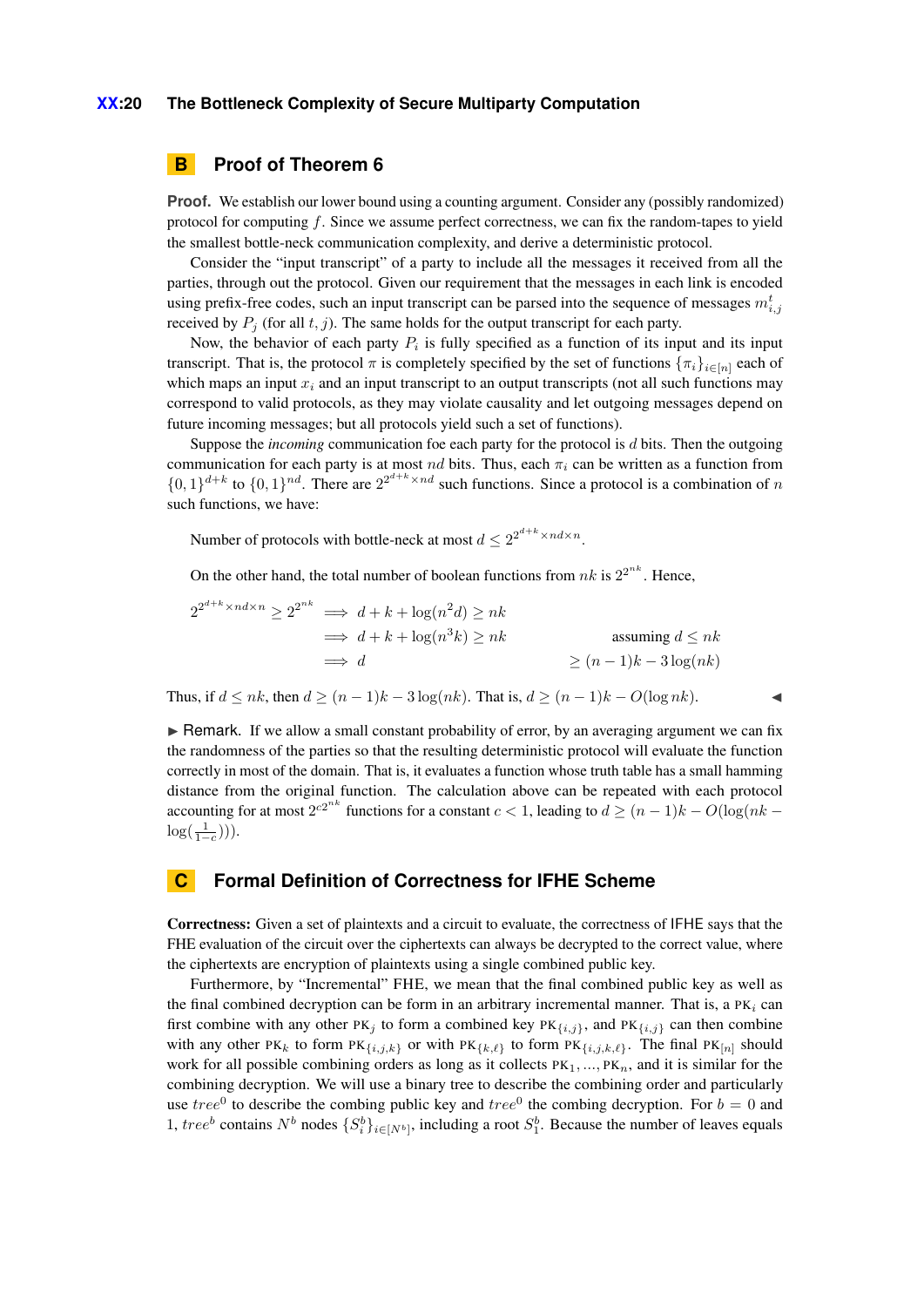*n*, we have  $N^b = O(n)$ . For brevity, we will name a node by its index, and denote the parent of the *i*-th node by parent(*i*). Also, w.l.o.g., assume each node *i* has two children, and particularly  $parent(2) = parent(3) = 1.$ 

 $\triangleright$  **Definition 16** (Correctness). For any sequence of plaintexts  $x_1, \ldots, x_n$  and circuit f of depth bounded by *d*, and for all  $b = 0, 1$ , and for any  $S_1^b, \dots S_{N^b}^b \in 2^{[n]}$  such that  $S_1^b = [n]$ , for all  $j\in\textsf{leaves}^b, |S_j^b|=1,$  and for all  $i,j,k$  with  $i\neq j$  and  $k=\overline{\textsf{parent}(i)}=\textsf{parent}(j),$   $S_i^b\cap S_j^b=\emptyset$  and  $S_i^b \cup S_j^b = S_k^b$ , let EXP.IFHE be the following experiment of an IFHE scheme:

- **1.** params ← IFHE.SETUP $(1^{\lambda}, 1^d)$ *.*
- $2. \ \forall i \in [n], (\texttt{PK}_i, \texttt{SK}_i) \leftarrow \textsf{IFHE}.\textsf{KEYGEN}(\textsf{params}).$
- **3.**  $\forall i, j, k \in \mathbb{N}^0$  with  $i \neq j$  and  $k = \text{parent}(i) = \text{parent}(j)$ ,  $\begin{aligned} \mathsf{PK}_{S^0_i} \leftarrow \mathsf{IFHE.COMBINEKEYS}(\mathsf{PK}_{S^0_{2i}}, \mathsf{PK}_{S^0_{2i+1}}). \end{aligned}$
- **4.** ∀ $i \in [n], \mathbf{C}_i \leftarrow \textsf{IFHE}.\textsf{ENCRYPT}(\textsf{PK}, x_i).$
- **5.**  $C \leftarrow \text{IFHE.EVAL}(\mathbf{C}_1, \ldots, \mathbf{C}_n, f).$
- **6.**  $C' \leftarrow \text{IFHE.PREDEC(PK, C)}$ .
- **7.**  $\forall i \in [n], v_i$  ← **IFHE.PARTDEC(PK, C'**, SK<sub>*i*</sub>).
- **8.**  $\forall i, j, k \in \mathbb{N}^1$  with  $i \neq j$  and parent $(i) =$  parent $(j) = k \neq 1$ ,  $v_{S^1_k} \leftarrow \textsf{IFHE.COMBINEDEC}(v_{S^1_i}, v_{S^1_j}).$
- **9.** Output *y* ← IFHE.COMBINEDEC( $v_{S_2^1}, v_{S_3^1}$ ).

Then the correctness for the scheme holds if and only if

 $Pr[EXP.IFHE(\{x_i\}_{i\in[n]}; f; \{S_i^b\}_{i\in[N^b]}, b \in \{0, 1\}) = f(x_1, ..., x_n)] = 1.$ 

# <span id="page-20-0"></span>**C.1 Proof of Security**

 $\blacktriangleright$  **Lemma 17** (Efficiency). *For the* IFHE *scheme, there are polynomial functions*  $poly_1(\cdot)$ *,*  $poly_2(\cdot)$ *such that for any security parameter*  $\lambda$  *and any*  $S \subseteq [n], S \neq \emptyset$ ,  $|PK_S| = poly_1(\lambda)$  *and*  $|v_S| =$  $poly_2(\lambda)$ .

*Proof sketch:* This is ascribed to the key homomorphism property as in GSW. Specifically, according to the scheme, for all  $S, T \subset [n]$ ,  $PK_{S \cup T} = (\mathbf{B}, \mathbf{b}_S + \mathbf{b}_T)$ , where  $\mathbf{b}_S + \mathbf{b}_T$  is just addition over  $\mathbb{Z}_q$ , so  $|\text{PK}_{S \cup T}| = |\text{PK}_S| = |\text{PK}_T|$ . Similarly,  $v_{S \cup T} = v_S + v_T$  is also addition over  $\mathbb{Z}_q$  so  $|v_{S \cup T}| =$  $|v_S| = |v_T|$ . Thus, for all  $S \subseteq [n], S \neq \emptyset$ ,  $|PK_S| = |PK_1| = poly_1(\lambda)$  and  $|v_S| = |v_1| = poly_2(\lambda)$ for some polynomial  $poly_1$  and  $poly_2$ .

▶ **Lemma 18** (Correctness). *The* IFHE *scheme satisfies the correctness. (See [Appendix C](#page-19-1) for a formal definition of correctness)*

*Proof sketch:* Recall that  $\mathbf{A} = P K_{[n]}, \mathbf{t}_i = S K_i = (-s_i, 1)$  and  $\mathbf{b}_i = s_i \mathbf{B} + \mathbf{e}_i$ . Let  $\mathbf{t} =$  $(-\sum_{i=1}^{n} s_i, 1)$ . First, for combining keys, because PK<sub>*S*∪*T*</sub> = (**B***,* **b**<sub>*S*</sub> + **b**<sub>*T*</sub>) for all disjoint *S* and *T*, we have  $\mathbf{A} = (\mathbf{B}, \sum_{i=1}^n \mathbf{b}_{\{i\}})$ . Thus,  $\mathbf{t}\mathbf{A} = \sum_{i=1}^n \mathbf{e}_i \approx 0$ .

Second, suppose for now  $f(x) = x$  so the FHE evaluation is trivial.

Then in the decryption preparation, we re-randomize the ciphertext with a public random *R* and so  $\mathbf{C}' = \mathbf{C} + \mathbf{AR} = \mathbf{AR}' + x\mathbf{G}$  for some small matrix  $R'$ .

Finally for combining decryption, since  $v_{S \cup T} = v_S + v_T$ ,  $v_i = (\mathbf{t}_i' \mathbf{C} + \mathbf{e}_i') \mathbf{G}^{-1}(\mathbf{w}^T)$  and  $\sum_{i=1}^{n}$  **t**<sub>*i*</sub></sub> =  $(-\sum_{1}^{n}$ **s**<sub>*i*</sub>, 1) = **t**, we have:

$$
v_{[n]} + \mathbf{t}'_0 \mathbf{C} \mathbf{G}^{-1}(\mathbf{w}^T) = \left( (\sum_{i=1}^n \mathbf{t}'_i) \mathbf{A} \mathbf{R}' + x (\sum_{i=1}^n \mathbf{t}'_i) \mathbf{G} + (\sum_{i=1}^n \mathbf{e}'_i) \right) \mathbf{G}^{-1}(\mathbf{w}^T) \approx x \mathbf{t} \mathbf{w}^T = x \lceil q/2 \rceil.
$$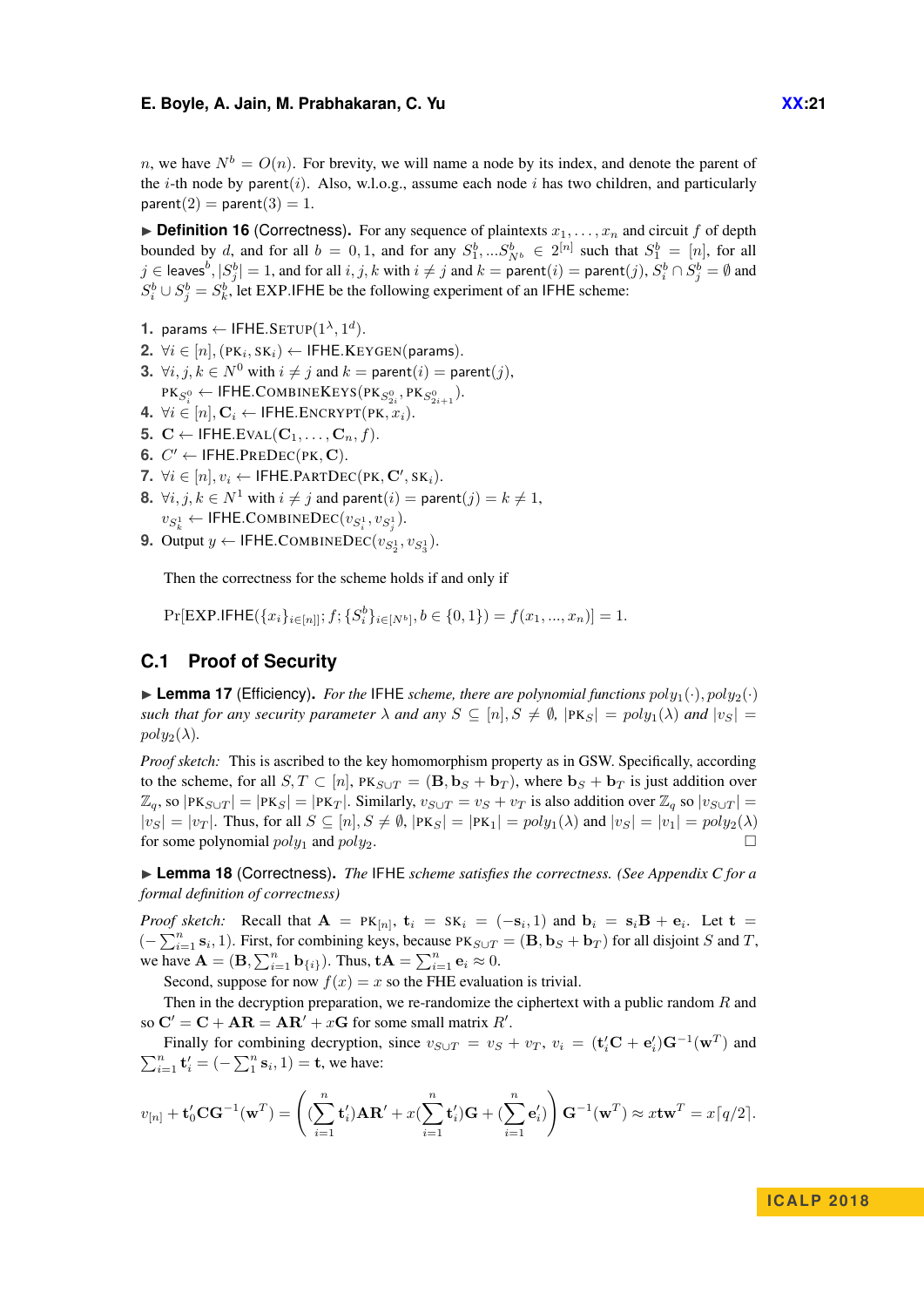#### **XX:22 The Bottleneck Complexity of Secure Multiparty Computation**

Hence by checking whether this value is close to 0 or  $q/2$ , we can recover  $x \in \{0, 1\}$  with probability 1.

For general circuit *f*, since the encryption is the same of GSW, by a similar demonstration of the homomorphism for GSW, the homomorphism property also holds for the IFHE scheme. Therefore putting them together, we have:

$$
\Pr[\text{EXP.IFHE}(\{x_i\}_{i \in [\tau]}; f; \{S_i^b\}_{i \in [2^n-1], b \in \{0,1\}}) = f(x_1, ..., x_\tau)] = 1.
$$

► Lemma 19 (Semantic Security under Combined Keys). *The IFHE scheme is secure under combined keys.*

*Proof sketch:* From KEYGEN, the joint distribution  $PK_i = (B, b_i)$  is computationally indistinguishable from a uniformly random matrix by the LWE hardness assumption and so is  $PK =$  $A = (\mathbf{B}, \mathbf{b}_i + \mathbf{b}')$  for any  $\mathbf{b}' = \sum_{j \neq i} b_j$  which is generated independently of  $\mathbf{b}_i$ . Consequently  $\mathbf{C} \leftarrow$  GSW. Encrypt(PK,  $x$ ) =  $\mathbf{AR} + x\mathbf{G}$ , where  $\mathbf{R} \stackrel{\$}{\leftarrow} \{0,1\}^{m \times m}$ . By the leftover hash lemma, **AR** is computationally indistinguishable from a uniformly random matrix, and so is **C** (Otherwise there is a polynomial-time approach to distinguish  $(\mathbf{B}, \mathbf{b}_i)$  from random.)

I **Lemma 20** (Simulatability of Partial Decryption)**.** *For the* IFHE *scheme, given the output y, the ciphertext*  $\mathbf{C}'$ , all but the *i*-th key  $\{S_{\mathbf{K}}\}_{j\in[n]\setminus\{i\}}$ , the partial decryption  $y_i$  is simulatable.

*Proof sketch:* According to the scheme, after PREDEC,  $C' = C + AR = AR' + yG$  for some small matrix **R**'. Recall PK =  $A = (B, b)$ , where  $b = \sum_{i=1}^{n} s_i B + e_i$ , and  $sK_i = t_i = (-s_i, 1)$ . Let  $\mathbf{t}'_0 = (0^{n-1}, 1)$ , and recall  $t'_1 = t_1$  and  $t'_i = (-s_i, 0)$  for  $i > 1$ .

First, for  $i > 1$ ,  $v_i = (\mathbf{t}_i^{\prime} \mathbf{C}^{\prime} - \mathbf{e}_i^{\prime}) \mathbf{G}^{-1}(\mathbf{w}^T) = -(\mathbf{s}_i \mathbf{B} \mathbf{R}^{\prime} + \mathbf{e}_i^{\prime}) \mathbf{G}^{-1}(\mathbf{w}^T)$ , and for  $i = 1$ , consider  $v_1 - \mathbf{t}_0' \mathbf{C}' \mathbf{G}^{-1}(\mathbf{w}^T) = ((\mathbf{t}_1' - \mathbf{t}_0')\mathbf{C}' - \mathbf{e}_1')\mathbf{G}^{-1}(\mathbf{w}^T) = -(\mathbf{s}_1 \mathbf{B} \mathbf{R}' + \mathbf{e}_1')\mathbf{G}^{-1}(\mathbf{w}^T).$ Note that the distribution  $(B\mathbf{R}', v_i) \stackrel{c}{\cong} (B', \mathbf{b}'\mathbf{G}^{-1}(\mathbf{w}^T)) \stackrel{c}{\cong} (B\mathbf{R}', v_1 - \mathbf{t}_0' \mathbf{C}'\mathbf{G}^{-1}(\mathbf{w}^T)),$  where  $(\mathbf{B}', \mathbf{b}') \stackrel{\$}{\leftarrow} \mathbb{Z}_q^{n \times m}$  by the LWE assumption.

Let  $\mathbf{t}_{-1} = (-\sum_{j\neq 1} s_j, 0)$  and  $\mathbf{t}_{-i} = (-\sum_{j\neq i} s_j, 1)$  for  $i \neq 1$ . Sample  $\tilde{\mathbf{e}} \leftarrow \chi^m$ . Then we construct  $v'_i = y \cdot \frac{q}{2} - (\mathbf{t}_{-i} \mathbf{C}' + \tilde{\mathbf{e}}) \mathbf{G}^{-1}(\mathbf{w}^T)$  for all *i*.

Note that for  $i \neq 1$ ,  $v'_i = y \cdot \frac{q}{2} - (\mathbf{s}_i \mathbf{B} \mathbf{R}' + \tilde{\mathbf{e}} + y \mathbf{t}_{-i} \mathbf{G}) \mathbf{G}^{-1}(\mathbf{w}^T)$ , and for  $i = 1$ ,  $v'_i$  ${\bf t}'_0{\bf C}'{\bf G}^{-1}({\bf w}^T) = y\cdot \frac{q}{2} - (s_i{\bf B}{\bf R}' + \tilde{\bf e} + y{\bf t}'_0{\bf G}){\bf G}^{-1}({\bf w}^T).$  Since  $y{\bf t}_{-i}{\bf G}{\bf G}^{-1}({\bf w}^T) = y{\bf t}'_0{\bf w}^T =$  $y \cdot \frac{q}{2}$ , we have  $v_i' = -(\mathbf{s}_i \mathbf{B} \mathbf{R}' + \tilde{\mathbf{e}}) \mathbf{G}^{-1}(\mathbf{w}^T)$  for  $i \neq 1$  and  $v_1' - \mathbf{t}_0' \mathbf{C}' \mathbf{G}^{-1}(\mathbf{w}^T) = -(\mathbf{s}_1 \mathbf{B} \mathbf{R}' + \mathbf{C} \mathbf{s}_1' \mathbf{C} + \mathbf{C} \mathbf{s}_1' \mathbf{C} + \mathbf{C} \mathbf{s}_1' \mathbf{C} + \mathbf{C} \math$  $\tilde{\mathbf{e}}$ ) $\mathbf{G}^{-1}(\mathbf{w}^T)$ . By LWE assumption, the distribution

$$
(\mathbf{BR}',v_i')\stackrel{\mathcal{C}}{=} (\mathbf{B}'',\mathbf{b}''\mathbf{G}^{-1}(\mathbf{w}^T))\stackrel{\mathcal{C}}{=} (\mathbf{BR}',v_1'-\mathbf{t}_0'\mathbf{C}'\mathbf{G}^{-1}(\mathbf{w}^T)),
$$

where  $(\mathbf{B}^{\prime\prime}, \mathbf{b}^{\prime\prime}) \overset{\$}{\leftarrow} \mathbb{Z}_q^{n \times m}$ .

Thus, for all *i*, 
$$
v_i \stackrel{c}{\cong} v_i'
$$
, and  $\left\lfloor \frac{(v_i + (\sum_{j \neq i} \mathbf{t}_j') \mathbf{C}' \mathbf{G}^{-1} (\mathbf{w}^T)}{q/2} \right\rfloor = y = \left\lfloor \frac{(v_i' + (\sum_{j \neq i} \mathbf{t}_j') \mathbf{C}' \mathbf{G}^{-1} (\mathbf{w}^T)}{q/2} \right\rfloor$ ,  
together implying  $\{\mathbf{A}, \mathbf{C}', \mathbf{R}, v_i\} \stackrel{c}{\cong} \{\mathbf{A}, \mathbf{C}', \mathbf{R}, v_i'\}.$ 

# <span id="page-21-0"></span>**D Semi-Malicious Protocol**

In this section, we demonstrate how to convert an arbitrary admissible multi-party distributed protocol Π (as per [Definition 5\)](#page-7-2) for computing a function *f* to a protocol Πsm for computing *f* secure against semi-malicious adversaries, while preserving the *per-party* computation and communication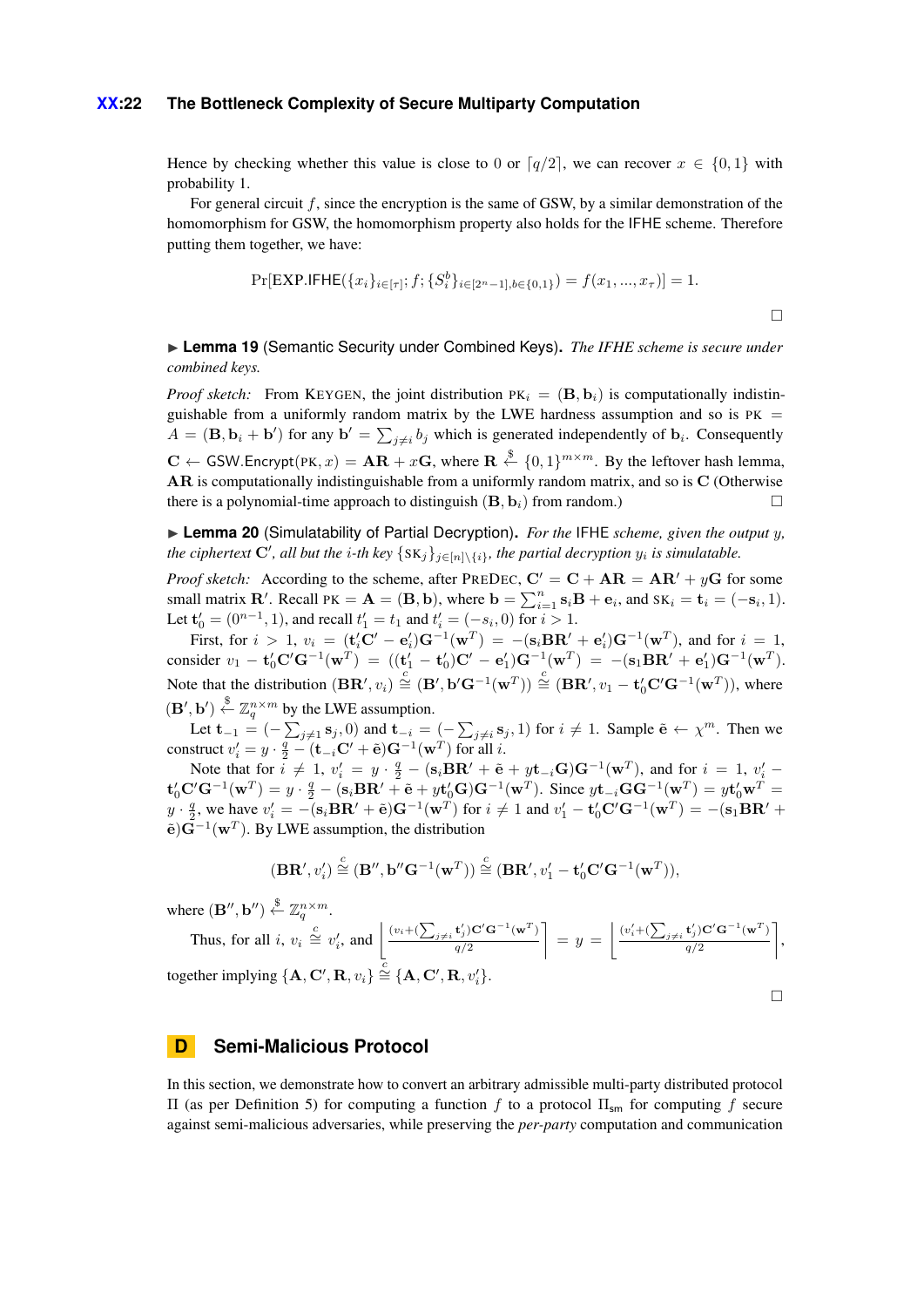requirements of  $\Pi$  up to  $poly(\lambda)$  multiplicative factors, independent of the number of parties *n*. In fact, aside from two additional phases where information is communicated along a spanning tree of the communication network induced by  $\Pi$ , our protocol mimics the precise communication patterns of Π.

The communication pattern of the starting protocol  $\Pi$  can be arbitrary, but we require that it be fixed and known a priori (i.e., not data dependent). The same assumption is made for (a bound on) the message length on each active communication channel in each round. We assume without loss of generality that the output of Π is precisely the evaluation of *f* on parties' inputs and no additional information.

For simplicity of exposition, we present the transformation for deterministic protocols Π; however, as discussed below, our solution can be extended to handle randomized protocols via a simple coin tossing procedure, leveraging the fact that while the semi-malicious adversary can arbitrarily choose his "randomness," he must commit to these values before the protocol begins.

Let  $\Pi$  be a protocol defined by deterministic next-message function with the following syntax:  $(\mu_{i,1}, \ldots, \mu_{i,n}) =$  NextMsg $(i, t, x_i,$  Transc $(i, r-1)$ ), where: *i* is the relevant party id, *t* is the present round number, *x<sup>i</sup>* is party *i*'s secret input (including secret randomness), Transc(*i, t* − 1) denotes the entire transcript held by party *i* after the previous round  $t - 1$ , and  $(\mu_{i,1}, \dots, \mu_{i,n})$  denote the respective messages to be sent by party *i* to respective parties  $1, \ldots, n$  in this round (where  $\mu_{i,j} = \emptyset$ if no message is to be sent from *i* to *j*).

Assume a given spanning tree *tree* over the underlying network graph induced by Π. Let depth(*tree*) = *d*. Denote  $P_1$  as the party at the root (level 0), chldrn(*j*) be the children set of a party *P*<sub>*j*</sub>, and parent(*j*) be the parent of *P*<sub>*j*</sub> in *tree*. For  $i \in [n]$ , let desc(*i*) denote the set of all descendants of *i* in the tree.

The protocol  $\Pi_{\mathsf{sm}}$  takes place in three phases, as described below.

#### Semi-Malicious Pattern-Preserving Protocol Π<sub>sm</sub>

Let the underlying protocol  $\Pi$  be defined by next-message function NextMsg.

### **Setup**

- **1.** params  $\leftarrow$  IFHE.SETUP $(1^{\lambda}, 1^d)$
- **2.** All parties receive params as a common random string.

### **Phase 1: Key setup**

- **1.** For  $\ell = d, \ldots, 0$ : For every  $i \in [n]$  for which  $P_i$  is at level  $\ell$  of *tree*,
	- **a.** Aggregate public keys:
		- **i.** Denote the received public keys (if any) as  $\{PK_{desc(j)}\}_{j \in \text{chldrn}(i)}$ .
		- **ii.** Generate a IFHE key pair:  $(PK_i, SK_i) \leftarrow$  IFHE.KEYGEN(params).
		- $\text{iii.}$  Combine keys: PK<sub>desc(*i*</sub>) ← IFHE.COMBINEKEYS(PK*i*</sub>, {PK<sub>desc(*j*)</sub>}<sub>*j*∈chldrn(*i*)</sub>).
	- **b.** Aggregate randomness values (used to rerandomize output ciphertext):
		- **i.** Denote the received random strings (if any) as  $\{\text{rand}_j\}_{j \in \text{children}(i)}$ .
		- **ii.** Sample a random string: rand<sub>*i*</sub>  $\leftarrow \{0, 1\}^{\lambda}$ .
		- **iii.** Combine random values:  $\mathsf{rand}_{\mathsf{desc}(i)} = \bigoplus_{j \in \mathsf{children}(i)} \mathsf{rand}_j$ .
	- **c.** If  $\ell = 0$  (i.e., root node), let PK := PK<sub>desc(i)</sub> and  $r := \text{rand}_{\text{desc}(i)}$ .
	- **d.** Else, if  $\ell \neq 0$ , send PK<sub>desc(i)</sub> to parent node parent(*i*).
- **2.** For  $\ell = 0, \ldots, d 1$ : For every  $i \in [n]$  for which  $P_i$  is at level  $\ell$  of *tree*,
	- **a.** Let PK be the key received from parent parent(*i*). Send PK to all children,  $\{P_j | j \in \text{chldrn}(i)\}$ .

#### **Phase 2: Computation** Each party *P<sup>i</sup>* performs the following.

- **1.** Initialize  $\widehat{\text{Transc}}(i, 0) \leftarrow \emptyset$ .
- <span id="page-22-0"></span>**2.** Encrypt input under joint key:  $\hat{x}_i \leftarrow \text{IFHE. ENCRYPT(PK}, x_i)$ .
- **3.** For each round  $t = 1, \ldots$ , rounds of the original protocol, do: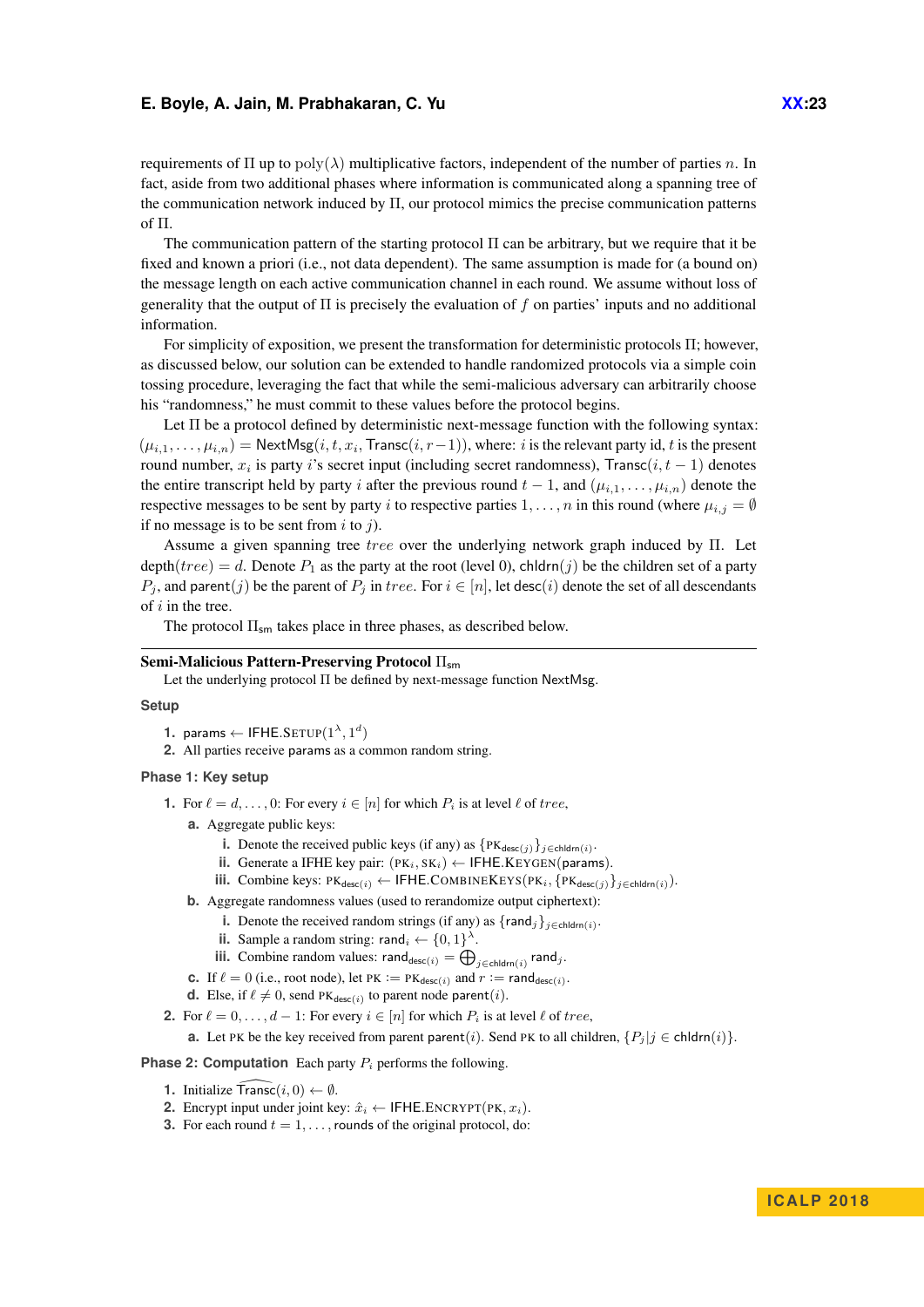- **a.** Update transcript: Let  $\widehat{\text{Transc}}(i, t) \leftarrow \widehat{\text{Transc}}(i, t 1) \cup \{(j, t, \hat{\mu}_{j,i})\}_{j \in [n]}$ , where  $\hat{\mu}_{j,i}$  denotes the (encrypted) message sent from  $P_i$  to  $P_i$  in the previous round (empty if no such message exists).
- **b.** Homomorphically evaluate the next-message function:
	- $(\hat{\mu}_{i,1}, \ldots, \hat{\mu}_{i,n}) \leftarrow \textsf{IFHE.EVAL}(\hat{x}_i, \widehat{\textsf{Transc}}(i, t); \textsf{NextMsg}(i, t, \cdot, \cdot, \cdot)).$
- **c.** For each  $j \in [n]$  that  $P_i$  sends a message to in this round t
- **4.** Let  $\hat{y}$  denote the final evaluated ciphertext held by the root party, corresponding to an encryption of the desired evaluation output.

Root party rerandomizes using rand: i.e.,  $\hat{y} \leftarrow$  IFHE.PREDEC(PK, C; rand).

#### **Phase 3: Decryption**

- **1.** For  $\ell = 0, \ldots, d 1$ : For every  $i \in [n]$  for which  $P_i$  is at level  $\ell$  of *tree*,
	- **a.** Let  $\hat{y}$  be the ciphertext received from parent parent(*i*). Forward  $\hat{y}$  to all children,  $\{P_i | j \in$ chldrn(*i*)}.
- **2.** For  $\ell = d, \ldots, 0$ : For every  $i \in [n]$  for which  $P_i$  is at level  $\ell$  of *tree*,
	- **a.** Denote the received partially decrypted ciphertexts as  $\{\hat{y}_{\text{desc}(i)}\}_{i \in \text{chldrn}(i)}$ .
	- **b.** Compute own contribution of decryption:  $\hat{y}_i \leftarrow \text{IFHE.PARTDEC(PK, SK_i, \hat{y})}.$
	- **c.** Combine decryptions:  $\hat{y}_{\text{desc}(i)} \leftarrow \text{IFHE.COMBINEDEC}(\hat{y}_i, \{\hat{y}_{\text{desc}(j)}\}_{j \in \text{children}(i)}).$
	- **d.** If  $\ell \neq 0$  (i.e., not root node), send PK<sub>desc(*i*</sub>) to parent node parent(*i*).
- **3.** Root party  $P_1$ : Output  $y := \hat{y}_{\text{desc}(0)}$ .

<span id="page-23-0"></span>I **Theorem 21.** *Let* IFHE *be an incremental FHE scheme, and* Π *be an n-party protocol for evaluating a function f with fixed communication pattern. Then the protocol* Π<sub>sm</sub> *securely evaluates f against* semi-malicious *corruptions, preserving the per-party computation and communication requirements of*  $\Pi$  *up to*  $poly(\lambda)$  *multiplicative factors (independent of the number of parties n). Moreover, the communication pattern of* Πsm *is identical to that of* Π *plus two additional traversals of a communication spanning tree of* Π*.*

**In Remark (Handling randomized protocols Π).** Our transformation can be modified to support randomized protocols Π while increasing per-party communication (additively) by only poly(*λ*), by adding the following "coin tossing" procedure. At the conclusion of the key setup phase, each party  $P_i$  samples and encrypts a random  $\lambda$ -bit string  $s_i$  under the joint IFHE key. These values are incrementally aggregated up to the root of the communication spanning tree to a ciphertext  $\hat{s}$ of  $s := \bigoplus_{i \in [n]} s_i$ , which is then communicated back along the tree to all leaves. In each future round, parties homomorphically evaluate the NextMsg function of Π, using (encrypted) randomness generated by homomorphically evaluating a pseudo-random function on the (encrypted) seed *s*ˆ.

We now proceed to prove the Theorem [21.](#page-23-0) The proof takes two main hybrid steps: First, simulating the output computation by relying on the simulatability of partial secryption property of the IFHE. Once this takes place, no knowledge of the honest parties' secret key shares is required. In the next step, we can thus replace the honest parties' inputs with encryptions of 0 by relying on the semantic security of the IFHE under combined keys.

### **D.1 Proof of Security of Semi-Malicious MPC Protocol**

In this section, we prove [Theorem 21.](#page-23-0)

The communication pattern of  $\Pi_{\text{sm}}$  follows by inspection: Phases 1 and 3 each induce a single traversal of the communication spanning tree; Phase 2 directly matches the communication pattern of Π. The per-party computation and communication in Phases 1 and 3 are each poly(*λ*). The costs in Phase 2 correspond directly to those of  $\Pi$ , except that all computation is performed via homomorphic evaluation, and all communication is sent in encrypted form. Thus both metrics have multiplicative overhead  $\text{poly}(\lambda)$ .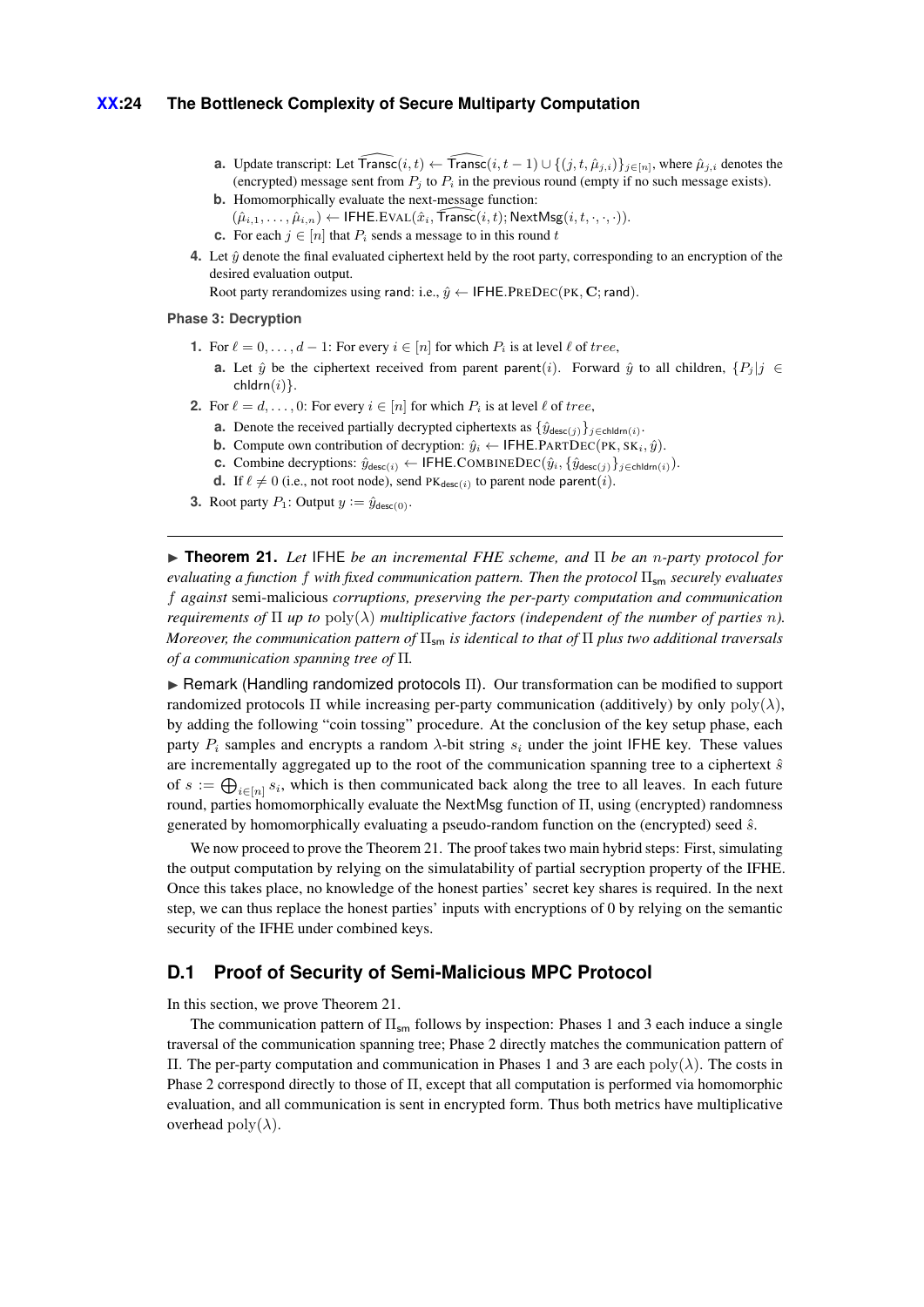We proceed to prove semi-malicious security of  $\Pi_{\rm sm}$ . Let Adv be an arbitrary non-uniform polynomial-time *semi-malicious* adversary corrupting a set of parties  $M \subseteq \{P_1, \ldots, P_n\}$ . We demonstrate the existence of an ideal-world simulator Sim corrupting the same set of parties *M*, such that for any input vector  $\vec{x}$ , for any auxiliary input  $z \in \{0, 1\}^*$ , it holds that:

$$
\left\{ {\rm IDEAL}_{\mathsf{Sim},M}^f(1^\lambda,\vec{x},z) \right\}_{\lambda \in N} \approx_c \left\{ {\rm REAL}_{\mathsf{Adv},M}^{\Pi}(1^\lambda,\vec{x},z) \right\}_{\lambda \in N}.
$$

Consider the following simulator  $\textsf{Sim}(1^\lambda, \{x_i\}_{P_i \in M}, y, z)$ , where  $y = f(x_1, \dots, x_n)$  is the output received from the ideal functionality.

- **1.** Setup: Sim generates honestly executes IFHE setup.
- **2.** Phase 1 (Key Setup): Sim honestly emulates the actions of honest parties.
- **3.** Phase 2 (Computation): Sim honestly emulates the actions of honest parties, with the following exception: In Step [2,](#page-22-0) for each honest party  $P_i \notin M$ , instead of encrypting the (unknown) input and randomness of  $P_i$ , Sim instead generates encryptions  $\hat{x}_i$ , rand  $_i \leftarrow$  IFHE.ENCRYPT(PK, 0) of *zero*.
- **4.** Phase 3 (Decryption): Sim honestly emulates the actions of honest parties, except that the partial decryption values  $\hat{y}_i$  of honest parties are instead generated in the following manner. For all but one honest party  $P_{i^*}$ , evaluate the partial decryption  $\hat{y}_i$  of  $P_i$  honestly. For  $P_{i^*}$ , do the following. Let  $\hat{y}$  denote the final evaluated ciphertext (known to Sim since it is sent to all parties). For each corrupt party  $P_j$ , determine his secret key  $SK_j$  by reading off the appropriate region of  $P_j$ 's committed random tape. Then, Sim simulates the partial decryption  $\hat{y}_{i^*}$  of  $P_{i^*}$  (see [Definition 7\)](#page-9-0), given the values of  $(y, \hat{y}, \{SK_j\}_{j \in [n] \setminus \{i^*\}})$ .

We prove indistinguishability of the simulated experiment via the following sequence of hybrids. For each hybrid  $\ell \in \{0, 1, 2\}$ , denote by  $Hyb_{Adv,M}^{\ell}(1^{\lambda}, \vec{x}, z)$  the distribution on the inputs and outputs of all parties within the Hybrid  $\ell$  experiment.

**Hybrid 0:** Real World.

**Hybrid 1:** (Simulatability of partial decryption.) Same as Hybrid 0, except that the partial decryption values  $\hat{y}_i$  of honest parties in Phase 3 are instead generated as done by Sim.

 $\triangleright$  Claim 2. For every non-uniform polynomial-time Adv, input vector  $\vec{x}$ , and auxiliary input  $z$ ,  $\mathsf{Hyb}^0_{\mathsf{Adv},M}(1^\lambda, \vec{x}, z) \overset{c}{\cong} \mathsf{Hyb}^1_{\mathsf{Adv},M}(1^\lambda, \vec{x}, z).$ 

**Proof.** The values  $\hat{y}_i$  for honest parties  $i \neq i^*$  are identically distributed. Note that the evaluated ciphertext  $\hat{y}$  is *rerandomized* by the value rand  $= \bigoplus_{j \in [n]} \text{rand}_j$ . Since Adv is semi-malicious, the choice of rand<sub>j</sub> for corrupt parties  $P_j$  were made independently of the honestly sampled rand<sub>i</sub>∗, meaning that rand is uniformly distributed. The claim thus follows directly from IFHE simulatability of partial decryption.

**Hybrid 2:** (Semantic security under combined keys.) Simulated experiment. Namely, same as Hybrid 1, except that the encryptions generated in Step [2](#page-22-0) on behalf of honest parties are replaced by encryptions of zero.

 $\triangleright$  Claim 3. For every non-uniform polynomial-time Adv, input vector  $\vec{x}$ , and auxiliary input  $z$ ,  $\mathsf{Hyb}^1_{\mathsf{Adv},M}(1^\lambda, \vec{x}, z) \overset{c}{\cong} \mathsf{Hyb}^2_{\mathsf{Adv},M}(1^\lambda, \vec{x}, z).$ 

**Proof.** Note that already in Hybrid 1 all information about the contribution  $SK_{i^*}$  of party  $P_{i^*}$  to the joint secret key SK is removed. The claim thus follows directly by IFHE semantic security under combined keys.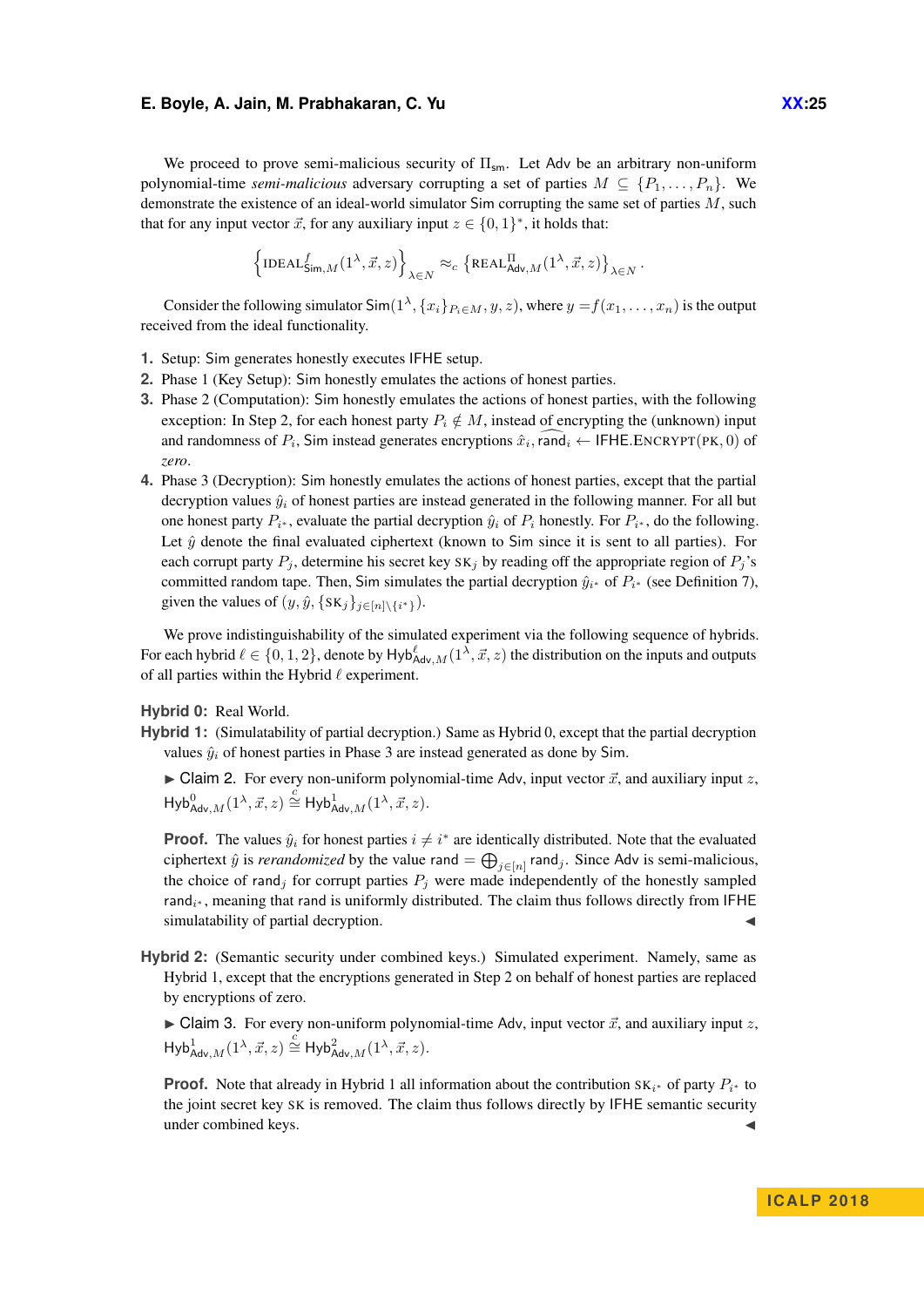# <span id="page-25-1"></span>**E From Semi-Malicious to Malicious Security**

In this section we describe how to compile a semi-malicious secure protocol into an actively secure protocol, with the same communication graph. Our compiler relies on common reference string (CRS) and a (bare) public-key setup.

Building Blocks. We use the following cryptographic primitives in our compiler:

- A *simulation-extractable* succinct non-interactive zero-knowledge argument (SE-ZK-SNARK) for a polynomial-time computable relation. Unlike recent works such as [\[25,](#page-13-8) [21\]](#page-13-9), our notion of SE-ZK-SNARK is identity-based, where each proof is generated w.r.t. an identity.
- A multisignature scheme (MS*.*KeyGen*,* MS*.*Sign*,* MS*.*Combine*,* MS*.*MultiVer) for implementing the (bare) public-key setup in our construction. In our setting, we can instantiate a multisignature scheme with a SE-ZK-SNARK with additive overhead together with standard signatures.
- A non-interactive perfectly binding commitment scheme COM.
- A family of collision-resistant hash functions HASHFAMILY.

We refer the reader to Appendix [A](#page-14-7) for the definitions of SNARKs and multisignatures. Below, we present our definition and construction of ID-based SE-ZK-SNARK.

### <span id="page-25-0"></span>**E.1 ID-Based** SE**-**ZK**-**SNARK

For reasons as discussed in Section [1.1,](#page-3-0) we consider an ID-based notion of SE-ZK-SNARK, where each proof is generated with respect to an identity (chosen from a set of identities that are fixed in advance). Proofs for multiple statements can be computed w.r.t. the same identity. Crucially, in our definition of simulation-extractability, the adversary must fix a set ID<sup>\*</sup> of "honest" identities in advance and can then receive simulated proofs on adaptively chosen statements w.r.t. identities from this set. It must then come up with an accepting proof for a new statement *x* w.r.t. an identity id ∈*/* ID<sup>∗</sup> . We require the existence of a non-black-box extractor who can extract a valid witness for *x* from such an adversary.

We show how to transform any SNARK argument system into an ID-based SE-ZK-SNARK by relying on only standard cryptographic assumptions. Very roughly, in our construction, it is possible to "puncture" the trapdoor trap for the CRS w.r.t. an identity set  $ID^*$ . A punctured trapdoor trap<sub>ID<sup>∗</sup></sub> can only be used to simulate the proofs w.r.t. identities  $id \in ID^*$ , but cannot be used to simulate proofs w.r.t. identities id ∉ ID<sup>\*</sup>. Using such a punctured trapdoor, we are able to construct an extractor while still simulating proofs to the adversary. Specifically, in order to extract from an adversarial prover  $P^*$ , we consider an augmented code M that consists of the simulator algorithm S with a punctured trapdoor trap<sub>ID<sup>∗</sup></sub> hardwired in its description, together with the code of prover  $P^*$ . Any proof requested by the prover  $P^*$  w.r.t. an identity id  $\in$  ID<sup>\*</sup> can be computed by S using the punctured trapdoor. However, since the cheating prover must produce a proof w.r.t. an identity  $\mathsf{Id}$  ∉ ID<sup>\*</sup>, we can still successfully extract from *M* by using the SNARK extractor.

Definition. We now present our definition of ID-based SE-ZK-SNARK. Our definition is parametrized w.r.t. an identity set ID. For our application of SE-ZK-SNARK to actively secure MPC, it suffices to work with polynomial-sized identity sets. Below, the prover and verifier algorithms Prove and Verify are extended to receive an identity as an additional input.

<span id="page-25-2"></span>▶ **Definition 22** (ID-Based SE-ZK-SNARK), A SNARK system (crsGen, Prove, Verify) for a relation R with respect to auxiliary input distribution  $Z$  is said to be a SE-ZK-SNARK with respect to identity set ID if there exists a PPT simulator  $S = (S_1, S_2, S_3)$  such that the following holds: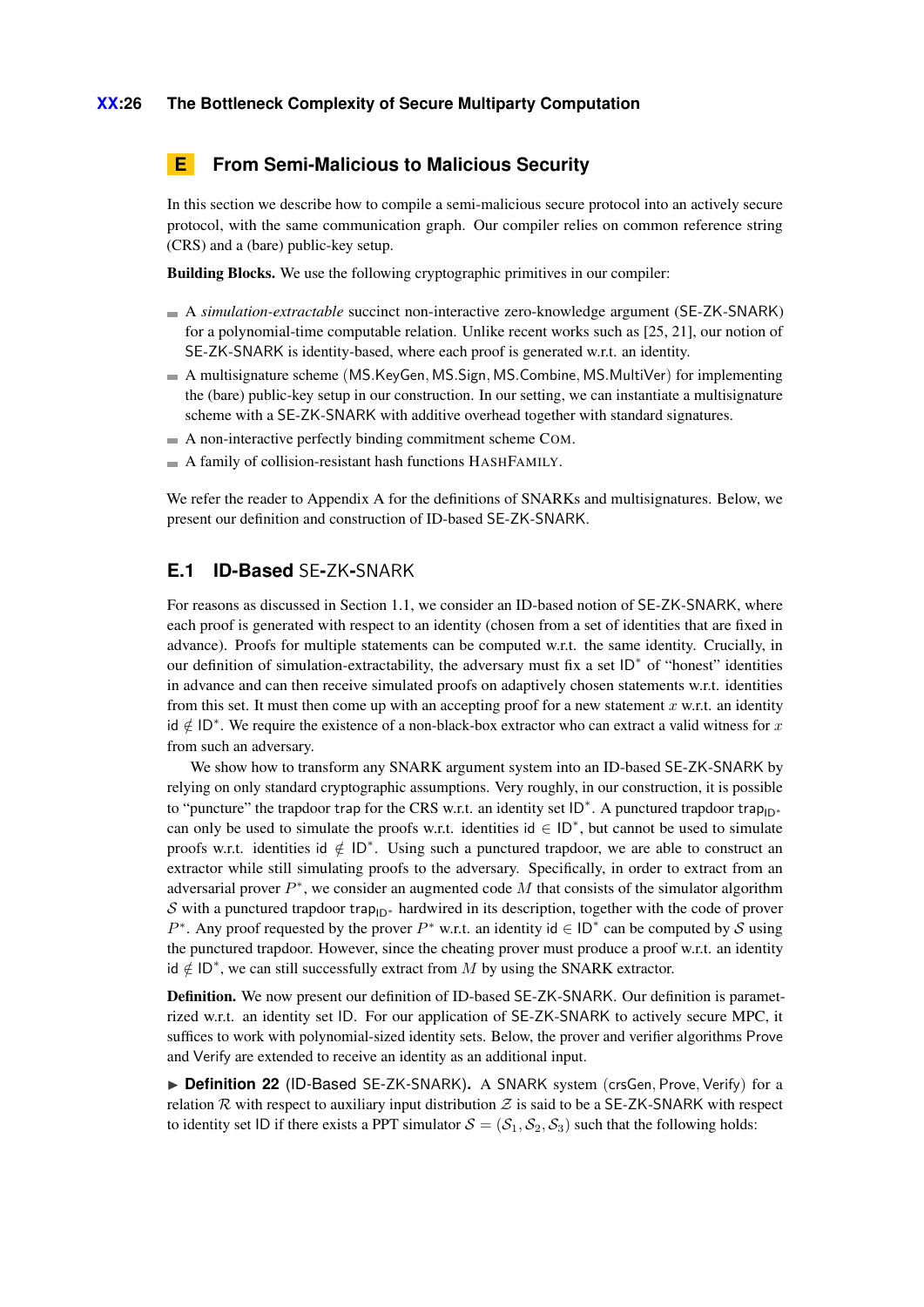**■ Computational Zero-Knowledge:** For every  $(x, w) \in \mathcal{R}$  and every id ∈ ID,

$$
(\mathsf{crs}, \mathsf{id}, x, \pi) \stackrel{c}{\approx} (\mathsf{crs}', \mathsf{id}, x, \pi'),
$$

 $\mathsf{where} \ \mathsf{crs} \leftarrow \mathsf{crsGen}(1^\lambda), \pi \leftarrow \mathsf{Prove}(\mathsf{crs},x,w,\mathsf{id}), (\mathsf{crs}',\mathsf{trap}) \leftarrow \mathcal{S}_1(1^\lambda), \mathsf{trap}_\mathsf{id} \leftarrow \mathcal{S}_2(\mathsf{trap},\mathsf{id})$ and  $\pi' \leftarrow \mathcal{S}_3(\text{crs}', \text{id}, \text{trap}_\text{id}, x)$ .

- Simulation-Sound Extractability: There is a negligible function negl such that, for any nonuniform PPT prover *P*, there exists a polynomial-size extractor  $\mathcal{E}_P$ , such that Pr[out = 0]  $\leq$  $negl(\lambda)$ , where the random variable out is the output of the following experiment:
	- **1.**  $(\textsf{crs}, \textsf{trap}) \leftarrow \mathcal{S}_1(1^{\lambda})$
	- **2.**  $z \leftarrow \mathcal{Z}$

**3.**  $|D^* \leftarrow P(z, \text{crs})$  s.t.  $|D^* \subset ID$  and  $|ID^*| = \text{poly}(\lambda)$ .

- **4.** trap<sub>id\*</sub> ←  $S_2$ (trap, id<sup>\*</sup>), for every id<sup>\*</sup> ∈ ID<sup>\*</sup>.
- **5.**  $(\mathsf{id}, x, \pi) \leftarrow P(z, \mathsf{crs}, \mathsf{tr\vec{a}}_{\mathsf{D} \mid \mathsf{D}^*}), \text{where } \mathsf{tr\vec{a}}_{\mathsf{D} \mid \mathsf{D}^*} = \{\mathsf{tra}_{\mathsf{P}_{\mathsf{id}}}\}_{\mathsf{id}^* \in \mathsf{ID}^*}.$
- **6.** (id,  $x, \pi, w$ )  $\leftarrow$   $\mathcal{E}_P(z, \text{crs})$ .
- **7.** Output 0 iff:

 $id \notin ID^* \wedge Verify(x, \pi, \text{crs}, id) = 1 \wedge (x, w) \notin \mathcal{R}.$ 

**In Remark.** In our definition of simulation-extractability, we provide the cheating prover  $P$  with a special trapdoor tra<sup>2</sup> p<sub>ID</sub><sup>∗</sup> that is "punctured" at the identity set ID<sup>\*</sup>. Using this special trapdoor, the cheating prover can compute simulated proofs for arbitrary statements w.r.t. any identity id  $\in$  ID<sup>\*</sup> on its own. The correctness of a punctured trapdoor is captured in our definition of computational zero-knowledge.

One could alternatively consider a weaker definition of simulation-extractability where instead of giving a punctured trapdoor to the cheating prover, we only provide him oracle access to the simulator algorithm that uses the trapdoor to simulate proofs w.r.t. identities  $id \in ID^*$  on statements chosen adaptively by the cheating prover. Clearly, Definition [22](#page-25-2) implies this weaker definition. We choose to work with Definition [22](#page-25-2) as it enables easier proof of security for our actively secure MPC protocol discussed later in this section.

Construction. We construct an ID-based SE-ZK-SNARK system (crsGen*,* Prove*,* Verify) for any NP language *L* and identity set ID. We will use the following two ingredients: (1) a witnessindistinguishable SNARK system (crsGen', Prove', Verify') for an NP language L' (described below), and (2) an identity-based signature scheme (Setup, Keygen, Sign, Verify) which can be readily constructed using certificate chains from a standard digital signature scheme, which can in turn be based on one-way functions [\[38\]](#page-14-10).

- crsGen( $1^{\lambda}$ ): On input a security parameter, compute crs'  $\leftarrow$  crsGen'( $1^{\lambda}$ ) and (msk, mvk)  $\leftarrow$ Setup( $1^{\lambda}$ ). Output crs = (crs', mvk).
- Prove(crs, id, x, w): On input a crs crs = (crs', mvk), identity id, statement x and witness w, compute a proof  $\pi' \leftarrow \text{Prove}'(\text{crs}, x', w)$  for the statement  $x' = (x, \text{id}, \text{mvk})$  s.t.  $x' \in L'$  iff:

 $x \in L$ , *or* 

 $\exists \sigma$  s.t. Verify(mvk, id,  $x, \sigma$ ) = 1.

Here, the prover uses the witness *w* to prove the first part of the statement *x'*. Output  $\pi = \pi'$ .

Verify(crs, id,  $x, \pi$ ): On input a crs crs = (crs', mvk), identity id, statement  $x$  and proof  $\pi$ , compute and output Verify'(crs',  $x'$ ,  $\pi$ ) where  $x' = (x, id, mvk)$ .

▶ **Theorem 23** (ID-Based SE-ZK-SNARK). *Assuming the existence of one-way functions and a witness-indistinguishable SNARK system for* NP*, the proposed construction is an ID-Based* SE*-*ZK*-*SNARK *for any* NP *relation.*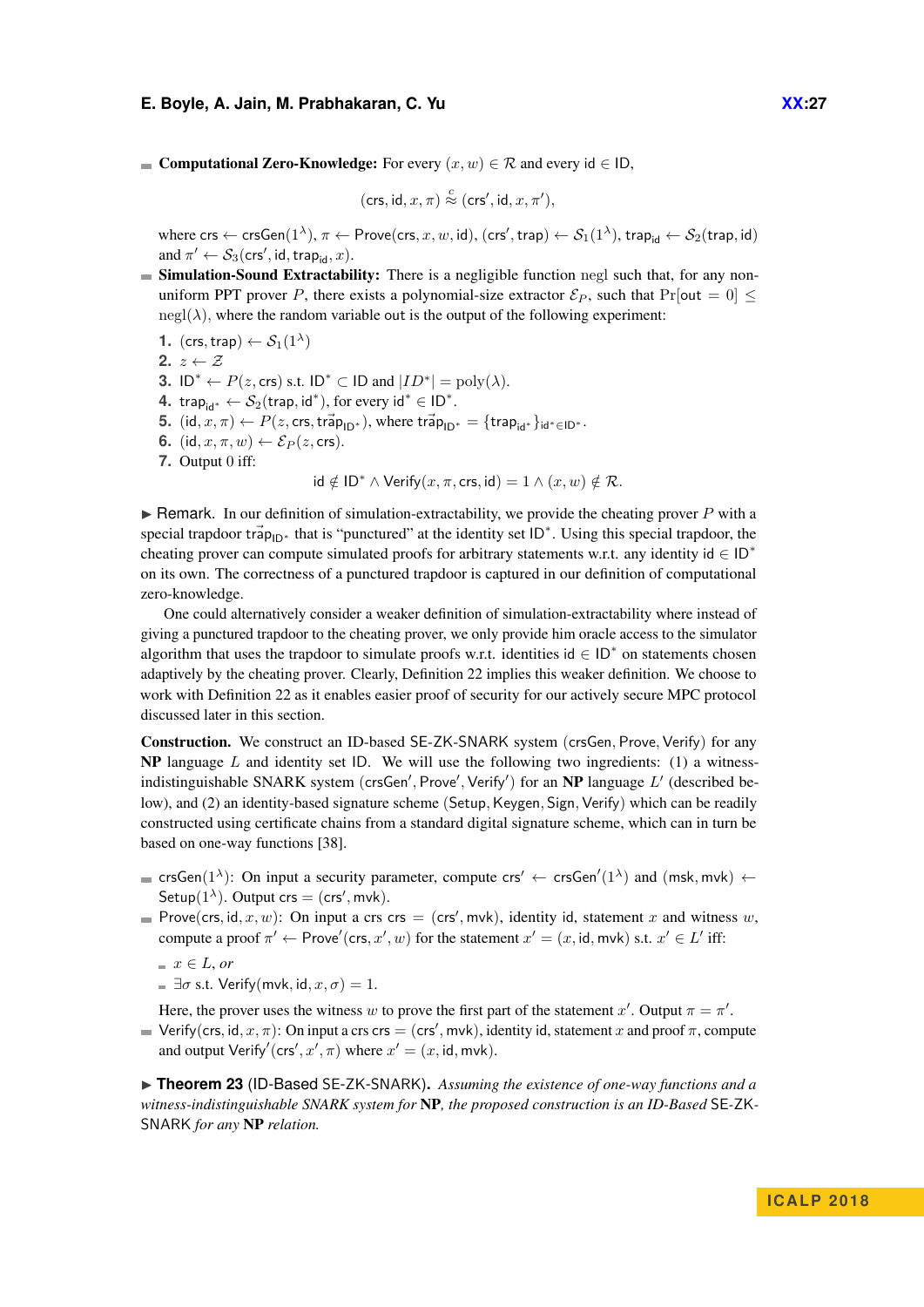We start by describing the simulator  $S = (S_1, S_2, S_3)$ :

- $S_1(1^{\lambda})$ : On input a security parameter, compute:
	- $\mathsf{crs}' \leftarrow \mathsf{crsGen}'(1^\lambda)$
	- $(msk, mvk) \leftarrow$  Setup $(1^{\lambda})$

Output  $(crs = crs', mvk)$  and trap  $= msk$ .

- $S_2$ (trap, id): On input a master trapdoor trap = msk and identity id, compute and output a "punctured" trapdoor trap<sub>id</sub> =  $sk_{\text{id}} \leftarrow \text{Keygen}(\text{msk}, \text{id}).$
- $S_3(\text{crs}, \text{id}, \text{trap}_\text{id}, x)$ : On input a crs crs = (crs', mvk), identity id, trapdoor trap<sub>id</sub> = SK<sub>id</sub> and statement *x*, compute:
	- A signature  $\sigma \leftarrow$  Sign(SK<sub>id</sub>, x) on message x using the signing key SK<sub>id</sub> for identity id.
	- A proof  $\pi' \leftarrow$  Prove'(crs', x',  $\sigma$ ) for the statement x' (defined as above) using  $\sigma$  as a witness for the second part of  $x'$ .

Output  $\pi'$ .

Now, note that the crs computed by  $S_1$  is identically distributed to the crs computed by the honest algorithm crsGen. Further, for any identity id and statement  $x \in L$ , the only difference between a proof computed via Prove and  $S_2$  is that the former computes a proof for statement  $x'$  (defined as above) using a witness for the first part of  $x'$ , while  $S_3$  uses a witness for the second part of  $x'$ . However, from the witness indistinguishability property of (crsGen', Prove', Verify'), it follows that these proofs are computationally indistinguishable.

We next argue the simulation-sound extractability of our construction. For any cheating prover *P*, our extractor  $\mathcal{E}_P$  is the same as defined for the proof system (crsGen', Prove', Verify'). From the correctness of  $\mathcal{E}_P$ , we know that if *P* outputs an accepting proof  $\pi$  for any statement *x* w.r.t. identity id, then except with negligible probability,  $\mathcal{E}_P$  outputs a witness  $w^*$  s.t. either  $(x, w^*) = (x, w) \in \mathcal{R}$ or  $w^* = \sigma$  s.t. Verify(mvk, id, x,  $\sigma$ ). From the security of identity-based signatures, however, the latter case can only happen with negligible probability.

 $\blacktriangleright$  Remark. In our transformation in the next subsection, we will in fact require the proof system for a *set of* NP *relations*  $\{R_1, \dots, R_N\}$ , that can be efficiently evaluated given the index of the relation. These relations can be combined into a single "super-relation"  $\mathcal R$  which consists of  $((i, x), w)$  such that  $(x, w) \in R_i$ , and use a SE-ZK-SNARK system for this relation  $\mathcal{R}$ . For the sake of readability, the proof and verification for a statement of the form  $(i, x)$  with respect to an identity id will be indicated as Prove ${}^{\mathsf{id}}_{R_i}(x,w;\mathsf{crs})$  and Verify ${}^{\mathsf{id}}_{R_i}(x,\pi,\mathsf{crs})$ .

# **E.2 Verifiable Protocol Execution**

To abstract out the compiler, we present a "Verifiable Protocol Execution" functionality  $\mathcal{F}_{\text{vpe}}$  (parametrized by a protocol  $\rho$  which is to be verifiably executed) and present a protocol  $\Pi_{\text{vpe}}$  (also parametrized by  $\rho$ ) that standalone securely realizes  $\mathcal{F}_{\text{vpe}}$  against active corruption. Then, in Appendix [E.4](#page-31-0) we show that a semi-malicious protocol can be readily turned into a protocol secure against active corruption, using  $\Pi_{\text{vpe}}$ .

First, for any semi-malicious protocol  $\rho$ , we define the functionality  $\mathcal{F}_{\text{vpe}}\langle\rho\rangle$  which accepts the inputs for  $\rho$  from all the parties; also it accepts the randomness for the corrupt parties from the adversary, and uniformly samples the randomness for the honest parties. Then it executes the protocol *ρ* honestly using these inputs and randomness. At each round, if no party issues "abort" it sends the messages generated by the execution to the parties to which the messages are addressed. Formally we define  $\mathcal{F}_{\text{vpe}}\langle \rho \rangle$  as follows: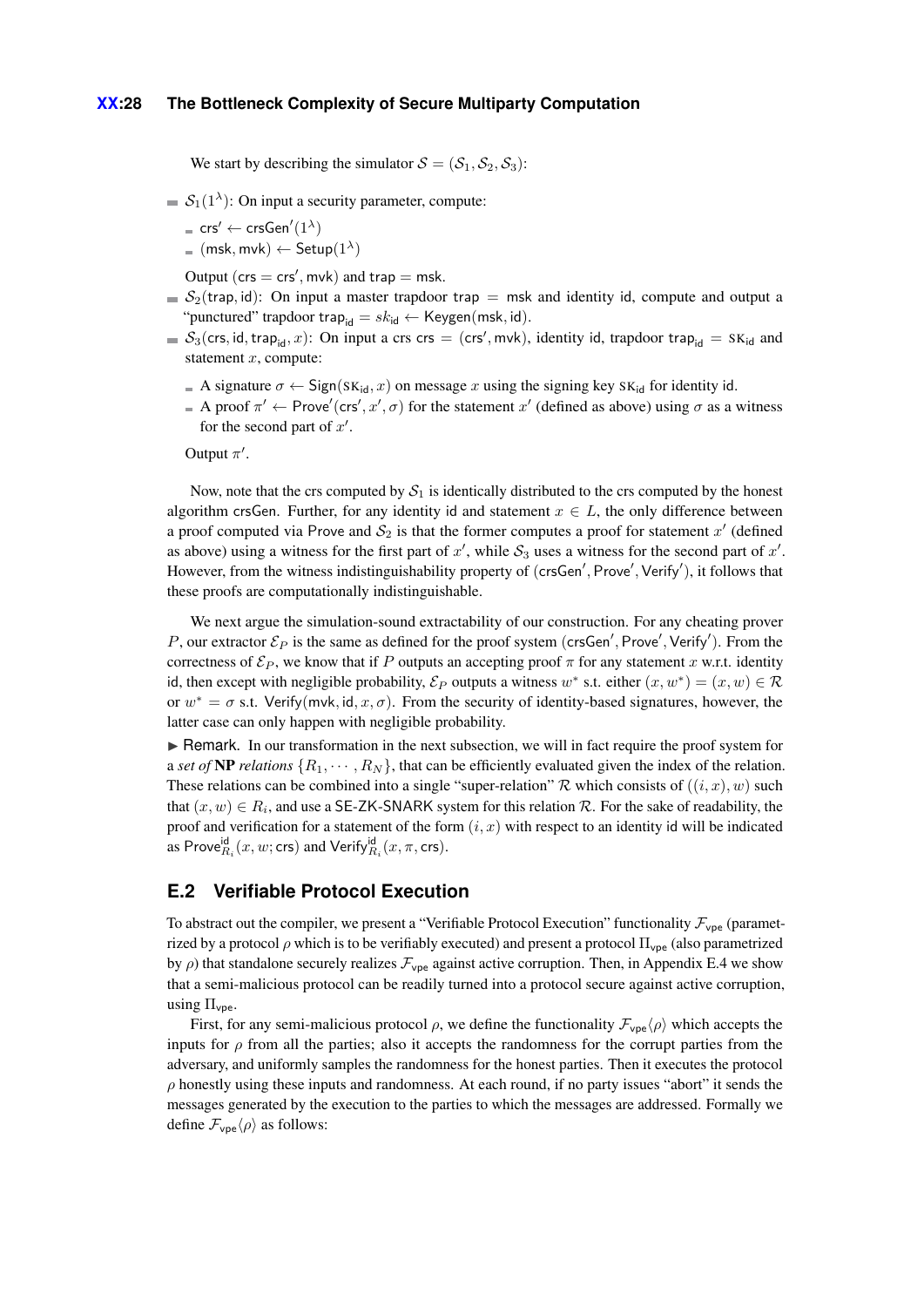**Definition 24** (Functionality  $\mathcal{F}_{\text{vpe}}$ ). The functionality  $\mathcal{F}_{\text{vpe}}(\rho)$ , parametrized by a semi-malicious protocol  $ρ$ , is defined as follows:

- **1.** For each  $i \in [n]$ , if  $P_i$  is honest, receive input  $x_i$  from  $P_i$  and sample a (sufficiently long) bit string  $s_i$  uniformly at random; else receive  $(x_i, s_i)$  from the adversary. Let  $\hat{x}_i = (x_i, s_i)$ .<br>Internally gun a suppositivel perfect  $\tilde{P}_i$  with inputs  $\hat{S}_i$  associatively.
- **2.** Internally run *ρ* among virtual parties  $\tilde{P}_1, \ldots, \tilde{P}_n$ , with inputs  $\hat{x}_1, \ldots, \hat{x}_n$  respectively. At each round  $\sigma$  of this arguation genry out the following: round  $\tau$  of this execution carry out the following:
	- **a.** If  $P_j$  is corrupt, and in  $\rho$ ,  $\tilde{P}_i$  sends a message to  $\tilde{P}_j$ , then forward the message to  $P_j$ .
	- **b.** If the adversary sends (ABORT, *i*), send ABORT to  $P_i$ , and also terminate  $\tilde{P}_i$  in the internal execution of *ρ*.
	- **c.** If  $\tilde{P}_i$  produces an output  $y_i$ , send  $y_i$  to  $P_i$ .

# **E.3 Protocol** Πvpe

For any protocol  $\rho$ , the protocol  $\Pi_{\text{vpe}}\langle \rho \rangle$  implements  $\mathcal{F}_{\text{vpe}}\langle \rho \rangle$  (stand-alone) securely against active corruption. As described below,  $\Pi_{\text{vpe}}\langle \rho \rangle$  has a setup phase (to create a common reference string), and consists of two phases: an input commitment phase and an execution phase. *ρ* itself may include a setup phase *ρ.*SETUP to create a common reference string. *ρ* is required to have an *a priori* determined communication pattern, indicating which parties send messages to which parties in each round (and how many rounds *T* there are in total). Let in( $i, \tau$ ) denote the set of all *j* such that at round  $\tau$ , *ρ* requires *P<sub>j</sub>* to send a message to *P<sub>i</sub>*. We write  $\rho(t; (i,j); \{m_{k,i}^{\tau}\}_{\tau \leq t, k \in \text{in}(i,\tau)}, \hat{x}_i)$  to denote the message (possibly empty) that  $P_i$  should send to  $P_j$  at round  $t$ , computed from its own input and randomness  $\hat{x}_i$  and the messages  $m_{k,i}^{\tau}$  it received in all previous rounds  $\tau < t$ . Also, we write  $\rho(\text{out}; i; \{m_{k,i}^{\tau}\}_{\tau \leq T, k \in \text{in}(i,\tau)})$  to indicate the output to be produced by  $P_i$  at the end of the protocol.

Setup. The setup contains four parts: the setup of the PKI environment, A hash function HASH sampled from a hash family  $HASHFAMILY(1^{\lambda})$ , the common random strings that will be used in the SE-ZK-SNARK system, and the setup of  $\rho$  (if any). Formally, (params)  $\leftarrow \Pi_{\text{vpe}} \langle \rho \rangle$ .SETUP( $1^{\lambda}, 1^d$ ), where params are

 $\{VK_i, SK_i\}_{i \in [n]} \leftarrow \mathsf{MS}.\mathsf{KeyGen}(1^\lambda),$  $\text{HASH} \leftarrow \text{HASHFAMILY}(1^{\lambda}),$  $\mathsf{crs} \leftarrow \mathsf{SNARK}.\mathsf{crsGen}(1^\lambda),$  $\mathsf{params}_\rho \leftarrow \rho.\mathsf{SETUP}(1^{\lambda},1^d)$ 

Commitment Phase. The goal of this phase is to construct a short, globally known commitment to the inputs and random-tapes in *ρ*, for all the parties. This phase uses a (fixed, arbitrary) subgraph *T* of the communication graph of  $\rho$ , which forms a rooted spanning tree.<sup>[9](#page-28-0)</sup> This phase consists of two passes up and down the tree, starting from the leaves. In the first upward pass, the parties essentially use a Merkle-tree to commit to  $\hat{x}_i = (x_i, s_i)$  for all  $i \in [n]$  (using a hash function included in the estimate of the basic value and the estimate of  $\hat{x}_i$  is  $\hat{y}_i$  and  $\hat{y}_i$  and  $\hat{y}_i$  and  $\hat{y}_i$  and  $\hat{y}_i$ setup). Along with the hash value, each party also includes a SE-ZK-SNARK proof of correctness in its message to its parent in the tree; correspondingly, each party verifies the the proofs from its children, and also includes this proof in its input to the hash function. Recall that the SE-ZK-SNARK proofs are associated with an identity; all the proofs used in our protocol shall use the prover's index as the identity. The relation proven to one's parent includes the fact that the proofs from the children verified. Though the relations are recursively defined, as we shall see, the complexity of the relations will not grow exponentially with depth, as the relation at a node will depend only on the complexity

<span id="page-28-0"></span>We require the communication graph of  $\rho$  to be connected and that all parties know this graph (and spanning tree).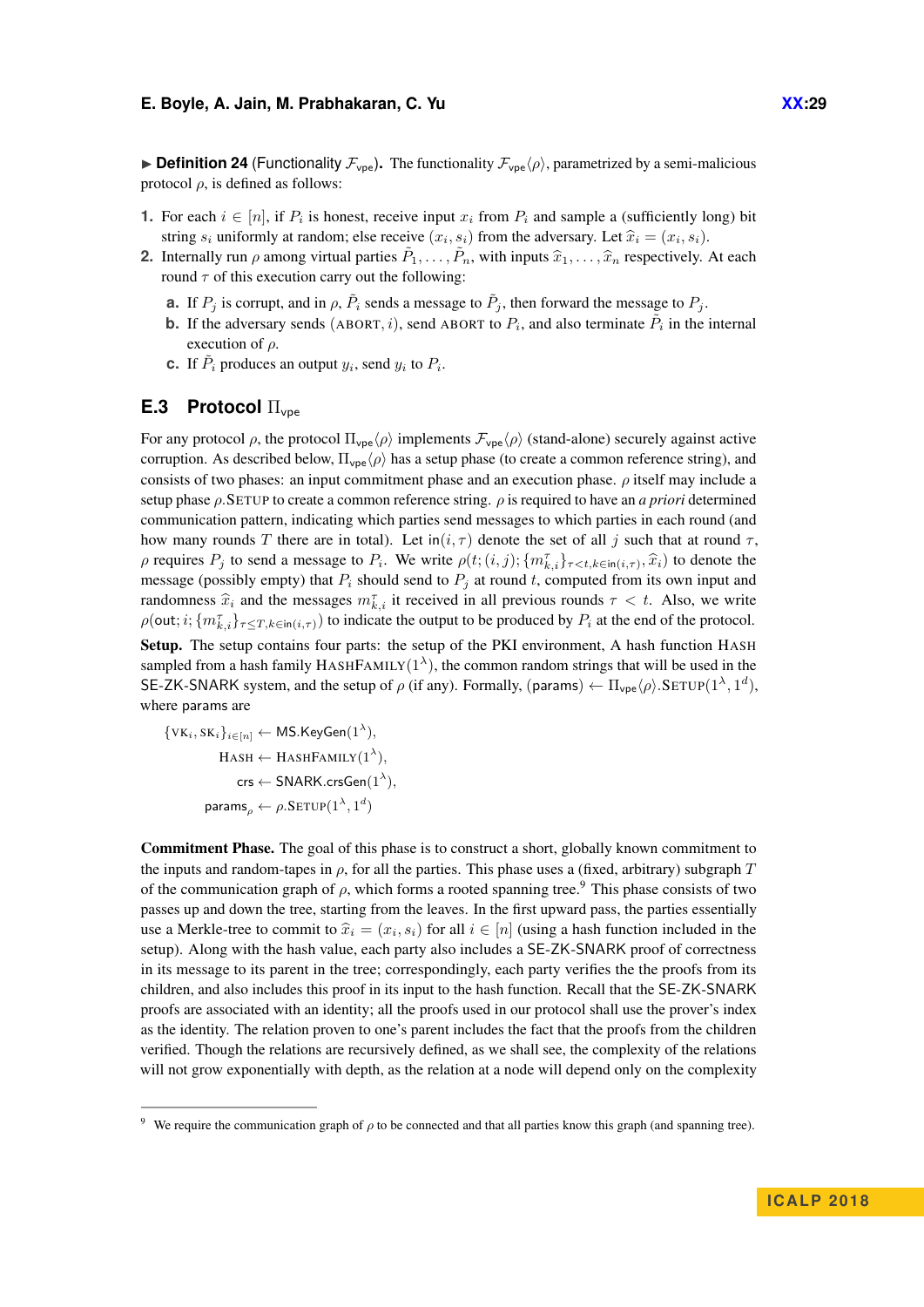#### **XX:30 The Bottleneck Complexity of Secure Multiparty Computation**

of *verifying* a SE-ZK-SNARK proof for the relations at its children, and not on computing those relations themselves.

This is followed by a downward pass starting from the root, where the final aggregated commitment  $\alpha$  is sent to all the nodes. Here again, the messages are accompanied by appropriate proofs. At the end of this pass, the honest parties are assured that the commitment they have received includes their own input and randomness; however, it is possible that the inputs from the other parties are not correctly included.<sup>[10](#page-29-0)</sup> To address this, we make one more pair of up and down passes, in which a multi-signature of the commitment is created and passed back to all the parties. Verifying this multi-signature assures the honest parties that all the honest parties have received the same commitment.

*T* is a spanning tree over the set of nodes  $[n]$ . chldrn(*j*) denotes the set of children of *j*, and parent(*j*) is the parent of *j* (*j* other than root) in *T*. W.l.o.g, we assume that the indices of the nodes are sorted such that the root is 1 and for all  $j > 1$ , parent $(j) < j$ . The party at node *j* is denoted by  $P_j$ .

All messages are assumed to contain a header uniquely identifying its role in the protocol (corresponding to the variable name and indices in the description below).

**Commitment Phase of**  $\Pi_{\text{vpe}} \langle \rho \rangle$ . The commitment phase uses SE-ZK-SNARKs for sets of NP relations  $R_j^{\text{up}}$ and  $R_j^{\text{down}}$  (with *j* denoting the prover's index for the former and the receiver's for the latter), defined recursively as follows. Here, all the proofs will use the prover's index as the identity.

 $\phi$  ( $\phi, w$ )  $\in R_y^{\text{up}}$ , for  $j \in \text{leaves}(T)$ , iff  $\phi = (\text{crs}, c)$ ,  $w = (\hat{x}, r)$ ,  $c = \text{COM}(\hat{x}; r)$ , where leaves(*T*) denotes the set of leaves of *T* set of leaves of *T*.

 $\bullet$   $(\phi, w) \in R_j^{\text{up}},$  for  $j \notin \text{leaves}(T), j \neq 1$  (i.e., not the root), iff  $\phi = (\text{crs}, c)$  and  $w = (\hat{x}, \{c_k, \beta_k\}_{k \in \text{children}(j)}, r)$ s.t.  $c = \text{COM}(\text{HASH}(\{c_k\}_{k \in \text{chldrn}(j)}), \hat{x}; r)$  and  $\forall k \in \text{chldrn}(j)$ , SNARK.Verify ${}_{R_k^{\text{up}}}^k((\text{crs}, c_k), \beta_k, \text{crs}) = 1$ .

 $\bullet$   $(\phi, w) \in R_j^{\text{down}},$  for  $j \in \text{chldrn}(1)$  (i.e., children of root), iff  $\phi = (\text{crs}, c, \alpha)$ ,  $w = (\hat{x}, \{c_\ell, \beta_\ell\}_{\ell \in \text{chldrn}(1)}, r)$ s.t.  $c = c_j$ ,  $\alpha = \text{COM}(HASH(\{c_\ell\}_{\ell \in \text{chldrn}(1)}), \hat{x}; r)$ ), and SNARK.Verify  ${}_{R_\ell^{\text{up}}}^{\ell}((\text{crs}, c_\ell), \beta_\ell, \text{crs}) = 1, \forall \ell \in \mathbb{N}$ chldrn(1)  $\setminus \{j\}$ 

•  $(\phi, w) \in R_0^{\text{down}}$ , for  $j \notin \text{chldrm}(1), j \neq 1$ , iff  $\phi = (\text{crs}, c, \alpha), w = (\hat{x}, \{c_\ell\}_{\ell \in \text{chldm}(\text{parent}(j))}, r, c', \gamma)$  s.t.  $c = c_j$ ,  $c' = \text{COM}(\text{HASH}(\{c_\ell\}_{\ell \in \text{chldrn}(1)}), \hat{x}; r)$ ), and SNARK.Verify  $_{R_q^{\text{down}}}^{\text{parent}(i)}((\text{crs}, c', \alpha), \gamma, \text{crs}) = 1$ , where  $i =$  parent $(j)$ .

Below, for the sake of brevity, instead of specifying  $\pi \leftarrow \text{SNARK.Prove}_R^{\text{id}}(\text{crs}, x, w)$ , we often leave *w* implicit and say that  $\pi$  is a proof that  $x \in L[R]$  with respect to the identity id. (Here  $L[R] = \{x \mid R\}$  $\exists w \text{ s.t. } (x, w) \in R$ .)

#### **1.** Aggregate Commitments with Proofs.

- **a.** For  $j = n$  to 1,  $P_j$  proceeds as follows: If *j* is not a leaf, first it receives  $(c_k, \beta_k)$  from each  $k \in \text{chldrn}(j)$ and asserts that SNARK.Verify ${}_{R_k^{\text{up}}}^k((\text{crs}, c_k), \beta_k, \text{crs}) = 1$ . Then,  $P_j$  samples  $r_j$  and computes  $c_j =$  $COM(HASH({c_k}_{k \in children(j)}), \hat{x}_j; r_j)$ . Then:
	- $P_j$ , for  $j > 1$ , sends  $(c_j, \beta_j)$  to  $P_{\text{parent}(j)}$ , where  $\beta_j$  is a proof that  $(\text{crs}, c_j) \in L[R_j^{\text{up}}]$ , with associated identity *j* (prover's index).
	- $P_1$  sends,  $\forall k \in \text{chldrn}(1)$ , sends  $P_k(\alpha, \sigma_k, \gamma_k)$  where  $\alpha = c_1$  where<sup>[11](#page-29-1)</sup>  $\sigma_k$  ← MS.Sign(SK<sub>1</sub>, *c<sub>k</sub>*), and  $\gamma_k$  is a proof that  $(\text{crs}, c_k, \alpha) \in L[R_k^{\text{down}}]$ , with identity 1.
- **2.** Distribute the Aggregated Commitment with Proofs. Above, children of the root leaf already received *α* from the root,  $P_1$ .
	- **a.** For  $j = 2$  to n,  $P_j$  receives  $(\alpha, \sigma_j, \gamma_j)$  from  $P_{\text{parent}(j)}$ , and asserts that MS verify  $(\forall K_{\text{parent}(j)}, c_j, \sigma_j)$ 1, and SNARK.Verify  $P_{R_j^{\text{down}}}^{\text{parent}(j)}(\phi, \gamma_j, \text{crs}) = 1$ , where  $\phi = (\text{crs}, c_j, \alpha)$  if  $j \in \text{chldrn}(1)$  and  $\phi = (\text{crs}, \alpha)$

<span id="page-29-0"></span><sup>&</sup>lt;sup>10</sup> One could have hashed signed inputs to assure each honest party that all honest parties' inputs are correctly included in the commitment; however, this leaves room for the adversary to supply the honest parties with commitments which have inconsistent inputs for *the corrupt parties*. The next pass handles both these issues together.

<span id="page-29-1"></span><sup>&</sup>lt;sup>11</sup> Here a normal signature, instead of a multi-signature suffices. We overload MS to keep the setup shorter.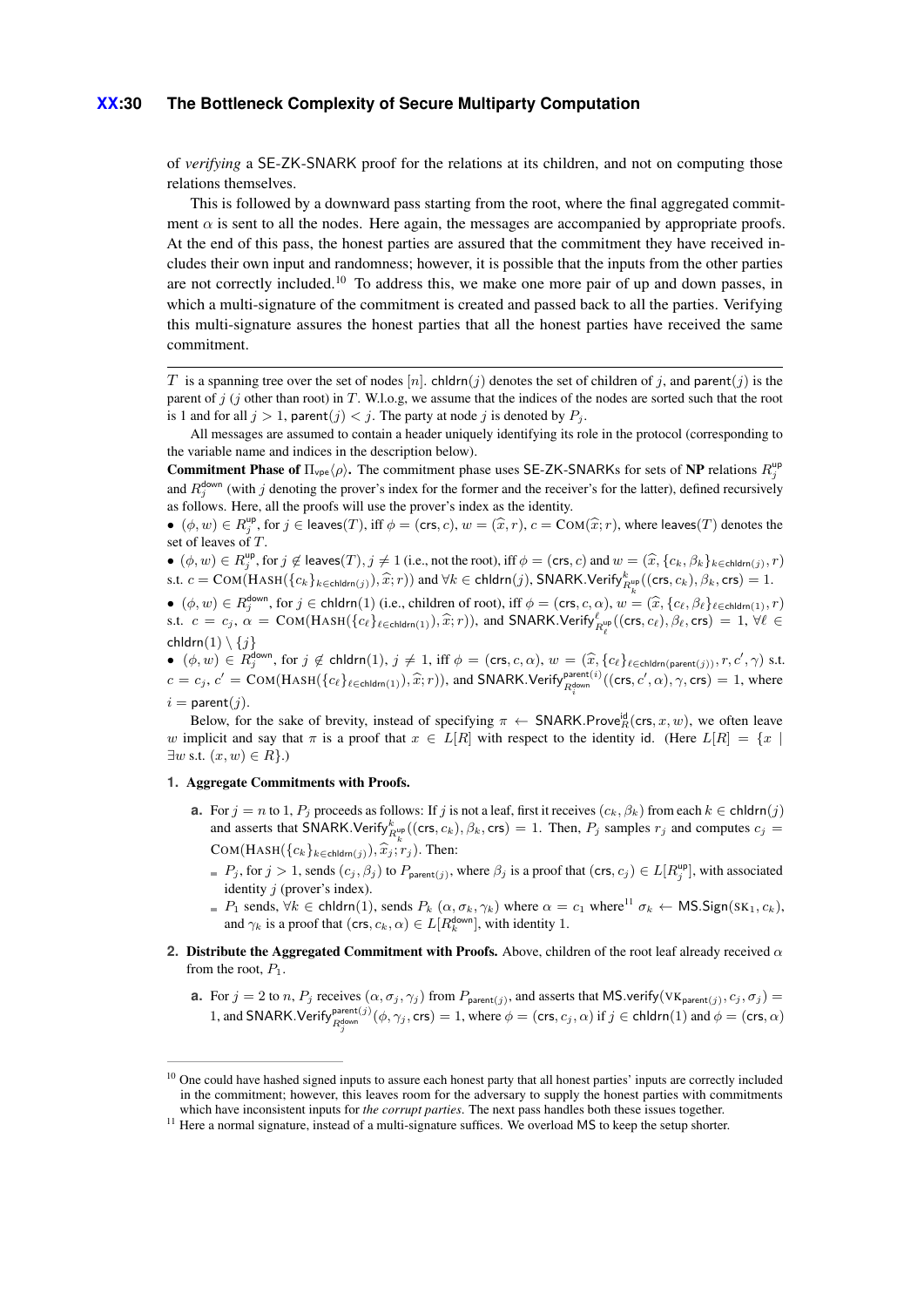otherwise. If the verification succeeds, it sends  $(\alpha, \sigma_k, \gamma_k)$  to  $P_k$  for each  $k \in \text{chldrn}(j)$ , where  $\sigma_k \leftarrow \text{MS}.Sign(SK_j, c_k)$ , and  $\gamma_k$  is a proof that (crs,  $\alpha$ )  $\in L[R_k^{\text{down}}]$ , with identity *j*.

#### **3.** Create the Multisignature.

- **a.** For  $j = n$  to 2,  $P_j$  sends a combined multisignature  $\sigma_j = \mathsf{MS}$ . Combine({VK<sub>i</sub>,  $\sigma_i$ }<sub>i</sub>∈chldrn(*j*) ∪  $\{VK_j, \sigma'_j\}, \alpha)$  to parent $(j)$ , where  $\sigma'_j = \textsf{MS}.$  Sign $(SK_j, \alpha)$ .
- **b.**  $P_1$  computes a final combined multisignature  $\sigma = \textsf{MS}.$ Combine( $\{VK_i, \sigma_i\}_{i \in \textsf{chldrn}(1)} \cup \{VK_1, \sigma'_1\}, \alpha$ ), where  $\sigma'_1 = \textsf{MS}.$ Sign(SK<sub>1</sub>,  $\alpha$ ).

### **4.** Verify the Multisignature.

- **a.**  $\forall k \in \text{chldrn}(1), P_1 \text{ sends } \sigma \text{ to } P_k$ .
- **b.** For  $j = 2$  to *n*,  $P_j$  receives  $\sigma$  from  $P_{\text{parent}(j)}$  and checks if MS. MultiVer( $\{VK_\ell\}_{\ell \in [n]}, \alpha, \sigma) = 1$ . If so, it sends  $\sigma$  to  $P_k$ ,  $\forall k \in \text{chldrn}(j)$ ; otherwise,  $P_j$  aborts.

**Execution Phase** In each round, each party  $P_i$  sends messages to its outgoing neighbors in the round according the semi-malicious protocol *ρ*. Meanwhile, similar to the recursive proofs in the commitment phase,  $P_i$  also sends a proof showing that 1)  $P_i$  computes the message honestly using the input committed in the first phase and the messages it receives so far, 2) it computes an aggregated commitment of its input as well as its children' commits, 3) it verifies the final aggregated commit  $\alpha$ 4) it verifies the proofs that the messages received so far all follow *ρ* honestly.

Therefore, by the (additive-overhead) extraction of the SE-ZK-SNARK, the proofs are recursively (computationally) bound to its previous proofs that according to the computation path of the protocol and finally bound to the input. The input is then bound to the final combined commitment that has been multisigned by all the parties in the first phase. Hence we can argue that, unless the collision resistance of the hash function, the soundness of the commitment scheme, the unforgeability of the multisignature scheme, or the extractionability of the SE-ZK-SNARK scheme fails, the corrupt parties cannot deviate from the protocol without triggering an abort.

The proofs in the protocol are for relations  $R_{i,j,t}^{\rho}$  corresponding to proving that a message from  $P_i$ to  $P_j$  in the *t*<sup>th</sup> step is correctly computed according to the input and randomness  $\hat{x}_i$  that  $P_i$  committed during the first phase of the material and the massesses reserved during the material (with masses during the first phase of the protocol and the messages received during the protocol (with proofs, which have been verified by  $P_i$ ). This is formalized below.

Recall that  $\text{in}(i, \tau)$  denotes the set of all *j* such that at round  $\tau$ ,  $\rho$  requires  $P_j$  to send a message to  $P_i$ .  $R_{i,j,t}^{\rho}$  is defined as follows:

 $\bullet$   $(\phi, w) \in R_{i,j,t}^{\rho}$  iff  $\phi = (\text{crs}, \alpha, m), w = (\hat{x}, h, r, \gamma, c, \sigma, \{m_{k,i}^{\tau}, \theta_{k,i}^{\tau}, \delta_{k,i}^{\tau}\}_{\tau \in [t-1], k \in \text{in}(i,\tau)})$  such that  $m = \rho\left(t; (i, j); \{m_{k,i}^{\tau}\}_{\tau \in [t-1], k \in \text{in}(i, \tau)}; \hat{x}\right), c = \text{COM}(h, \hat{x}; r)$ , and

 $MS.\text{verify}(VK_{parent(i)}, c, \sigma) = 1$  $MS \cdot$ verify $(VK_k, m_{k,i}^{\tau}, \theta_{k,i}^{\tau}) = 1$  $\mathsf{SNARK}.\mathsf{Verify}_{R_q^{\mathsf{down}}}^{\mathsf{parent}(i)}((\mathsf{crs},c,\alpha),\gamma,\mathsf{crs}) = 1$  $\mathsf{SNARK}.\mathsf{Verify}_{R^{\rho}_{k,\,i,\,\tau}}^k((\mathsf{crs}, \alpha, m_{k,i}^{\tau}), \delta_k^{\tau})$  $\forall \tau \in [t-1], k \in \text{in}(i, \tau)$ .

(Note that the last condition is absent for  $t = 1$ .)

**Execution Phase of**  $\Pi_{\text{vpe}}\langle\rho\rangle$ . For each round *t*,  $P_i$  and  $P_j$ , where  $i \in \text{in}(j, t)$ :

- **1.**  $P_i$  computes  $m_{i,j}^t = \rho(t; (i,j); \{m_{k,i}^r\}_{r \in [t-1], k \in [n(i,\tau), \hat{x}_i), \hat{x}_i\}$ , and a proof  $\delta_{i,j}^t$  that  $m_{i,j}^t \in L[R_{i,j,t}^{\rho}]$  with respect to the identity i. It also computes a signature  $\theta_i^t$ , on  $m_i^t$ , using its respect to the identity *i*. It also computes a signature  $\theta_{i,j}^t$  on  $m_{i,j}^t$  using its signing key SK<sub>i</sub>. Then it sends  $(m_{i,j}^t, \theta_{i,j}^t, \delta_{i,j}^t)$  to  $P_j$ .
- **2.** For each  $j \in \text{in}(i, t)$ ,  $P_i$  receives  $(m_{j,i}^t, \delta_{j,i}^t)$  from  $P_j$ , defines  $\phi = (\text{crs}, \alpha, m_{j,i}^t)$ , and asserts that  $\mathsf{SNARK}.\mathsf{Verify}^{j}_{R^{ \rho}_{j,i,t}}(\phi,\delta^{t}_{j,i},\mathsf{crs})=1.$

If this is the last round of the protocol,  $P_i$  computes and outputs  $y_i = \rho(\text{out}, i; \{m_{k,i}^{\tau}\}_{\tau \in [t-1], k \in \text{in}(i,\tau)}, \hat{x}_i)$ .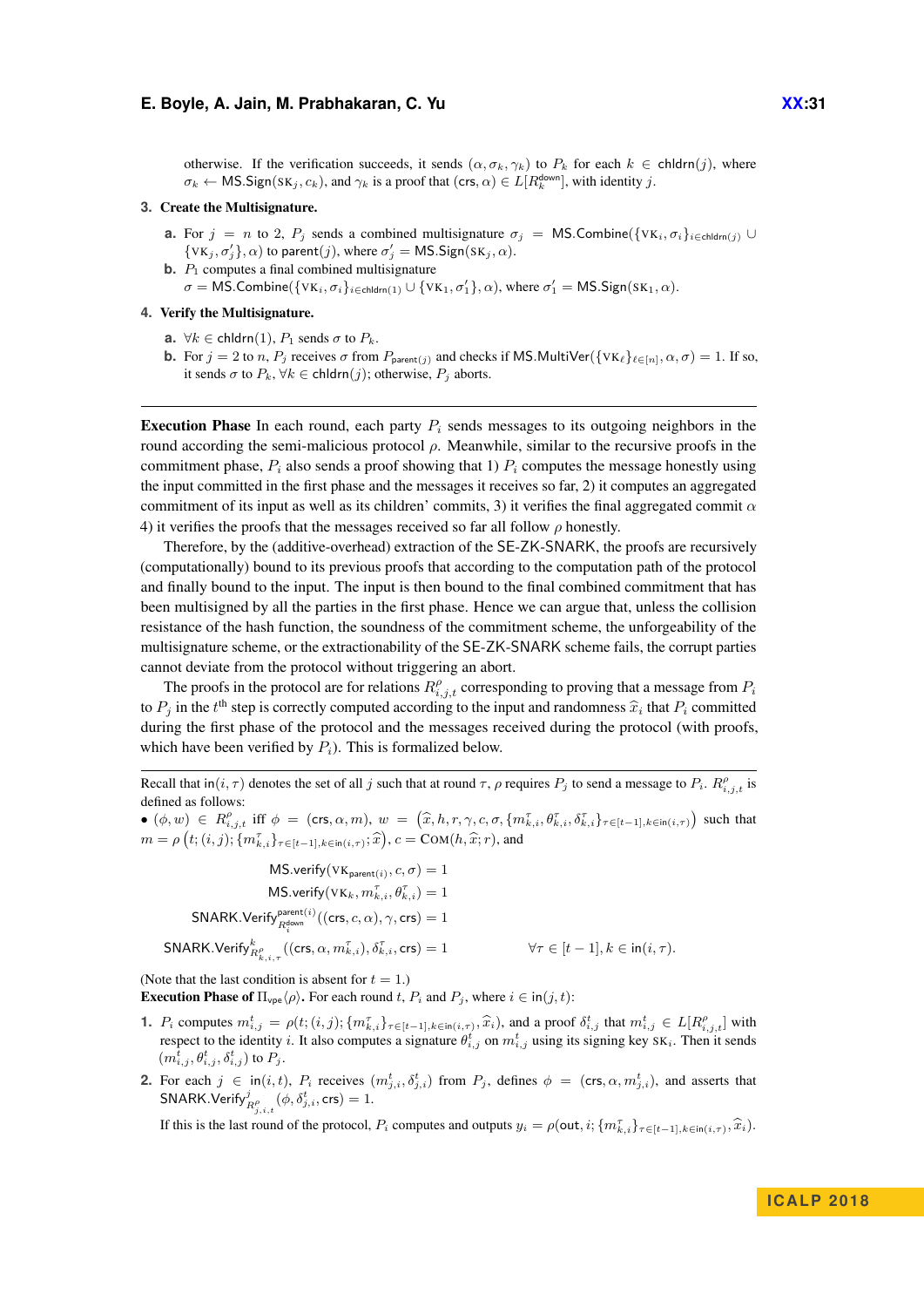We prove the security in [Appendix E.5.](#page-31-1)

# <span id="page-31-0"></span>**E.4 Using VPE To Compile From Semi-Malicious to Malicious Security**

If  $\rho$  is a semi-malicious secure protocol for a secure function evaluation functionality F, then there is a simple standalone secure protocol for F in the the  $\mathcal{F}_{\text{vpe}}(\rho)$ -hybrid model: the honest parties will simply send their inputs for F to  $\mathcal{F}_{\text{vpe}}\langle \rho \rangle$ , and output the outputs received back (or ABORT). The security of the protocol follows from the fact that  $\mathcal{F}_{\text{vpe}}(\rho)$ *ensures* semi-malicious behavior from the adversary in the *ρ* execution. Indeed, the only actions allowed for the adversary in  $\mathcal{F}_{\text{vpe}}(\rho)$ – choosing an input and randomness for each corrupt party, followed by aborting communication with an honest party at any point – is allowed by the semi-malicious adversary model.

Further, the above compiler continues to be secure even if we replace  $\mathcal{F}_{\text{vpe}}\langle\rho\rangle$  with a protocol  $\Pi_{\text{vpe}}\langle\rho\rangle$  that *standalone securely realizes*  $\mathcal{F}_{\text{vpe}}\langle\rho\rangle$ . While typically UC security is required for such composition, note that only a single session of  $\mathcal{F}_{\text{vpe}}\langle\rho\rangle$  is invoked above. Formally, a simulator Sim<sup>\*</sup> for the final protocol in the  $F$  ideal model is constructed as follows: Given an adversary Adv, first we define the (non-black-box) simulator Sim<sub>Ady</sub> for  $\Pi_{\text{vpe}}/\rho$  to obtain a hybrid execution in the  $\mathcal{F}_{\text{vpe}}/\rho$ , with Sim as the adversary. Since  $\mathcal{F}_{\text{vpe}}(\rho)$  is internally running  $\rho$  with virtual parties  $P_i$ , we "open it up" and combine the execution of  $\{P_i\}_{i \in \mathsf{C}}$  with Sim<sub>Adv</sub> to define a new adversary Adv', which is simply a semi-malicious adversary for  $\rho$ . Then we use the semi-malicious security of  $\rho$  to obtain the final simulator Sim<sup>\*</sup>.

# <span id="page-31-1"></span>**E.5 Security of the VPE Protocol**

The goal is to show that the environment's view (which includes the adversary's view, along with the honest parties' inputs and outputs) in the real world is indistinguisable from its view in the ideal world of  $\mathcal{F}_f$ , when using an appropriately defined simulator.

To prove the security under the active corruption, we define five hybrids, where the first hybrid denotes the real world execution and the last hybrid denotes the simulator in the ideal world. Let  $\hat{x}_i = (x_i, s_i)$  be the input of *P<sub>i</sub>* and its private random string  $s_i$ , and let  $y_i$  be the output of  $P_i$  at the end of the execution. Every message in  $\Pi_{\text{vpe}}\langle\rho\rangle$  from  $P_i$  to  $P_j$  is of the form  $(\mu_{i,j}^t, \pi_{i,j}^t)$ , where *t* is the round number,  $\pi_{i,j}^t$  is a SE-ZK-SNARK proof about a statement involving crs,  $\mu_{i,j}^t$  and possibly *α* (which is part of a message  $\mu_{j,i}^{\tau}$  for a round  $\tau$  during the commitment phase). The  $\pi$  component is absent in the messages sent during the multi-signature phase of the commitment phase. Here, the *µ* components are computed with no reference to the  $\pi$  components in any of the messages.

For each  $i = 0, \dots, 4$ , let HYBRID<sub>i</sub> be the view of the (stand-alone) environment in the experiments summarized below.

- **1.** HYBRID<sub>0</sub> is the environment's view in the execution of  $\Pi_{\text{vpe}}(\rho)$  in the real world. The environment's view includes the setup, all the messages received by the adversary during the protocol execution, as well as the honest parties' inputs and outputs  $\{(x_i, y_i)\}_{i \in \mathbb{H}}$  from this execution.
- **2.** HYBRID<sub>1</sub> is generated by the same experiment as  $HYBRID<sub>0</sub>$  with the following modification: the simulator (Sim<sub>1</sub>, Sim<sub>2</sub>, Sim<sub>3</sub>) is used to generate the SE-ZK-SNARK scheme's setup crs as well as all the proofs  $\pi_{i,j}^t$  given by the honest parties  $i \in \mathsf{H}$ .

It directly follows from the zero-knowledge property of SE-ZK-SNARK that HYBRID<sub>0</sub> <sup>c</sup> HYBRID<sub>1</sub>.

**3.** HYBRID<sub>2</sub> is generated by the same experiment as  $HYBRID_1$  with the following modification: In the commitment phase, for each  $j \in H$ ,  $P_j$  uses a commitment to a dummy string as  $c_j$ . (Note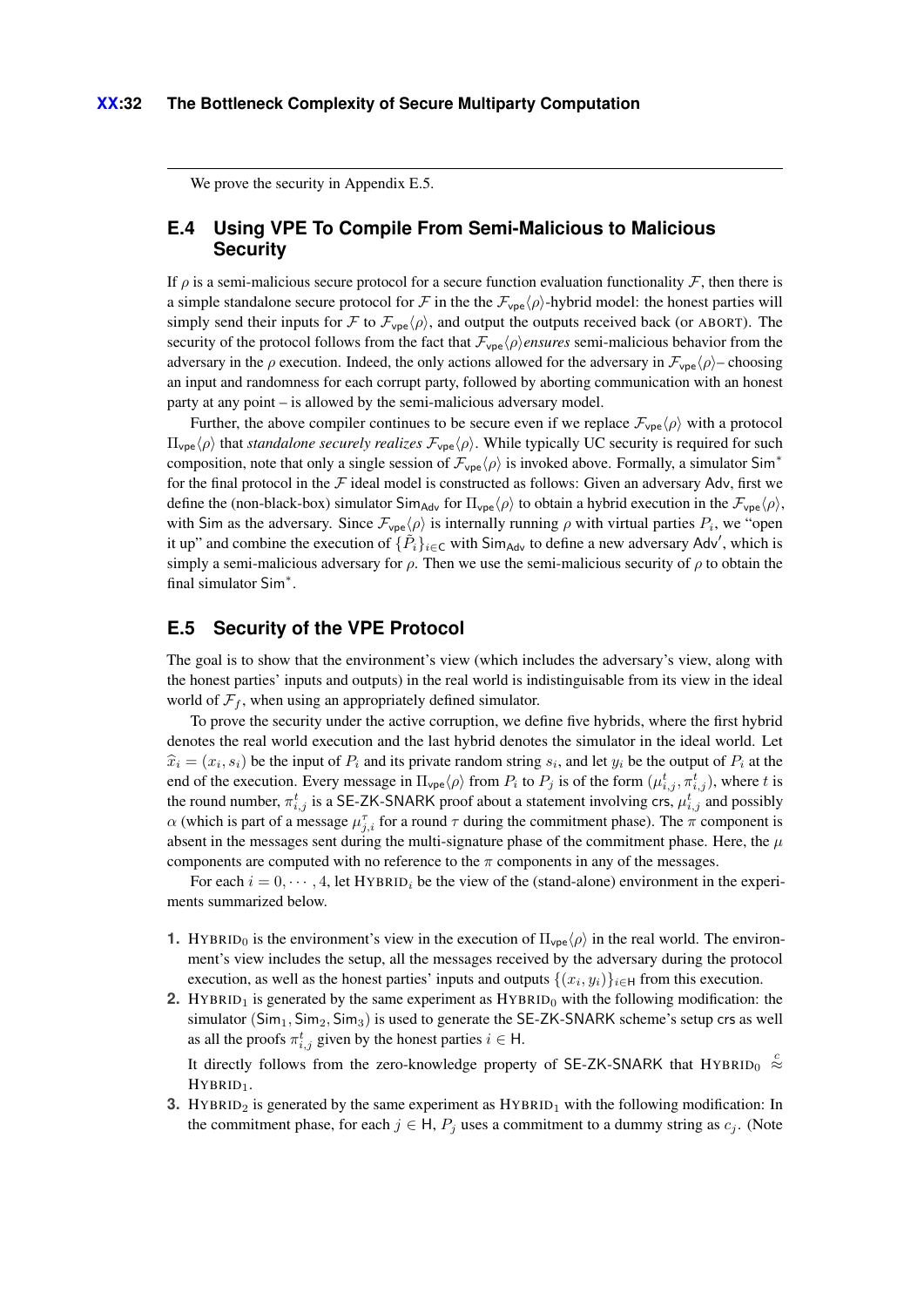that in this hybrid the proofs are already generated by a simulator; the simulator takes  $c_i$  as an input, and does not need the message or randomness used to generate  $c_j$ .)

From the hiding property of COM, we have  $HYBRID_1 \stackrel{c}{\approx} HYBRID_2$ .

- **4.** HYBRID<sub>3</sub> is in the  $\mathcal{F}_{\text{vpe}}(\rho)$ -hybrid model, with a non-blackbox simulator Sim interacting with the adversary Adv and the functionality  $\mathcal{F}_{\text{vpe}}(\rho)$ . The details of Sim are shown in [Figure 1.](#page-34-1) Briefly, it behaves as follows:
	- $\overline{\phantom{a}}$  Sim simulates the commitment phase execution of the honest parties in HYBRID<sub>2</sub> faithfully (as it no more depends on their inputs).
	- It uses an extractor for SE-ZK-SNARK system to extract the corrupt parties' inputs and randomness for  $\rho$  from the commitment phase, and forwards it to  $\mathcal{F}_{\text{vpe}}(\rho)$ .
	- $I$  It continues with the simulation of the execution phase using the honest parties' messages received from  $\mathcal{F}_{\text{vpe}}(\rho)$ , by adding simulated proofs to them. In this phase Sim simply verifies all the proofs  $\pi_{i,j}^t$  sent by each corrupt party  $P_i$  to any honest party  $P_j$ , and if any verification fails, it sends (ABORT, *j*) to  $\mathcal{F}_{\text{vpe}}\langle\rho\rangle$ .

To complete the proof, we need to argue that  $HYBRID_2 \stackrel{c}{\approx} HYBRID_3$ .

Extraction from a Tree of Proofs. We describe an efficient procedure to extract witnesses from a "tree of proofs," when the proofs are given using a SE-ZK-SNARK system *with additive polynomial overhead extraction*. Consider a rooted tree *Q*, with an NP relation *R<sup>u</sup>* associated with each node *u* of the tree such that  $(\phi, w) \in R_u$  only if  $\phi = (\text{crs}, x)$  and for all  $v \in \text{chldern}(u)$ ,  $\text{Verify}_{R_v}(\phi_v, \pi_v, \text{crs}) =$ 1 (additional conditions may be included), where  $\phi_v = f_v(\phi, w)$ ,  $\pi_v = g_v(\phi, w)$  for some efficiently computable functions  $f_v, g_v$ . Our goal is to extract a consistent set of witnesses  $w_v$  for all the nodes *v* in the tree, from an adversary who gives a proof  $\pi_{v_0}$  for a statement  $\phi_{v_0}$ , where  $v_0$  is the root of the tree, such that (i) if  $u =$  parent(*v*), then  $(\phi_v, w_v) \in R_v$ , where, for  $v \neq v_0$ ,  $\phi_v = f_v(\phi_u, w_u)$  with  $u =$  parent $(v)$ .

We consider an adversary who is given an auxiliary input  $z \leftarrow \mathcal{Z}$ , a simulated CRS crs, and also a set of trapdoors trap<sub>ID<sup>∗</sup></sub> for a set of identities  $ID^*$  (for simplicity we consider an a priori fixed set ID<sup>\*</sup>, which suffices for our purposes). For brevity, we omit identities and trap<sub>ID<sup>∗</sup></sub> from the description below, with the understanding that all the proofs are with respect to specific identities (associated with the nodes) that are not contained in  $ID^*$ . We shall define a set of machines  $A_v$ ,  $E_v$  for each node in the tree *Q* as follows. Each *A<sup>v</sup>* will be defined as a PPT machine that will output a statement-proof pair  $(\phi_v, \pi_v)$  for the relation  $R_v$ , and  $E_v$  is the extractor guaranteed to exist by [Definition 12,](#page-16-0) such that  $RT(E_v) \leq RT(A_v) + p(\lambda)$ .

 $A_{v_0}$  is the original adversary Adv which, given inputs (*z*, crs) and a random tape  $r^{v_0}$  outputs  $(\phi_{v_0}, \pi_{v_0})$ . For all other nodes *v* in *Q* we inductively define  $A_v$  as follows, in terms of  $A_u$  and *E<sub>u</sub>*, where  $u =$  parent(*v*): It takes an input (*z*, crs) and a random tape  $r^v = r^u || r_v$ , (length of  $r_v$  to be bounded below), such and runs  $E_u(z, \text{crs}, r^u; r_v)$  to obtain  $(\phi_u, \pi_u, w_u)$ , and outputs  $(\phi_v, \pi_v) = (f_v(\phi_u, w_u), g_v(\phi_u, w_u)).$ 

We point out that, thanks to the additive overhead extraction property,  $A<sub>v</sub>$  remains a polynomial time adversary. Let  $q = p + q_0$  be a polynomial where p is as in the definition of additive overhead extraction, and  $q_0$  is an upperbound on the time needed to compute  $f_v$  and  $q_v$  for any node in the tree (*q* is fixed independent of the adversary). Inductively, suppose that for a node *u* at a depth  $d$ ,  $RT(A_u) \le RT(A_{v_0}) + dq(\lambda)$  (base case being  $d = 0$  for  $u = v_0$ ). If *v* is a child of *u*, then  $\mathrm{RT}(A_v) \leq \mathrm{RT}(E_u) + q_0(\lambda) \leq \mathrm{RT}(A_u) + p(\lambda) + q_0(\lambda) \leq \mathrm{RT}(A_{v_0}) + (d+1)q(\lambda)$ , by the definition of  $A_v$ , the additive overhead guarantee, and the inductive assumption and the definition of  $q$ . Also, w.l.o.g, we keep the length of the random tapes (for  $E_u$  and  $A_v$ ) upperbounded by the running time of the machines.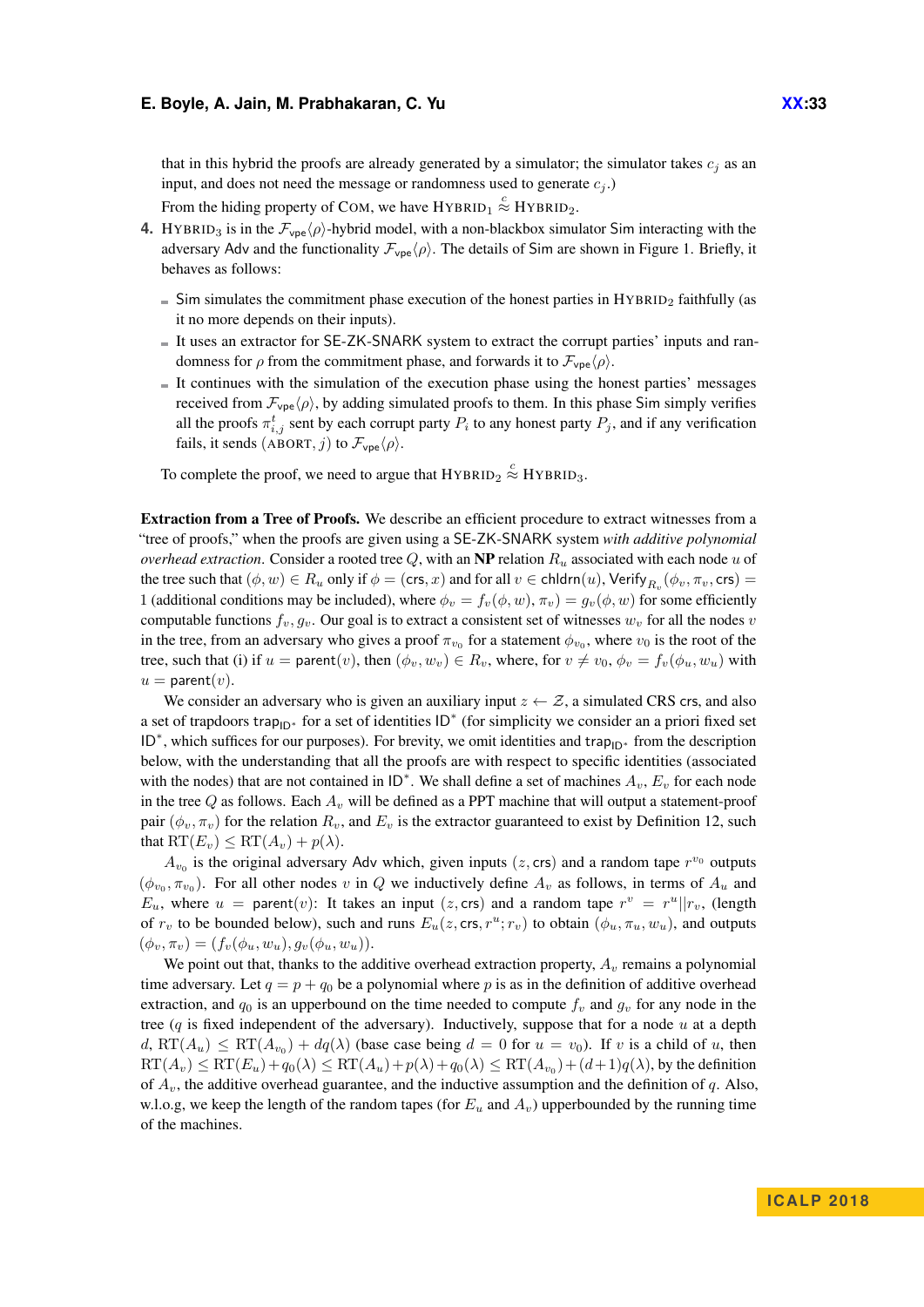### **XX:34 The Bottleneck Complexity of Secure Multiparty Computation**

Our final extraction procedure consists of  $E_u$  hardwired for all nodes *u* in *Q*. On input (*z*, crs, *r*) it sets  $r^{v_0} = r$  (where  $v_0$  is the root of *Q*), samples  $r_v$  of the appropriate lengths for each node *v*, defines  $r^v$  to be the concatenation of  $r_u$  for all ancestors *u* of *v* in *Q*, and runs  $E_u(z, \text{crs}, r^u; r_v)$  to obtain  $w_u$  for each node *u*. If the proof system used is a  $Z$ -auxiliary input SE-ZK-SNARK for the set of relations  ${R_v}$  for nodes *v* in a polynomially large relation-tree *Q*, then by a union bound, the probability that a PPT adversary Adv, given (*z*, crs) and trap<sub>ID<sup>∗</sup></sub> as above, outputs ( $\phi$ ,  $\pi$ ) that verifies with respect to an id  $\notin$  ID<sup>\*</sup>, but the above procedure fails to recover a consistent set of witnesses for all nodes is negligible.

 $HYBRID_2 \stackrel{c}{\approx} HYBRID_3$ . We briefly sketch the argument that the view of the environment in  $HYBRID_3$ is indistinguisable from that in  $HYBRID<sub>2</sub>$ . The main idea is to ensure that if the proofs and signatures sent by a corrupt parties to an honest party during the execution phase verify, then the accompanying message should match what the functionality  $\mathcal{F}_{\text{vpe}}\langle \rho \rangle$  would generate and send to the honest party in that round.

To argue this, we shall use the tree extractor from above again on trees of proofs from corrupt parties to honest parties, this time with relations of the form  $R^{\rho}_{i,j,t}$  at the root and consisting of nodes of the form  $R_{i',j',t'}^{\rho}$  and  $R_{i'}^{\text{down}}$  (with  $i' \in \mathsf{C}, t' < t$ ). The extracted witnesses include purported values of  $\hat{x}_i$  and set of messages from honest parties (possibly the empty set) that are "connected to"  $m^t_{i,j}$ <br>in a (ca wall as (simulated) proofs assemption those messages). The messages from the honest in  $\rho$  (as well as (simulated) proofs accompanying those messages). The messages from the honest parties must exactly be the ones that the simulator forwarded from  $\mathcal{F}_{\text{vpe}}(\rho)$ , by the unforgeability of the signatures.

We shall also argue that the extracted values  $\hat{x}_i$  from the corrupt parties by this extractor must be considered by  $\hat{\mathbf{S}}$  in the commitment stap. This relies on unforceability of signatures same ones as extracted by Sim in the commitment step. This relies on unforgeability of signatures used during the commitment phase.

Recall the forest obtained from *T* by deleting the honest parties' nodes. First consider a corrupt party *i*<sup> $\prime$ </sup> that appears in a tree in that forest which is rooted at  $i^* \neq 1$ . In this case, the value  $\hat{x}_i$ extracted (from the commitment phase as well as the execution phase) is related to  $c_i$ <sup>\*</sup>, the aggregated commitment sent by  $P_{i^*}$  to its parent (which is an honest party). Due to the unforgeability of the signature on  $c_i^*$ , in all the extractions,  $\hat{x}_i$  will be related to the same value of  $c_i^*$ . Further, due to the binding of COM and the sellician resistance of HASH the value of  $\hat{\mathcal{R}}$  itself should be the same i binding of COM and the collision-resistance of HASH, the value of  $\hat{x}_{i'}$  itself should be the same in all extractions. extractions.

This does not cover the possibility that if the root is corrupt, it could partition the honest parties into two sets and run independent executions of *ρ* with them (which is not allowed in the ideal world). It is to prevent this that we use a multi-signature in the commitment phase. Consider a corrupt party  $i'$  in a tree  $T_1$  in the forest of corrupt parties, where  $T_1$  is rooted at 1, the root of  $T(T_1)$  exists only if 1 itself was corrupt). In this case  $\hat{x}_i$  extracted during the commitment phase is bound to *α*. We defined the innut outposite (in Figure 1) using an ephitman hencet neutral  $P$  and that in  $T$  by in defined the input extraction (in [Figure 1\)](#page-34-1) using an arbitrary honest party  $P_k$  such that in  $T$ ,  $k$  is adjacent to a leaf of  $T_1$ . But the unforgeability of the multi-signature ensures that all honest parties must agree on the same  $\alpha$ . Hence, during the execution phase again, the extracted  $\hat{x}_{i'}$  is bound to the same *a* no matter which happet next is the pressure. As helpes due to the hinding of COM and the same  $\alpha$ , no matter which honest party is the receiver. As before, due to the binding of COM and collision-resistance of HASH, this ensures that the value of  $\hat{x}_{i'}$  itself is the same in all extractions.